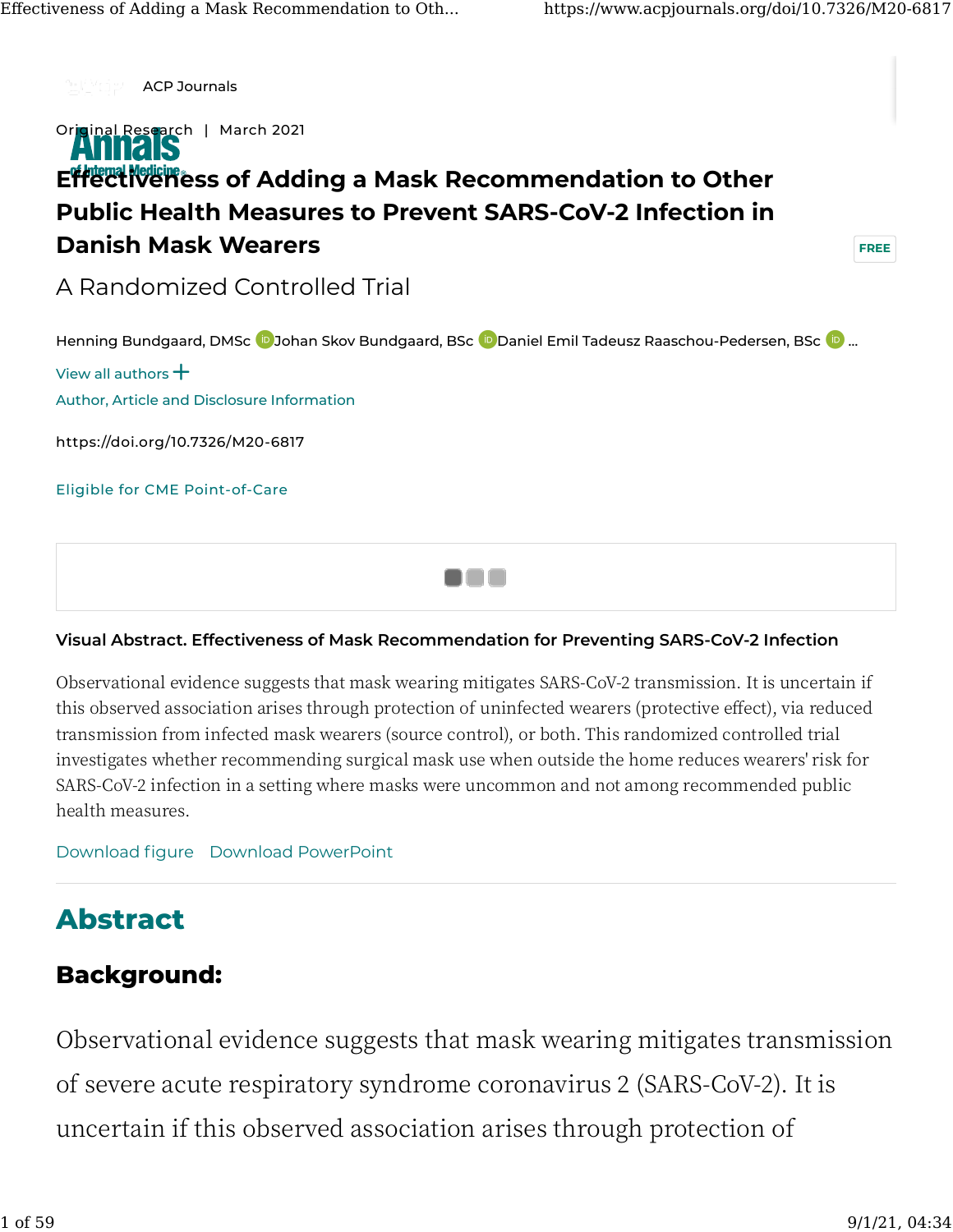[un](https://www.acpjournals.org/doi/10.7326/M20-6817#)infected wearers (protective effect), via reduced transmission from infected mask wearers (source control), or both.

# **[O](https://www.acpjournals.org/doi/10.7326/M20-6817#)bjective:**

To assess whether recommending surgical mask use outside the home reduces wearers' risk for SARS-CoV-2 infection in a setting where masks were uncommon and not among recommended public health measures.

# **Design:**

Randomized controlled trial (DANMASK-�� [Danish Study to Assess Face Masks for the Protection Against COVID-19 Infection]). (ClinicalTrials.gov: NCT04337541)

# **Setting:**

Denmark, April and May 2020.

# **Participants:**

Adults spending more than 3 hours per day outside the home without occupational mask use.

# **Intervention:**

Encouragement to follow social distancing measures for coronavirus disease 2019, plus either no mask recommendation or a recommendation to wear a mask when outside the home among other persons together with a supply of 50 surgical masks and instructions for proper use.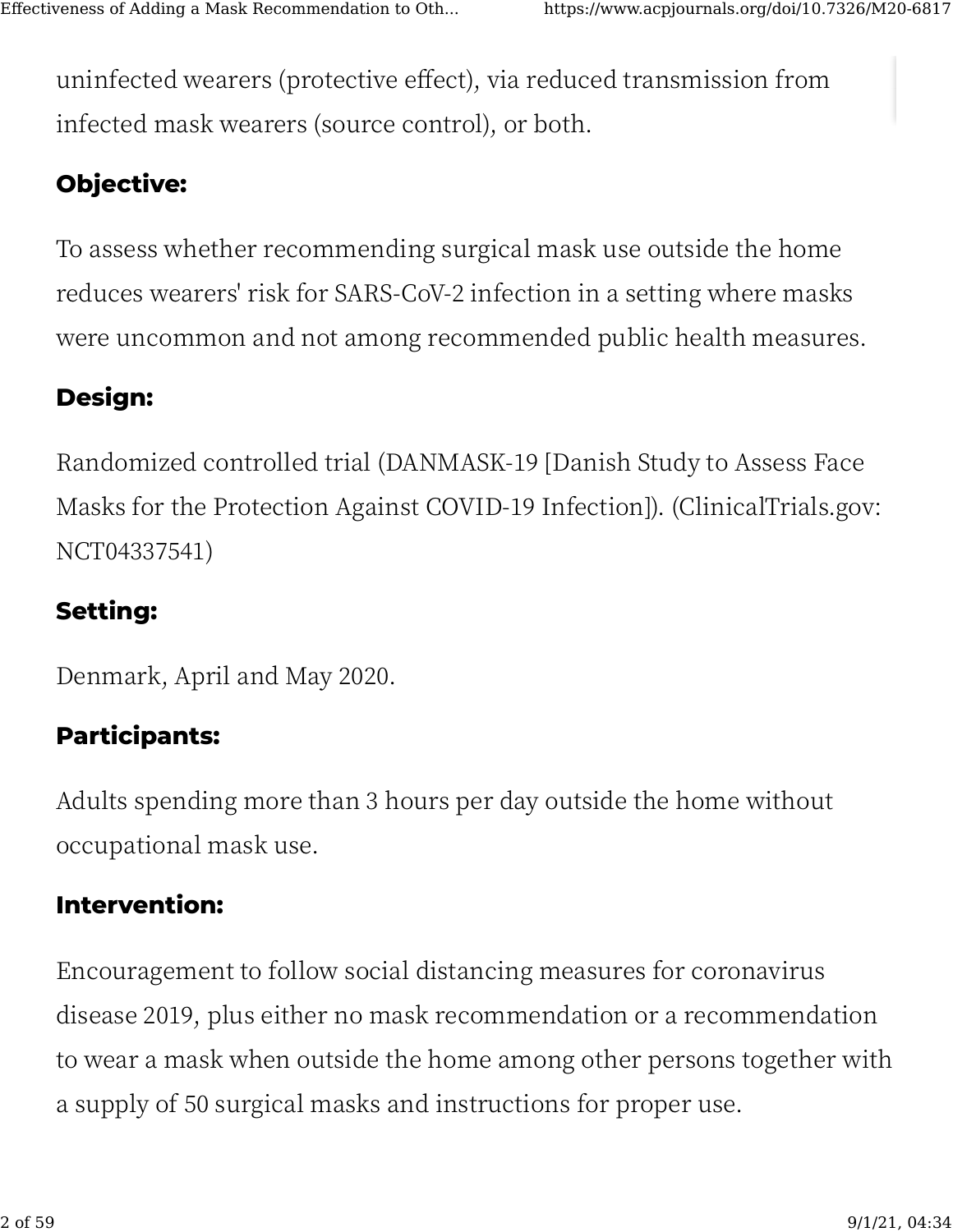# **Measurements:**

The primary outcome was SARS-CoV-2 infection in the mask wearer at 1 month by antibody testing, polymerase chain reaction (PCR), or hospital diagnosis. The secondary outcome was PCR positivity for other respiratory viruses.

# **Results:**

A total of 3030 participants were randomly assigned to the recommendation to wear masks, and 2994 were assigned to control; 4862 completed the study. Infection with SARS-CoV-2 occurred in 42 participants recommended masks (1.8%) and 53 control participants  $(2.1\%)$ . The between-group difference was -0.3 percentage point (95% CI, -1.2 to 0.4 percentage point;  $P = 0.38$ ) (odds ratio, 0.82 [CI, 0.54 to 1.23];  $P =$ 0.33). Multiple imputation accounting for loss to follow-up yielded similar results. Although the difference observed was not statistically significant, the 95% CIs are compatible with a 46% reduction to a 23% increase in infection.

# **Limitation:**

Inconclusive results, missing data, variable adherence, patient-reported findings on home tests, no blinding, and no assessment of whether masks could decrease disease transmission from mask wearers to others.

# **Conclusion:**

The recommendation to wear surgical masks to supplement other public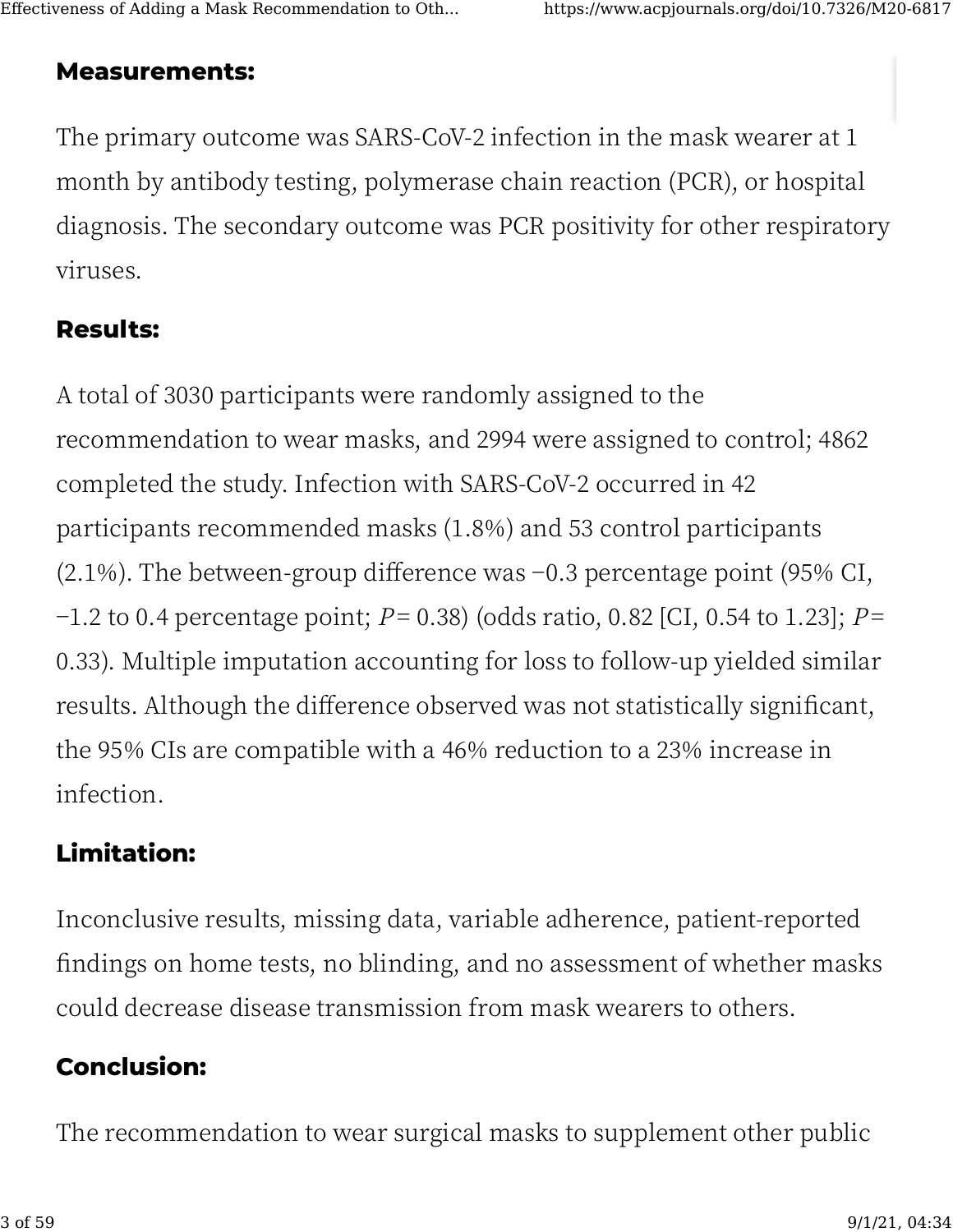[he](https://www.acpjournals.org/doi/10.7326/M20-6817#)alth measures did not reduce the SARS-CoV-2 infection rate among wearers by more than 50% in a community with modest infection rates, some degree of social distancing, and uncommon general mask use. The data were compatible with lesser degrees of self-protection.

# **[Pr](https://www.acpjournals.org/doi/10.7326/M20-6817#)imary Funding Source:**

The Salling Foundations.

Severe acute respiratory syndrome coronavirus 2 (SARS-CoV-2), the cause of coronavirus disease 2019 (COVID-19), has infected more than 54 million persons (1, 2). Measures to impede transmission in health care and community settings are essential ([�](https://www.acpjournals.org/doi/10.7326/M20-6817#r3-M206817)). The virus is transmitted person-toperson, primarily through the mouth, nose, or eyes via respiratory droplets, aerosols, or fomites  $(4, 5)$ . It can survive on surfaces for up to 72 hours ([�](https://www.acpjournals.org/doi/10.7326/M20-6817#r6-M206817)), and touching a contaminated surface followed by face touching is another possible route of transmission  $(7)$ . Face masks are a plausible means to reduce transmission of respiratory viruses by minimizing the risk that respiratory droplets will reach wearers' nasal or oral mucosa. Face masks are also hypothesized to reduce face touching  $(8, 9)$ , but frequent face and mask touching has been reported among health care personnel  $(10)$ . Observational evidence supports the efficacy of face masks in health care settings  $(11, 12)$  and as source control in patients infected with SARS-CoV-2 or other coronaviruses (13).

An increasing number of localities recommend masks in community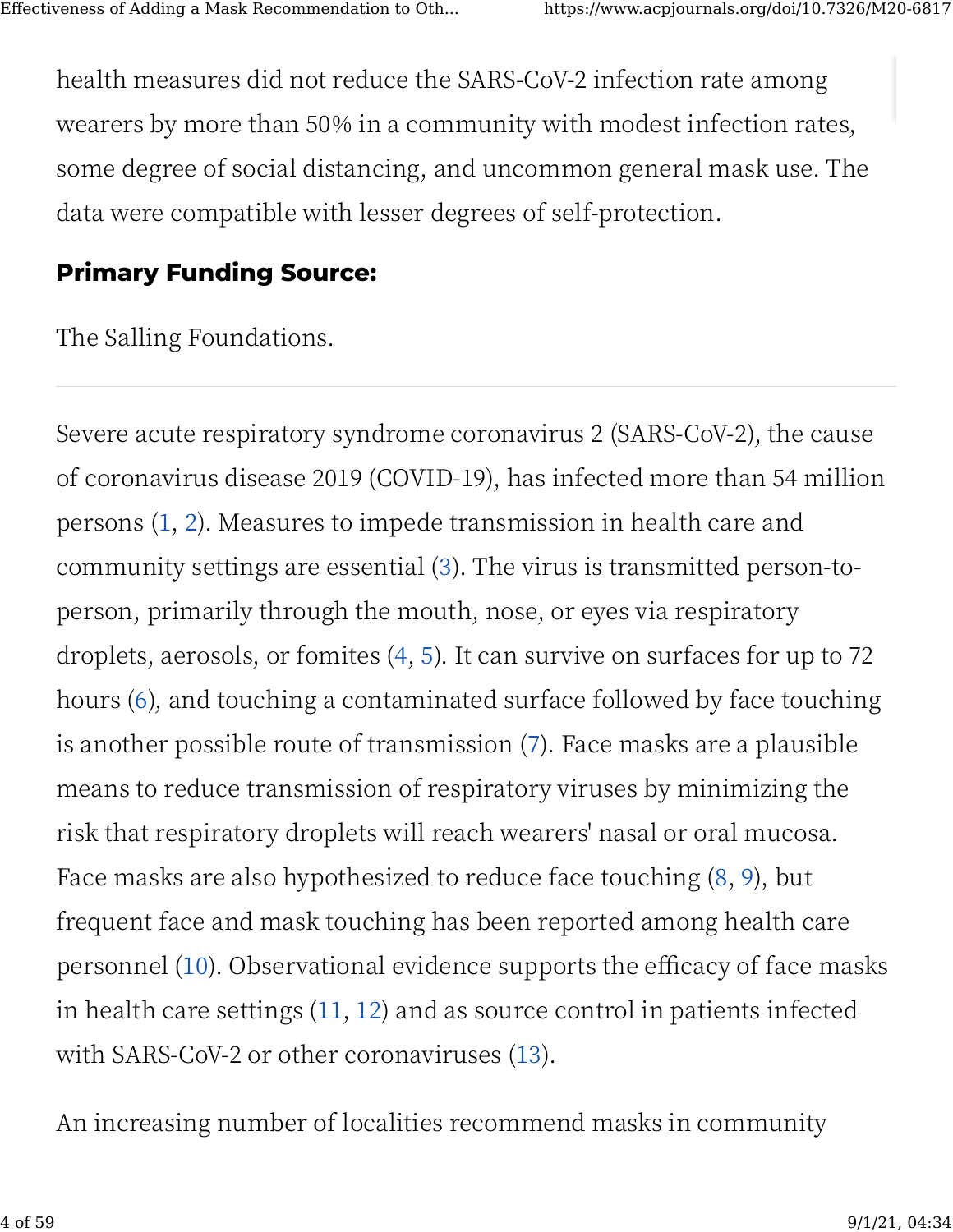[se](https://www.acpjournals.org/doi/10.7326/M20-6817#)ttings on the basis of this observational evidence, but recommendations vary and controversy exists (14). The World Health Organization (WHO) and the U.S. Centers for Disease Control and Prevention (15) strongly recommend that persons with symptoms or known infection wear masks to prevent transmission of SARS-CoV-2 to others (source control) (16). However, WHO acknowledges that we lack evidence that wearing a mask protects healthy persons from SARS-CoV-2 (prevention) (17). A systematic review of observational studies reported that mask use reduced risk for SARS, Middle East respiratory syndrome, and COVID-19 by 66% overall,  $70\%$  in health care workers, and 44% in the community (12). However, surgical and cloth masks were grouped in preventive studies, and none of the 3 included non-health care studies related directly to COVID-19. Another systematic review (18) and American College of Physicians recommendations (19) concluded that evidence on mask effectiveness for respiratory infection prevention is stronger in health care than community settings.

Observational evidence suggests that mask wearing mitigates SARS-CoV-� transmission, but whether this observed association arises because masks protect uninfected wearers (protective effect) or because transmission is reduced from infected mask wearers (source control) is uncertain. Here, we report a randomized controlled trial (20) that assessed whether a recommendation to wear a surgical mask when outside the home among [ot](https://www.acpjournals.org/doi/10.7326/M20-6817#)hers reduced wearers' risk for SARS-CoV-� infection in a setting where public health measures were in effect but community mask wearing was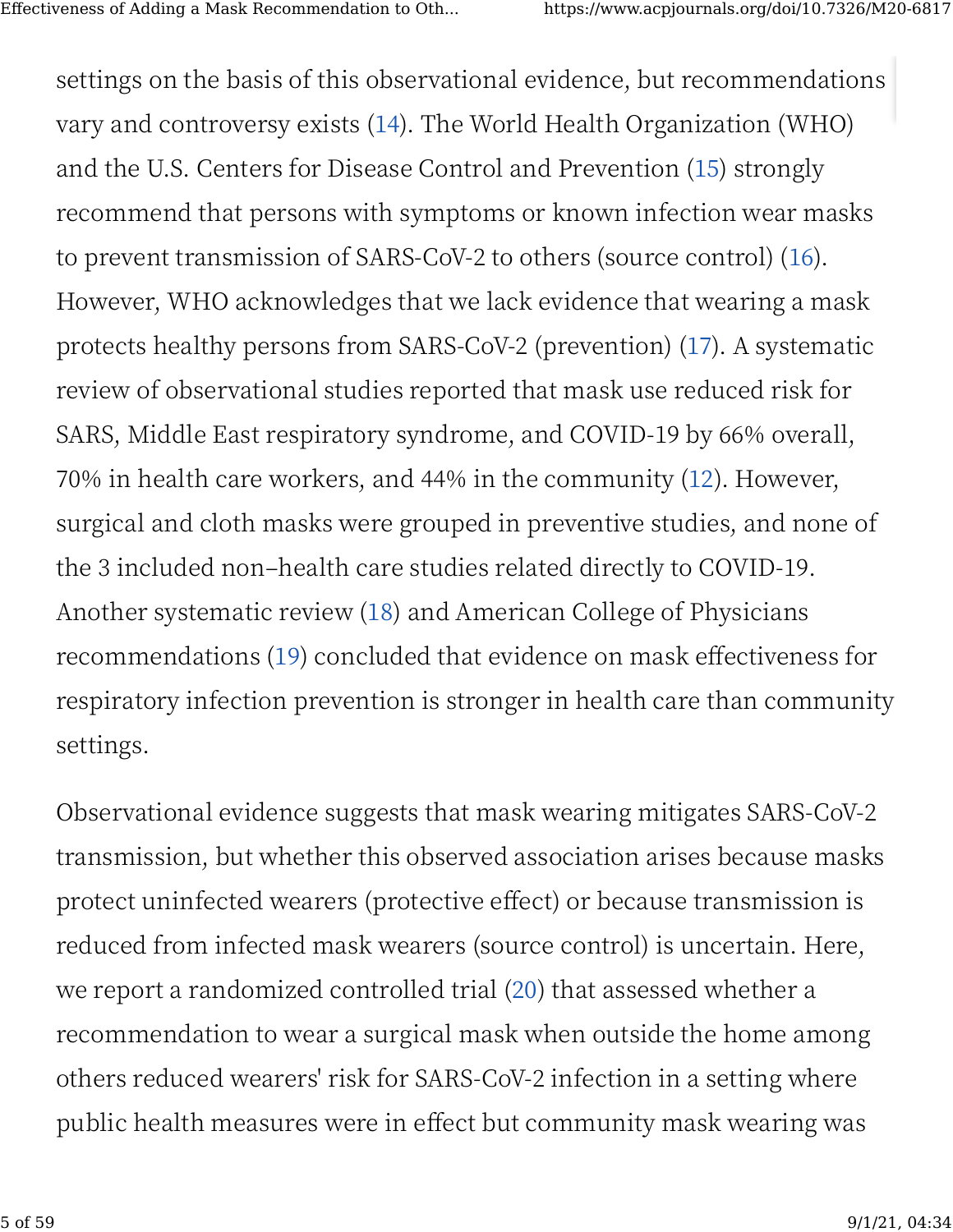uncommon and not recommended.

# **Methods**

# **Trial Design and Oversight**

DANMASK-19 (Danish Study to Assess Face Masks for the Protection Against COVID-19 Infection) was an investigator-initiated, nationwide, unblinded, randomized controlled trial (ClinicalTrials.gov: NCT04337541). The trial protocol was registered with the Danish Data Protection Agency (P-2020-311) (Part 10 of the Supplement) and published (21). The researchers presented the protocol to the independent regional scientific ethics committee of the Capital Region of Denmark, which did not require ethics approval (H-20023709) in accordance with Danish legislation (Parts 11 and 12 of the Supplement). The trial was done in accordance with the principles of the Declaration of Helsinki.

# **Participants and Study Period**

During the study period (3 April to 2 June 2020), Danish authorities did not recommend use of masks in the community and mask use was uncommon (<5%) outside hospitals (22). Recommended public health measures included quarantining persons with SARS-CoV-2 infection, social distancing (including in shops and public transportation, which remained open), limiting the number of persons seen, frequent hand hygiene and cleaning, and limiting visitors to hospitals and nursing homes (23, 24).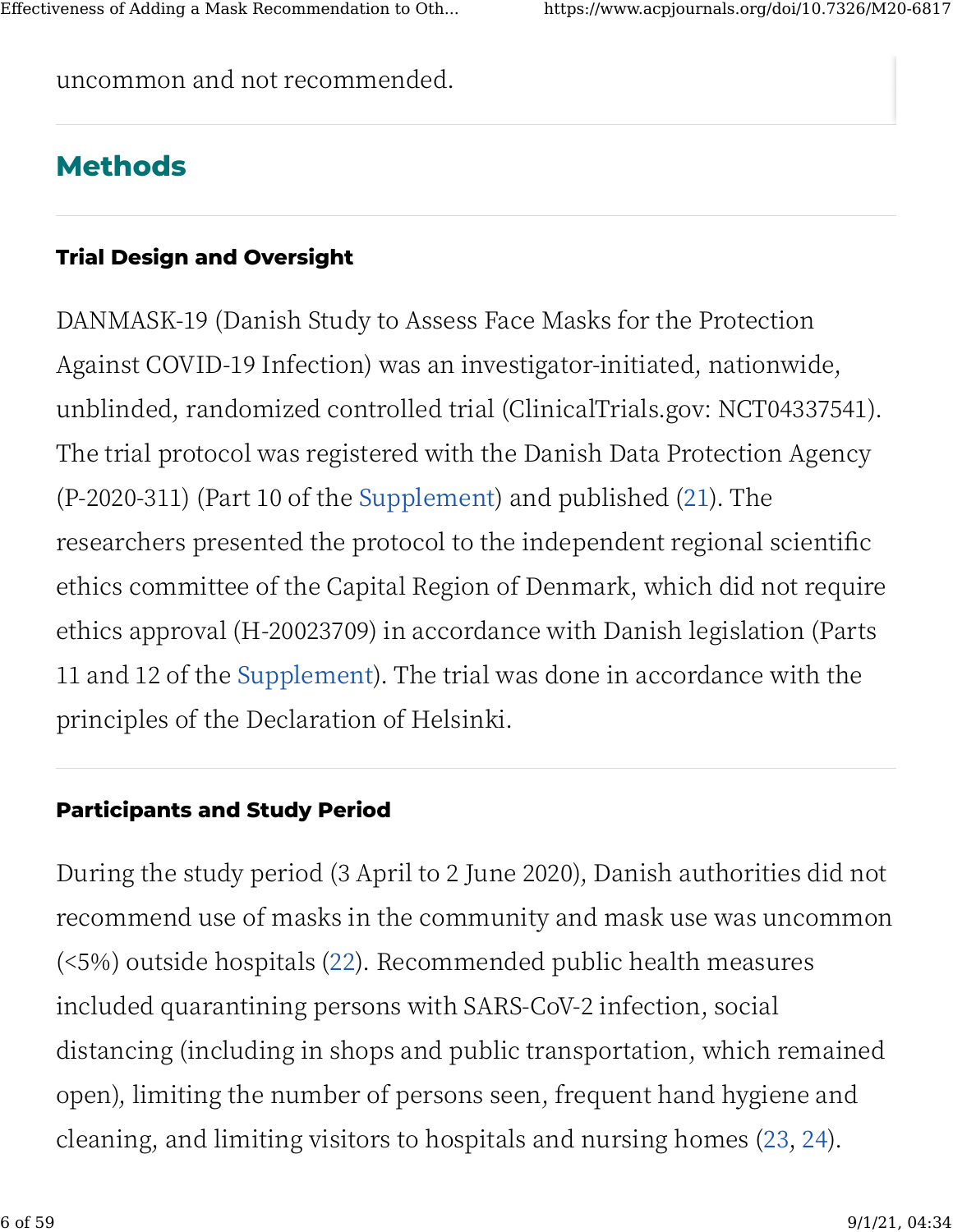[Ca](https://www.acpjournals.org/doi/10.7326/M20-6817#)fés and restaurants were closed during the study until 18 May 2020.

Eligible persons were community-dwelling adults aged 18 years or older without current or prior symptoms or diagnosis of COVID-19 who reported being outside the home among others for at least � hours per day and who did not wear masks during their daily work. Recruitment involved media advertisements and contacting private companies and public organizations. Interested citizens had internet access to detailed study information and to research staff for questions (Part 3 of the [Supplement](https://www.acpjournals.org/doi/suppl/10.7326/M20-6817/suppl_file/M20-6817_Supplement.pdf)). At baseline, participants completed a demographic survey and provided consent for researchers to access their national registry data (Parts 4 and 5 of the [Supplement](https://www.acpjournals.org/doi/suppl/10.7326/M20-6817/suppl_file/M20-6817_Supplement.pdf)). Recruitment occurred from 3 through 24 April 2020. Half of participants were randomly assigned to a group on 12 April and half on 24 April.

# **Intervention**

Participants were enrolled and data registered using Research Electronic Data Capture (REDCap) software (25). Eligible participants were randomly assigned 1:1 to the mask or control group using a computer algorithm and were stratified by the 5 regions of Denmark (Supplement Table 1). Participants were notified of allocation by e-mail, and study packages were sent by courier (Part 7 of the [Supplement](https://www.acpjournals.org/doi/suppl/10.7326/M20-6817/suppl_file/M20-6817_Supplement.pdf)). Participants in the mask group [w](https://www.acpjournals.org/doi/10.7326/M20-6817#)ere instructed to wear a mask when outside the home during the next month. They received 50 three-layer, disposable, surgical face masks with ear loops (TYPE II EN 14683 [Abena]; filtration rate, 98%; made in China).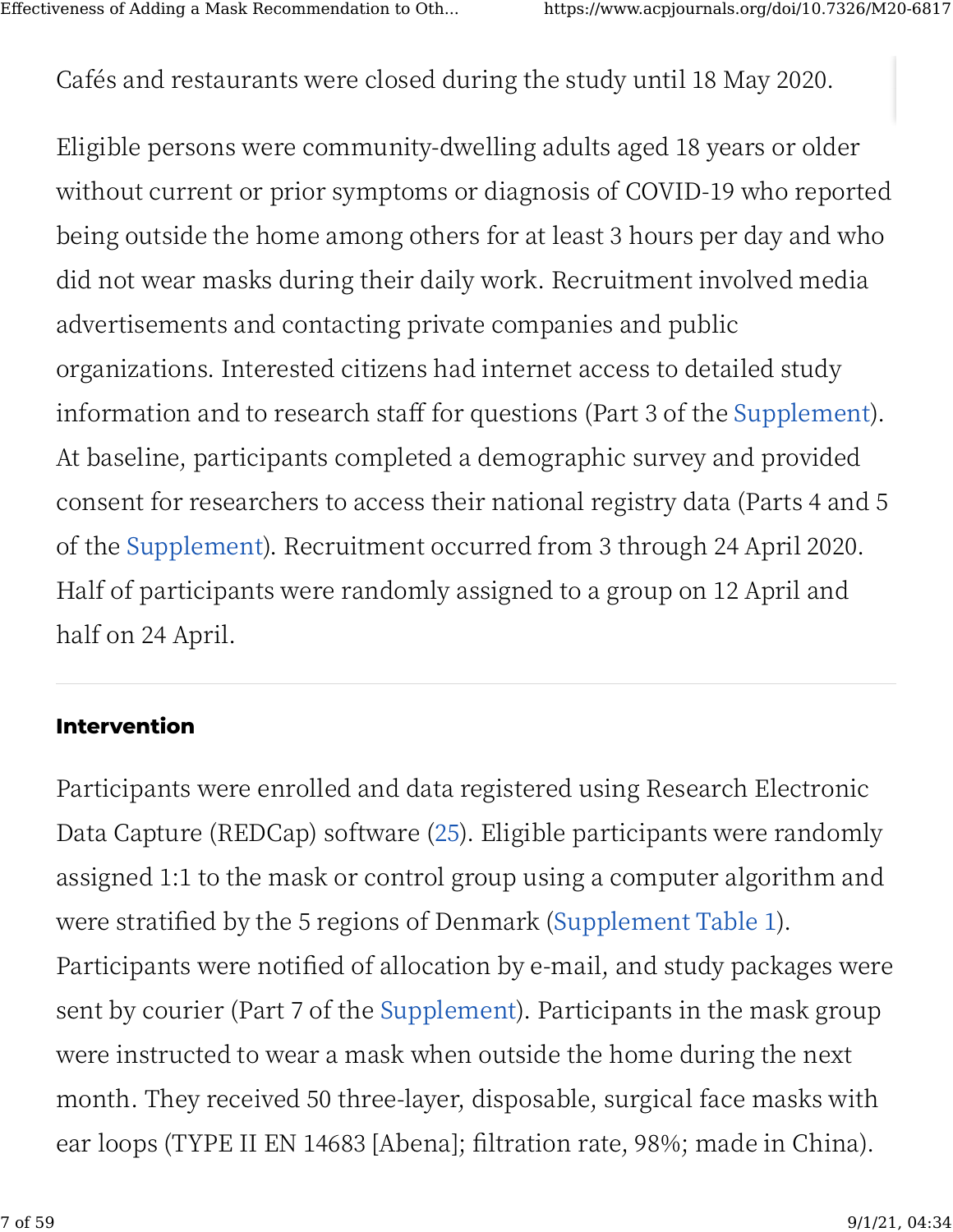[Pa](https://www.acpjournals.org/doi/10.7326/M20-6817#)rticipants in both groups received materials and instructions for antibody testing on receipt and at 1 month. They also received materials and instructions for collecting an oropharyngeal/nasal swab sample for polymerase chain reaction (PCR) testing at � month and whenever symptoms compatible with COVID-19 occurred during follow-up. If symptomatic, participants were strongly encouraged to seek medical care. They registered symptoms and results of the antibody test in the online REDCap system. Participants returned the test material by prepaid express courier.

Written instructions and instructional videos guided antibody testing, oropharyngeal/nasal swabbing, and proper use of masks (Part 8 of the [Supplement](https://www.acpjournals.org/doi/suppl/10.7326/M20-6817/suppl_file/M20-6817_Supplement.pdf)), and a help line was available to participants. In accordance with WHO recommendations for health care settings at that time, participants were instructed to change the mask if outside the home for more than � hours. At baseline and in weekly follow-up e-mails, participants in both groups were encouraged to follow current COVID-19 recommendations from the Danish authorities.

# **Antibody and Viral PCR Testing**

Participants tested for SARS-CoV-2 IgM and IgG antibodies in whole blood using a point-of-care test (Lateral Flow test [Zhuhai Livzon Diagnostics]) [ac](https://www.acpjournals.org/doi/10.7326/M20-6817#)cording to the manufacturer's recommendations and as previously described (26). After puncturing a fingertip with a lancet, they withdrew blood into a capillary tube and placed 1 drop of blood followed by 2 drops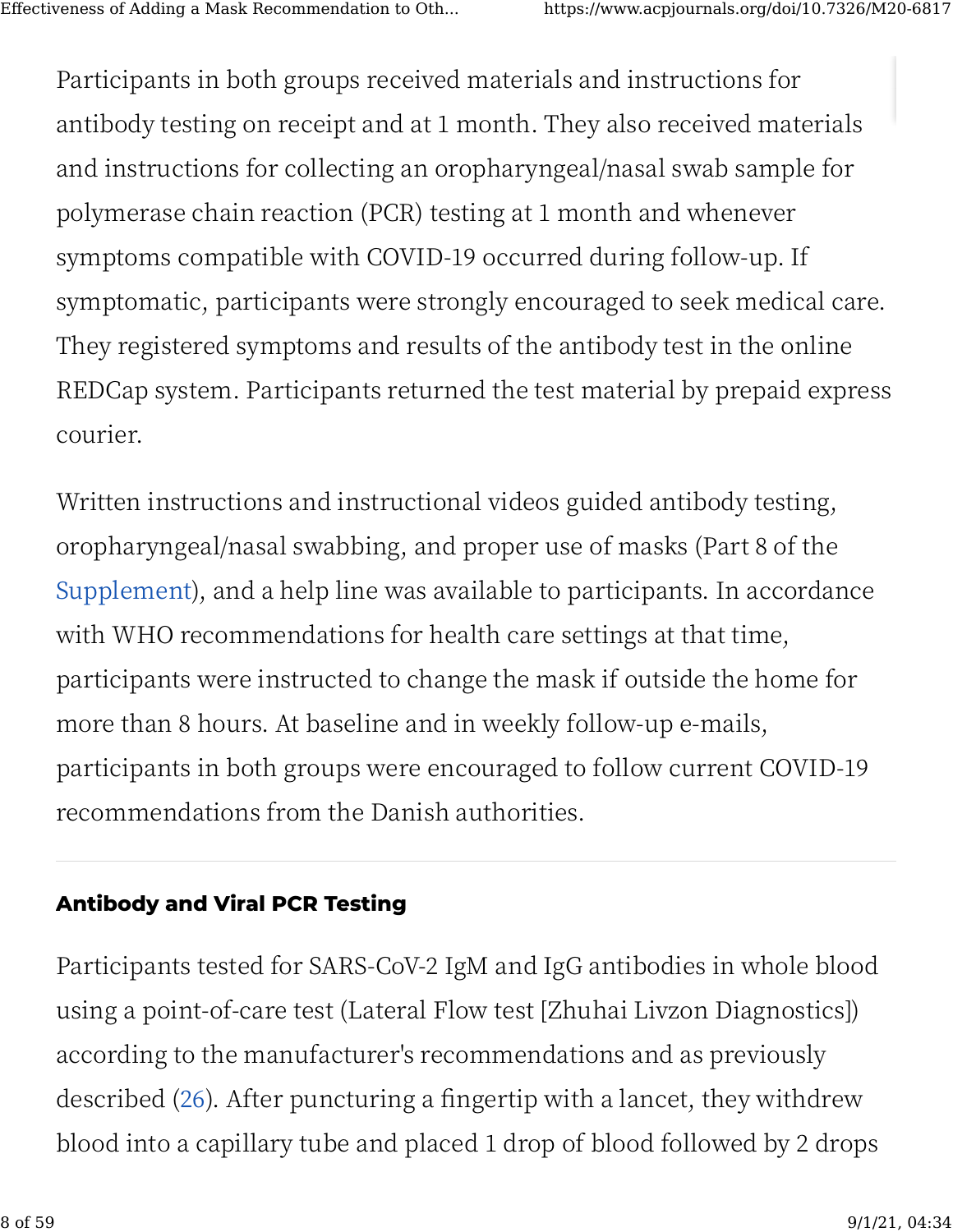of saline in the test chamber in each of the 2 test plates (IgM and IgG). Participants reported IgM and IgG results separately as "1 line present" (negative), "2 lines present" (positive), or "I am not sure, or I could not perform the test" (treated as a negative result). Participants were categorized as seropositive if they had developed IgM, IgG, or both. The manufacturer reported that sensitivity was 90.2% and specificity 99.2%. A previously reported internal validation using 651 samples from blood donors before November 2019 and 155 patients with PCR-confirmed SARS-CoV-2 infection estimated a sensitivity of 82.5% (95% CI, 75.3% to 88.4%) and specificity of 99.5% (CI, 98.7% to 99.9%) (26). We (27) and others (28) have reported that oropharyngeal/nasal swab sampling for SARS-CoV-2 by participants, as opposed to health care workers, is clinically useful. Descriptions of RNA extraction, primer and probe used, reverse transcription, preamplification, and microfluidic quantitative PCR are detailed in Part 6 of the Supplement.

# **Data Collection**

Participants received 4 follow-up surveys (Parts 4 and 5 of the Supplement) by e-mail to collect information on antibody test results, adherence to recommendations on time spent outside the home among others, development of symptoms, COVID-19 diagnosis based on PCR testing done in public hospitals, and known COVID-19 exposures.

# **Outcomes**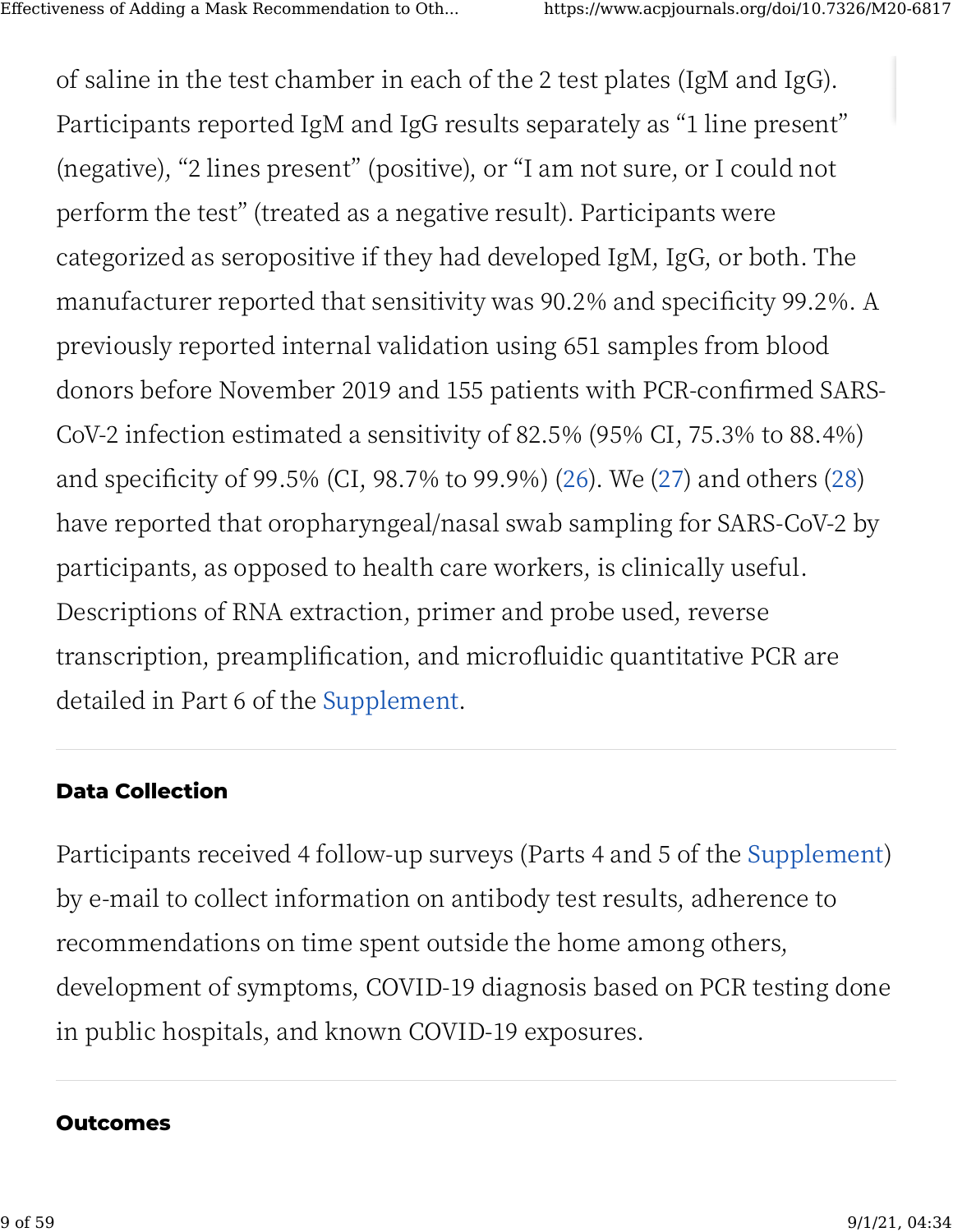[Th](https://www.acpjournals.org/doi/10.7326/M20-6817#)e primary outcome was SARS-CoV-2 infection, defined as a positive result on an oropharyngeal/nasal swab test for SARS-CoV-�, development of a positive SARS-CoV-2 antibody test result (IgM or IgG) during the study period, or a hospital-based diagnosis of SARS-CoV-2 infection or COVID-19. Secondary end points included PCR evidence of infection with other respiratory viruses (Supplement Table 2).

# **Sample Size Calculations**

The sample size was determined to provide adequate power for assessment of the combined composite primary outcome in the intentionto-treat analysis. Authorities estimated an incidence of SARS-CoV-� infection of at least 2% during the study period. Assuming that wearing a face mask halves risk for infection, we estimated that a sample of 4636 participants would provide the trial with 80% power at a significance level of 5% (2-sided  $\alpha$  level). Anticipating 20% loss to follow-up in this community-based study, we aimed to assign at least 6000 participants.

# **Statistical Analysis**

Participants with a positive result on an antibody test at baseline were excluded from the analyses. We calculated CIs of proportions assuming binomial distribution (Clopper–Pearson).

[Th](https://www.acpjournals.org/doi/10.7326/M20-6817#)e primary composite outcome (intention-to-treat) was compared between groups using the  $\chi^2$  test. Odds ratios and confidence limits were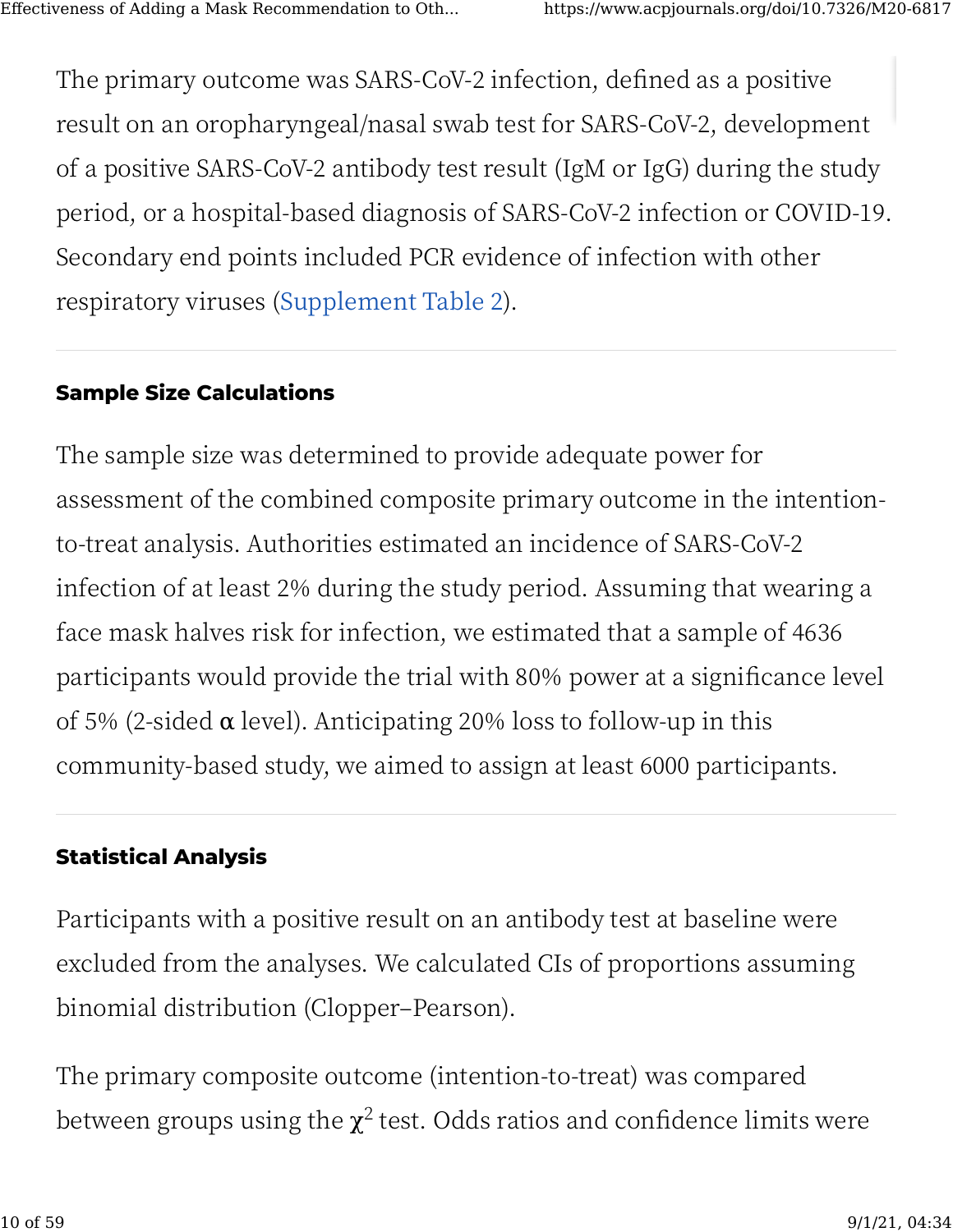[ca](https://www.acpjournals.org/doi/10.7326/M20-6817#)lculated using logistic regression. We did a per protocol analysis that included only participants reporting complete or predominant use of face masks as instructed. A conservative sensitivity analysis assumed that participants with a positive result on an antibody test at the end of the study who had not provided antibody test results at study entrance had had a positive result at entrance. To further examine the uncertainty of loss to follow-up, we did (post hoc) 200 imputations using the R package smcfcs, version 1.4.1 (29), to impute missing values of outcome. We included sex, age, type of work, time out of home, and outcome in this calculation.

Prespecified subgroups were compared by logistic regression analysis. In a post hoc analysis, we explored whether there was a subgroup de�ned by a constellation of participant characteristics for which a recommendation to wear masks seemed to be effective. We included sex, age, type of work, time out of home, and outcome in this calculation.

Two-sided P values less than 0.05 were considered statistically significant. Analyses were done using R, version 3.6.1 (R Foundation).

# **Role of the Funding Source**

An unrestricted grant from the Salling Foundations supported the study, [an](https://www.acpjournals.org/doi/10.7326/M20-6817#)d the BESTSELLER Foundation donated the Livzon tests. The funders did not influence study design, conduct, or reporting.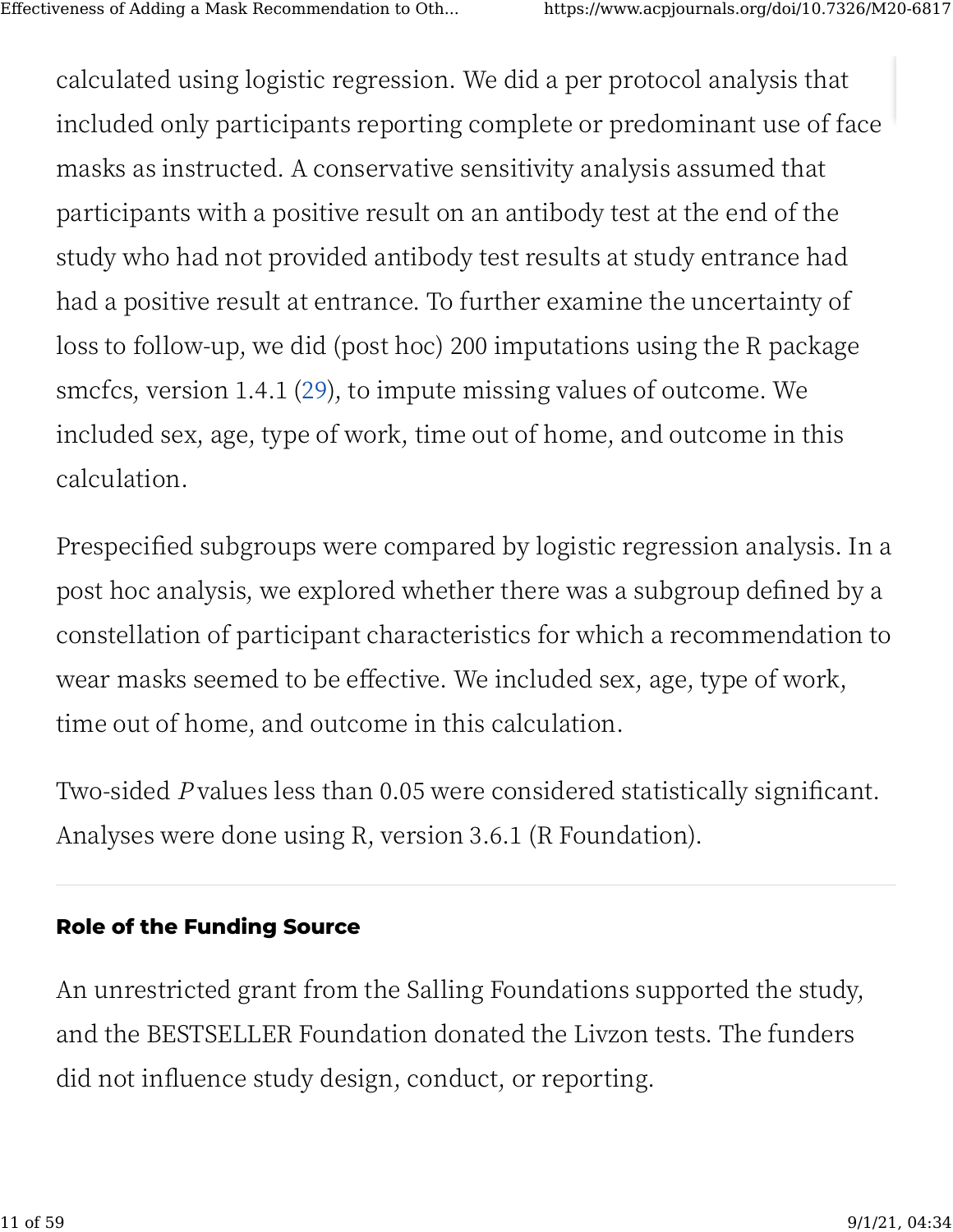# **Results**

# **Participants**

A total of 17 258 Danish citizens responded to recruitment, and 6024 completed the baseline survey and fulfilled eligibility criteria. The first participants (group 1;  $n = 2995$ ) were randomly assigned on 12 April 2020 and were followed from 14 to 16 April through 15 May 2020. Remaining participants (group 2;  $n = 3029$ ) were randomly assigned on 24 April 2020 and were followed from 2 to 4 May through 2 June 2020. A total of 3030 participants were randomly assigned to the recommendation to wear face masks, and 2994 were assigned not to wear face masks (Figure); 4862 participants (80.7%) completed the study. Table 1 shows baseline characteristics, which were well balanced between groups. Participants reported having spent a median of 4.5 hours per day outside the home.



#### Figure. Study flow diagram.

Inclusion and exclusion criteria are described in the Methods section, and criteria for completion of the study are given in the Supplement. SARS-CoV-2 = severe acute respiratory syndrome coronavirus 2.

Download figure Download PowerPoint

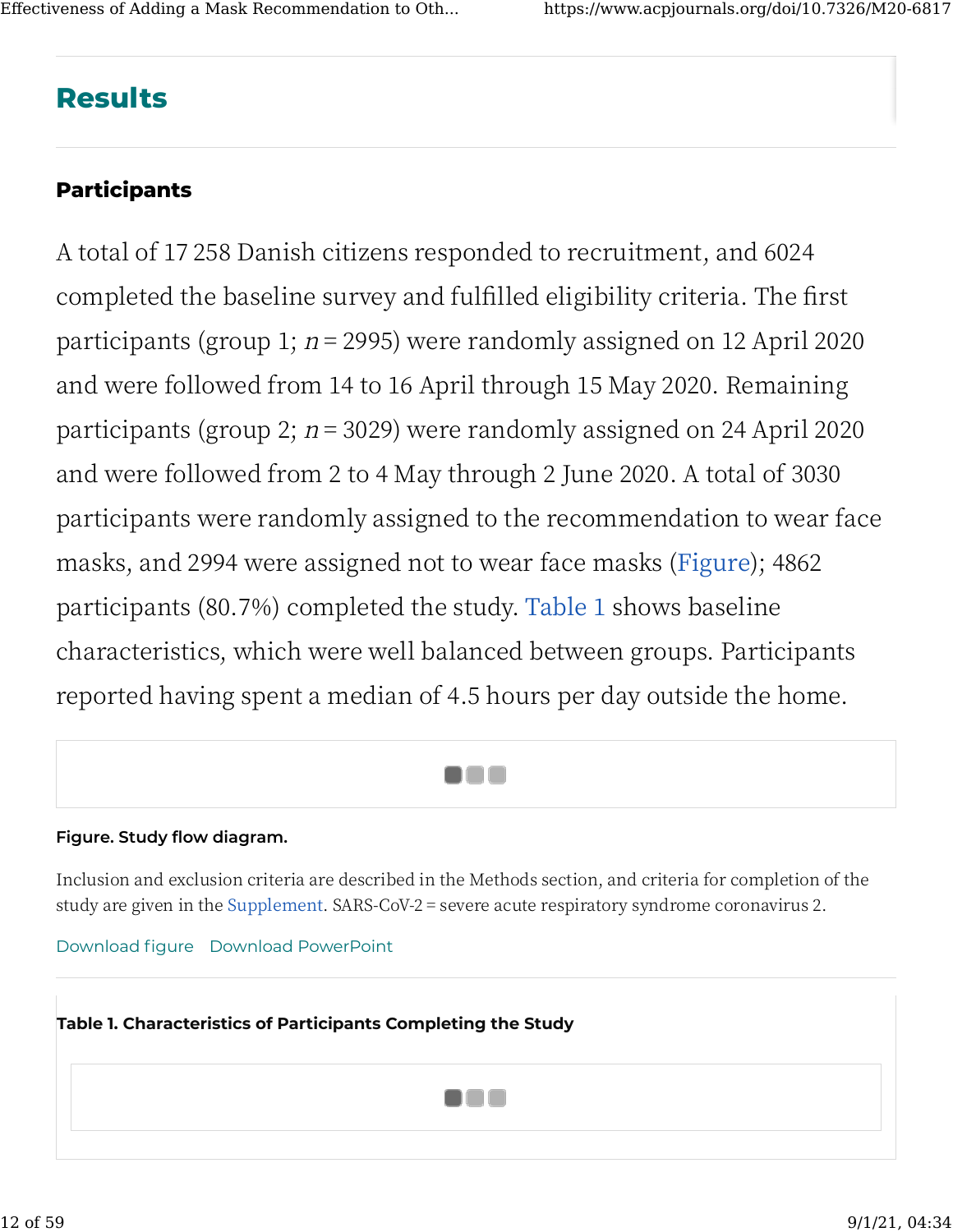# **Adherence**

Based on the lowest adherence reported in the mask group during followup, 46% of participants wore the mask as recommended, 47% predominantly as recommended, and 7% not as recommended.

# **Primary Outcome**

The primary outcome occurred in 42 participants (1.8%) in the mask group and 53  $(2.1\%)$  in the control group. In an intention-to-treat analysis, the between-group difference was -0.3 percentage point (CI, -1.2 to 0.4 percentage point;  $P = 0.38$ ) (odds ratio [OR], 0.82 [CI, 0.54 to 1.23];  $P = 0.33$ ) in favor of the mask group (Supplement Figure 1). When this analysis was repeated with multiple imputation for missing data due to loss to followup, it yielded similar results (OR, 0.81 [CI, 0.53 to 1.23];  $P = 0.32$ ). Table 2 provides data on the components of the primary end point, which were similar between groups.



In a per protocol analysis that excluded participants in the mask group who reported nonadherence (7%), SARS-CoV-2 infection occurred in 40 participants  $(1.8\%)$  in the mask group and 53  $(2.1\%)$  in the control group (between-group difference,  $-0.4$  percentage point [CI,  $-1.2$  to 0.5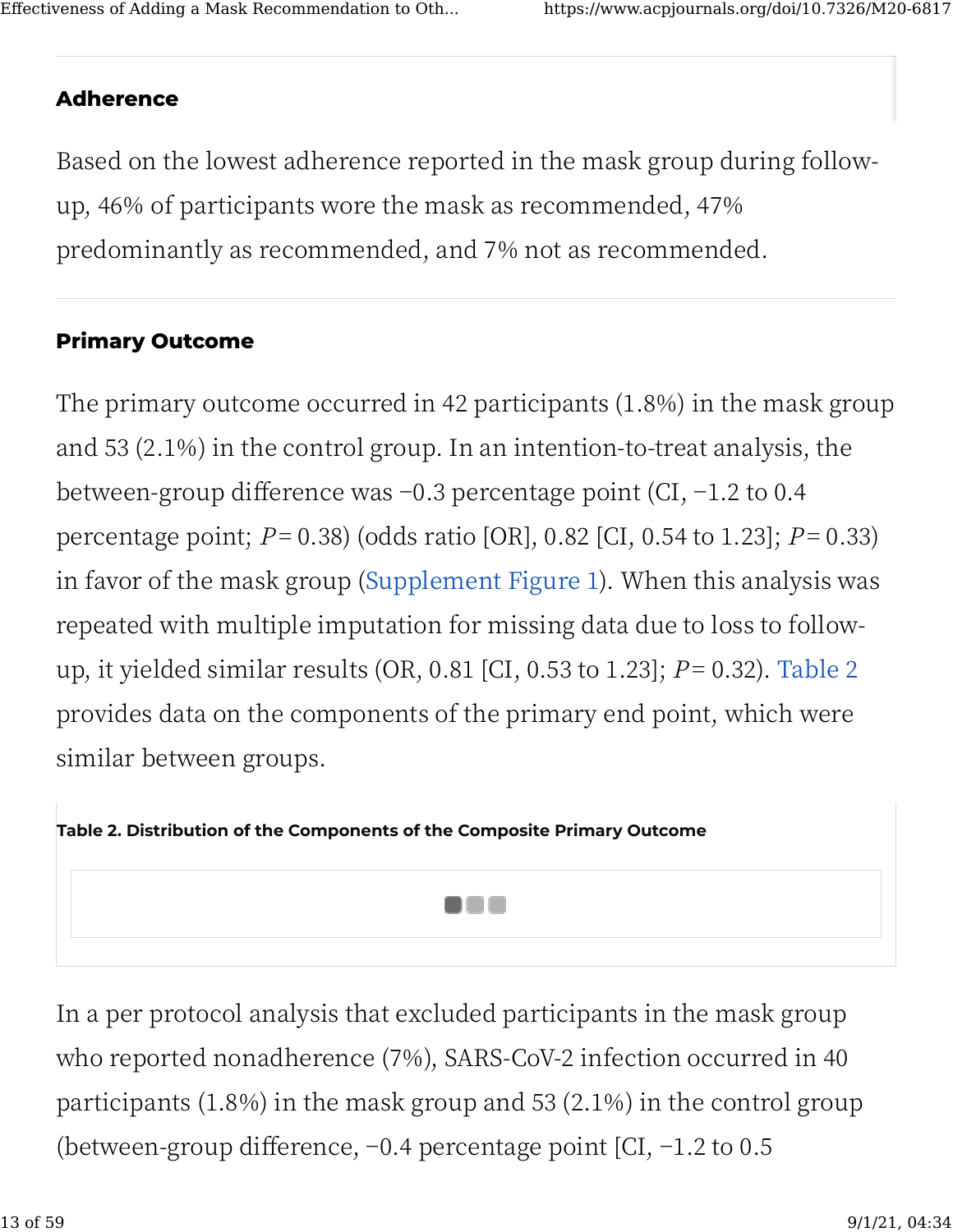percentage point];  $P = 0.40$  (OR, 0.84 [CI, 0.55 to 1.26];  $P = 0.40$ ). Supplement Figure 2 provides results of the prespecified subgroup analyses of the primary composite end point. No statistically significant interactions were identified.

In the preplanned sensitivity analysis, those who had a positive result on an antibody test at 1 month but had not provided antibody results at baseline were considered to have had positive results at baseline  $(n=18)$  that is, they were excluded from the analysis. In this analysis, the primary outcome occurred in 33 participants (1.4%) in the face mask group and 44  $(1.8\%)$  in the control group (between-group difference,  $-0.4$  percentage point [CI,  $-1.1$  to 0.4 percentage point];  $P = 0.22$ ) (OR, 0.77 [CI, 0.49 to 1.22];  $P=0.26$ ).

Three post hoc (not preplanned) analyses were done. In the first, which included only participants reporting wearing face masks "exactly as instructed," infection (the primary outcome) occurred in 22 participants  $(2.0\%)$  in the face mask group and 53  $(2.1\%)$  in the control group (betweengroup difference,  $-0.2$  percentage point [CI,  $-1.3$  to 0.9 percentage point];  $P = 0.82$ ) (OR, 0.93 [CI, 0.56 to 1.54];  $P = 0.78$ ). The second post hoc analysis excluded participants who did not provide antibody test results at baseline; infection occurred in 33 participants  $(1.7%)$  in the face mask group and 44 (2.1%) in the control group (between-group difference,  $-0.4$ percentage point [CI,  $-1.4$  to 0.4 percentage point];  $P = 0.33$  (OR, 0.80 [CI, 0.51 to 1.27];  $P = 0.35$ ). In the third post hoc analysis, which investigated constellations of patient characteristics, we did not find a subgroup where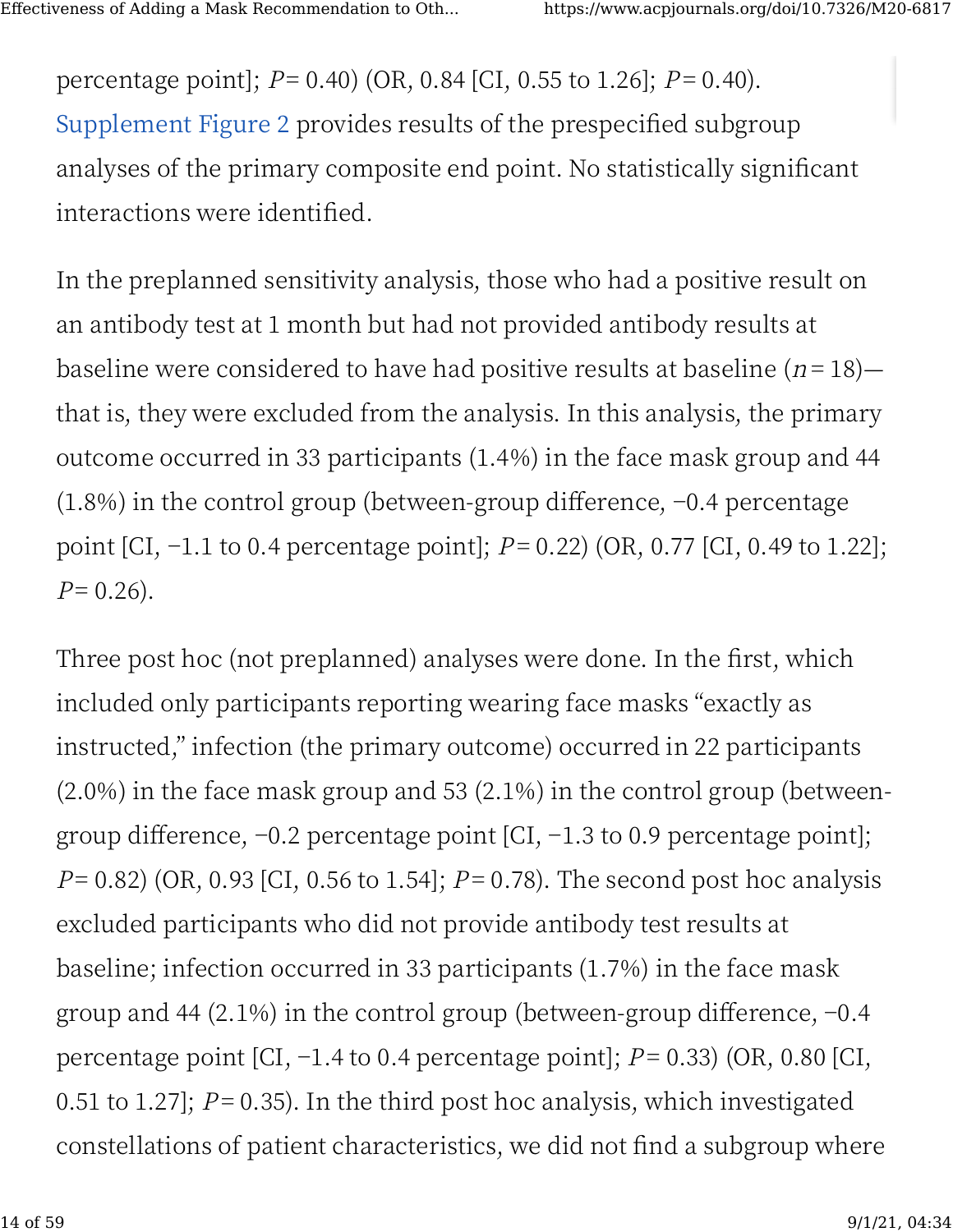face masks were effective at conventional levels of statistical significance (data not shown).

A total of 52 participants in the mask group and 39 control participants reported COVID-19 in their household. Of these, 2 participants in the face mask group and 1 in the control group developed SARS-CoV-2 infection, suggesting that the source of most observed infections was outside the home. Reported symptoms did not differ between groups during the study period (Supplement Table 3).

# **Secondary Outcomes**

In the mask group, 9 participants  $(0.5%)$  were positive for 1 or more of the 11 respiratory viruses other than SARS-CoV-2, compared with 11 participants  $(0.6\%)$  in the control group (between-group difference,  $-0.1$ ) percentage point [CI,  $-0.6$  to 0.4 percentage point];  $P = 0.87$ ) (OR, 0.84 [CI, 0.35 to 2.04];  $P = 0.71$ ). Positivity for any virus, including SARS-CoV-2, occurred in 9 mask participants (0.5%) versus 16 control participants (0.8%) (between-group difference,  $-0.3$  percentage point [CI,  $-0.9$  to 0.2 percentage point];  $P = 0.26$  (OR, 0.58 [CI, 0.25 to 1.31];  $P = 0.19$ ).

# **Discussion**

In this community-based, randomized controlled trial conducted in a setting where mask wearing was uncommon and was not among other recommended public health measures related to COVID-19, a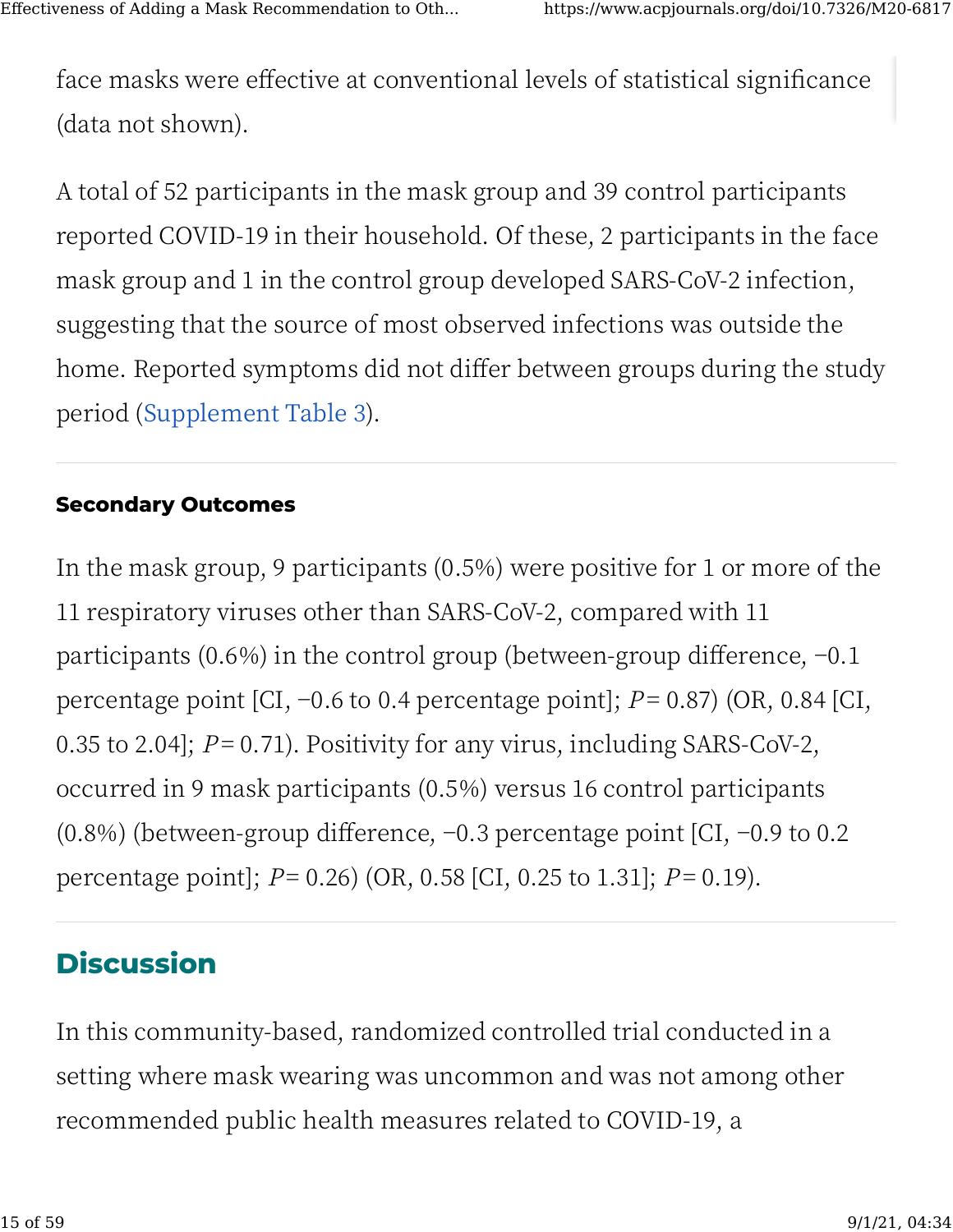[re](https://www.acpjournals.org/doi/10.7326/M20-6817#)commendation to wear a surgical mask when outside the home among others did not reduce, at conventional levels of statistical significance, incident SARS-CoV-2 infection compared with no mask recommendation. We designed the study to detect a reduction in infection rate from 2% to 1%. Although no statistically significant difference in SARS-CoV-2 incidence was observed, the 95% CIs are compatible with a possible 46% reduction to 23% increase in infection among mask wearers. These findings do offer evidence about the degree of protection mask wearers can anticipate in a setting where others are not wearing masks and where other public health measures, including social distancing, are in effect. The findings, however, should not be used to conclude that a recommendation for everyone to wear masks in the community would not be effective in reducing SARS-CoV-2 infections, because the trial did not test the role of masks in source control of SARS-CoV-2 infection. During the study period, authorities did not recommend face mask use outside hospital settings and mask use was rare in community settings (22). This [m](https://www.acpjournals.org/doi/10.7326/M20-6817#)eans that study participants' exposure was overwhelmingly to persons not wearing masks.

The observed infection rate was similar to that reported in other large Danish studies during the study period (26, 30). Of note, the observed incidence of SARS-CoV-2 infection was higher than we had estimated when planning a sample size that would ensure more than 80% power to detect a 50% decrease in infection. The intervention lasted only 1 month and was carried out during a period when Danish authorities recommended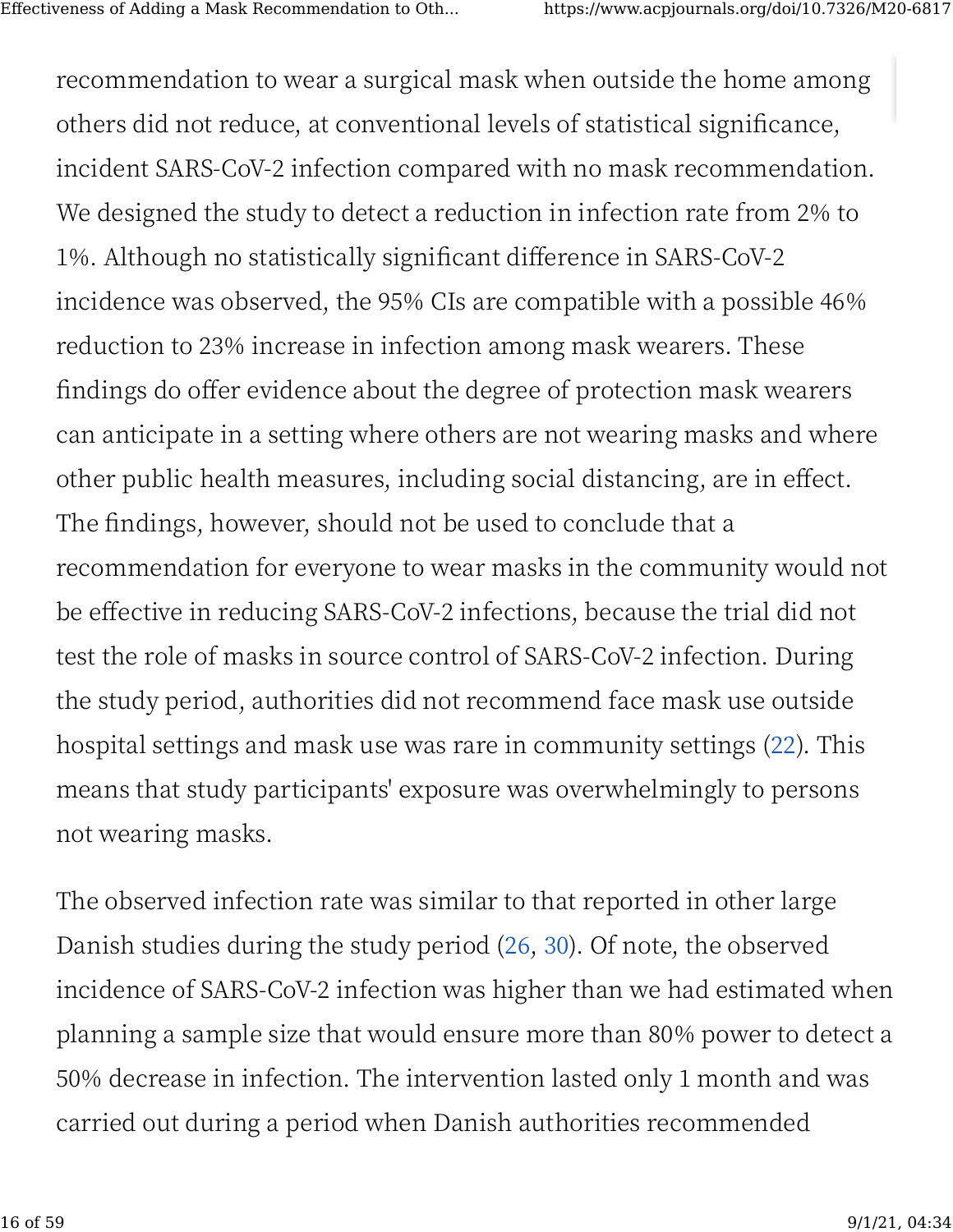[qu](https://www.acpjournals.org/doi/10.7326/M20-6817#)arantine of diagnosed patients, physical distancing, and hand hygiene as general protective means against SARS-CoV-2 transmission (23). Cafés and restaurants were closed through 18 May, but follow-up of the second randomized group continued through 2 June.

The first randomized group was followed while the Danish society was under lockdown. Reopening occurred (18 May 2020) during follow-up of the second group of participants, but it was not reflected in the outcome because infection rates were similar between groups ([Supplement Figure](https://www.acpjournals.org/doi/suppl/10.7326/M20-6817/suppl_file/M20-6817_Supplement.pdf) [�](https://www.acpjournals.org/doi/suppl/10.7326/M20-6817/suppl_file/M20-6817_Supplement.pdf)). The relative infection rate between mask wearers and those not wearing masks would most likely be affected by changes in applied protective means or in the virulence of SARS-CoV-2, whereas the rate difference between the 2 groups would probably not be affected solely by a higher—or lower—number of infected citizens.

Although we saw no statistically significant difference in presence of other respiratory viruses, the study was not sufficiently powered to draw definite conclusions about the protective e�ect of masks for other viral infections. Likewise, the study had limited power for any of the subgroup analyses.

The primary outcome was mainly defined by antibodies against SARS-CoV-2. This definition was chosen because the viral load of infected patients may be only transiently detectable  $(31, 32)$  and because [ap](https://www.acpjournals.org/doi/10.7326/M20-6817#)proximately half of persons infected with SARS-CoV-� are asymptomatic (26, 33). Masks have been hypothesized to reduce inoculum size (34) and could increase the likelihood that infected mask users are asymptomatic,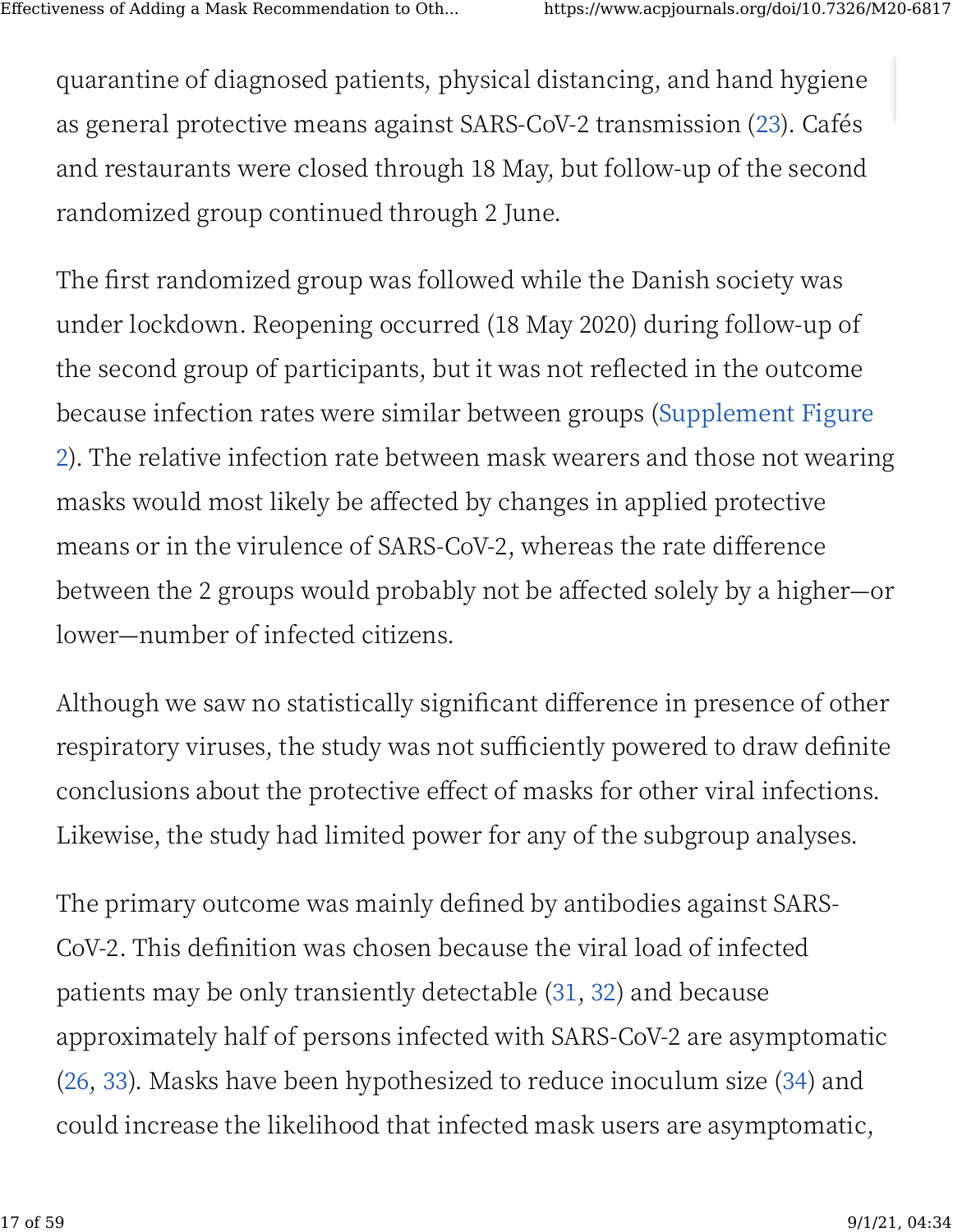[bu](https://www.acpjournals.org/doi/10.7326/M20-6817#)t this hypothesis has been challenged (35). For these reasons, we did not rely solely on identification of SARS-CoV-2 in oropharyngeal/nasal swab samples. As mentioned in the Methods section, an internal validation study estimated that the point-of-care test has 82.5% sensitivity and 99.5% specificity  $(26)$ .

The observed rate of incident SARS-CoV-2 infection was similar to what was estimated during trial design. These rates were based on thorough screening of all participants using antibody measurements combined with PCR, whereas the observed official infection rates relied solely on PCR test–based estimates during the period. In addition, authorities tested only a small subset of primarily symptomatic citizens of the entire population, yielding low incidence rates. On this basis, the infection rates we report here are not comparable with the official SARS-CoV-2 infection rates in the Danish population. The eligibility requirement of at least � hours of exposure to other persons outside the home would add to this difference. Between 6 April and 9 May 2020, we found a similar seroprevalence of SARS-CoV-2 of 1.9% (CI, 0.8% to 2.3%) in Danish blood donors using the Livzon point-of-care test and assessed by laboratory technicians (36). Testing at the end of follow-up, however, may not have captured any infections contracted during the last part of the study period, but this would have been true in both the mask and control groups and was not [ex](https://www.acpjournals.org/doi/10.7326/M20-6817#)pected to influence the overall findings.

The face masks provided to participants were high-quality surgical masks with a filtration rate of 98% (37). A published meta-analysis found no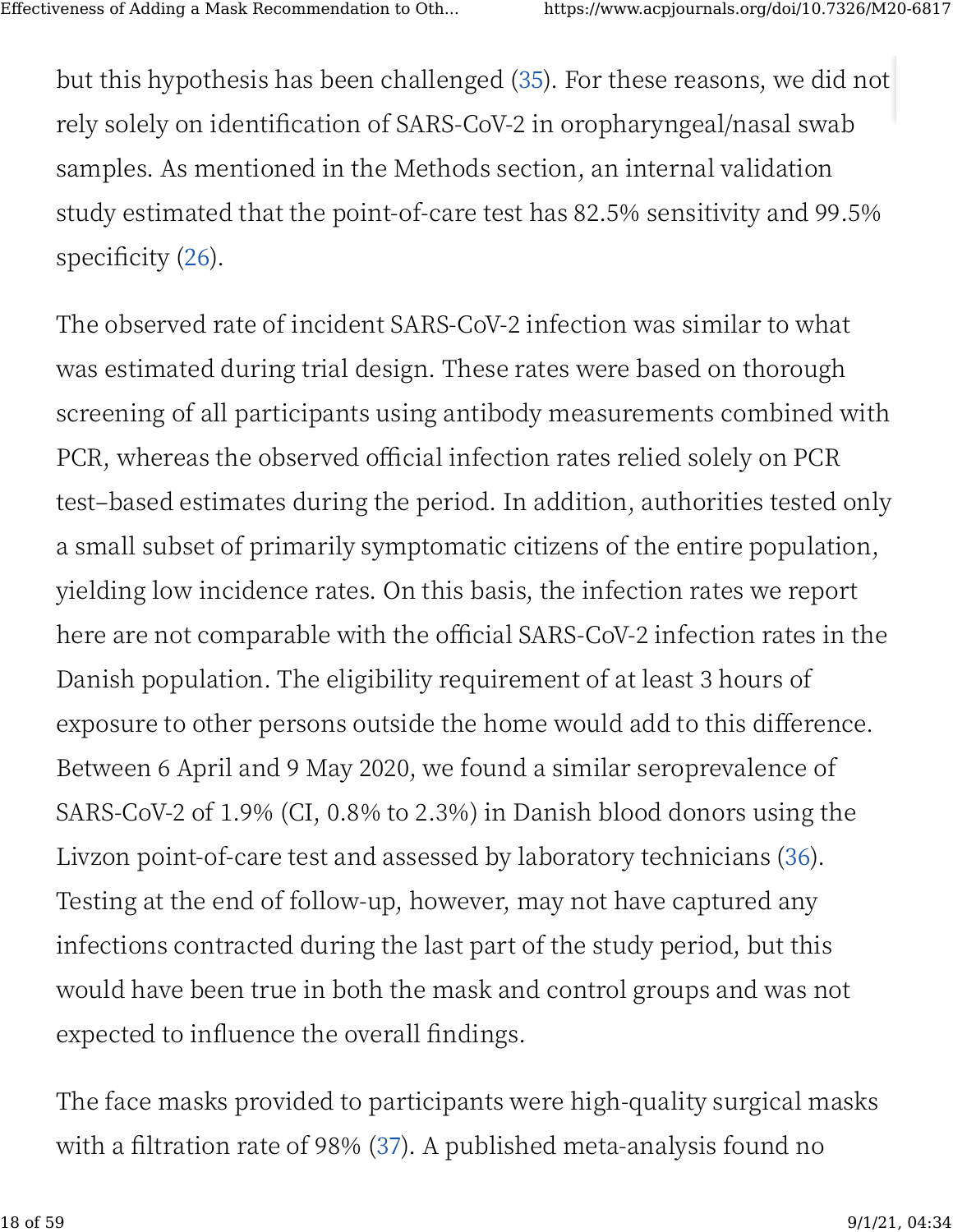[st](https://www.acpjournals.org/doi/10.7326/M20-6817#)atistically significant difference in preventing influenza in health care workers between respirators (N95 [American standard] or FFP2 [European standard]) and surgical face masks (38). Adherence to mask use may be higher than observed in this study in settings where mask use is common. Some mask group participants (14%) reported adverse reactions from other citizens ([Supplement Table �](https://www.acpjournals.org/doi/suppl/10.7326/M20-6817/suppl_file/M20-6817_Supplement.pdf)). Although adherence may in�uence the protective effect of masks, sensitivity analyses had similar results across reported adherence.

How SARS-CoV-� is transmitted—via respiratory droplets, aerosols, or (to a lesser extent) fomites—is not �rmly established. Droplets are larger and rapidly fall to the ground, whereas aerosols are smaller  $(\leq 5 \,\mu m)$  and may evaporate and remain in the air for hours (39). Transmission of SARS-CoV-2 may take place through multiple routes. It has been argued that for the primary route of SARS-CoV-� spread—that is, via droplets—face masks would be considered effective, whereas masks would not be effective against spread via aerosols, which might penetrate or circumnavigate a face mask (37, 39). Thus, spread of SARS-CoV-2 via aerosols would at least partially explain the present findings. Lack of eye protection may also have been of importance, and use of face shields also covering the eyes (rather than face masks only) has been advocated to halt the conjunctival route of transmission (40, 41). We observed no statistically significant interaction [be](https://www.acpjournals.org/doi/10.7326/M20-6817#)tween wearers and nonwearers of eyeglasses (Supplement Figure 2). Recent reports indicate that transmission of SARS-CoV-2 via fomites is unusual (42), but masks may alter behavior and potentially affect fomite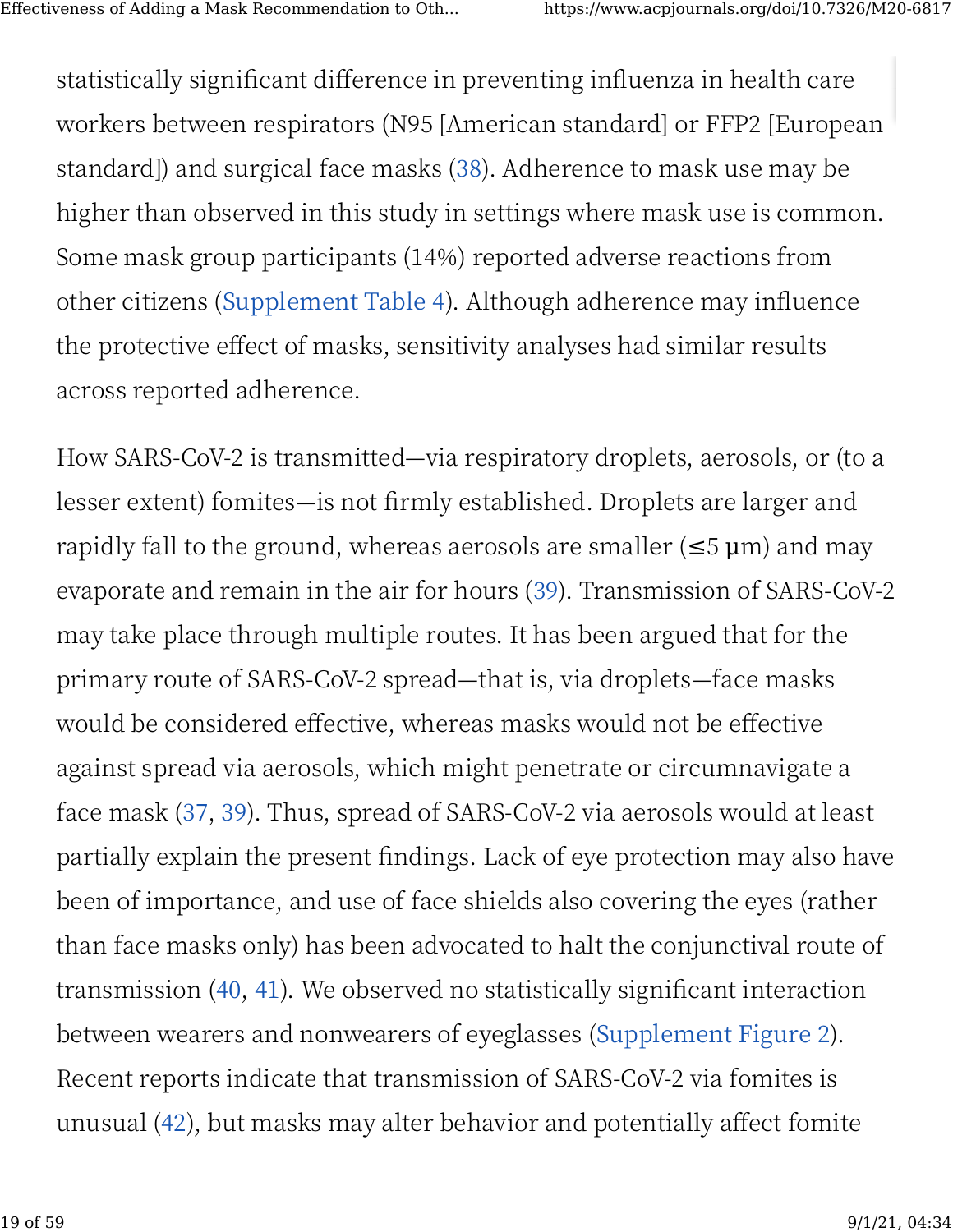# [tra](https://www.acpjournals.org/doi/10.7326/M20-6817#)nsmission.

The present findings are compatible with the findings of a review of randomized controlled trials of the efficacy of face masks for prevention (as personal protective equipment) against influenza virus (18). A recent meta-analysis that suggested a protective effect of face masks in the nonhealth care setting was based on 3 observational studies that included a total of 725 participants and focused on transmission of SARS-CoV-1 rather than SARS-CoV-2 (12). Of 725 participants, 138 (19%) were infected, so the transmission rate seems to be higher than for SARS-CoV-2. Further, these studies focused on prevention of infection in healthy mask wearers from patients with a known, diagnosed infection rather than prevention of transmission from persons in their surroundings in general. In addition, identified comparators (control participants) not wearing masks may also have missed other protective means. Recent observational studies that indicate a protective association between mandated mask use in the community and SARS-CoV-� transmission are limited by study design and simultaneous introduction of other public health interventions (14, 43).

Several challenges regarding wearing disposable face masks in the community exist. These include practical aspects, such as potential incorrect wearing, reduced adherence, reduced durability of the mask depending on type of mask and occupation, and weather. Such [ci](https://www.acpjournals.org/doi/10.7326/M20-6817#)rcumstances may necessitate the use of multiple face masks during the day. In our study, participants used a mean of 1.7 masks per weekday and 1.3 per weekend day (Supplement Table 4). Wearing a face mask may be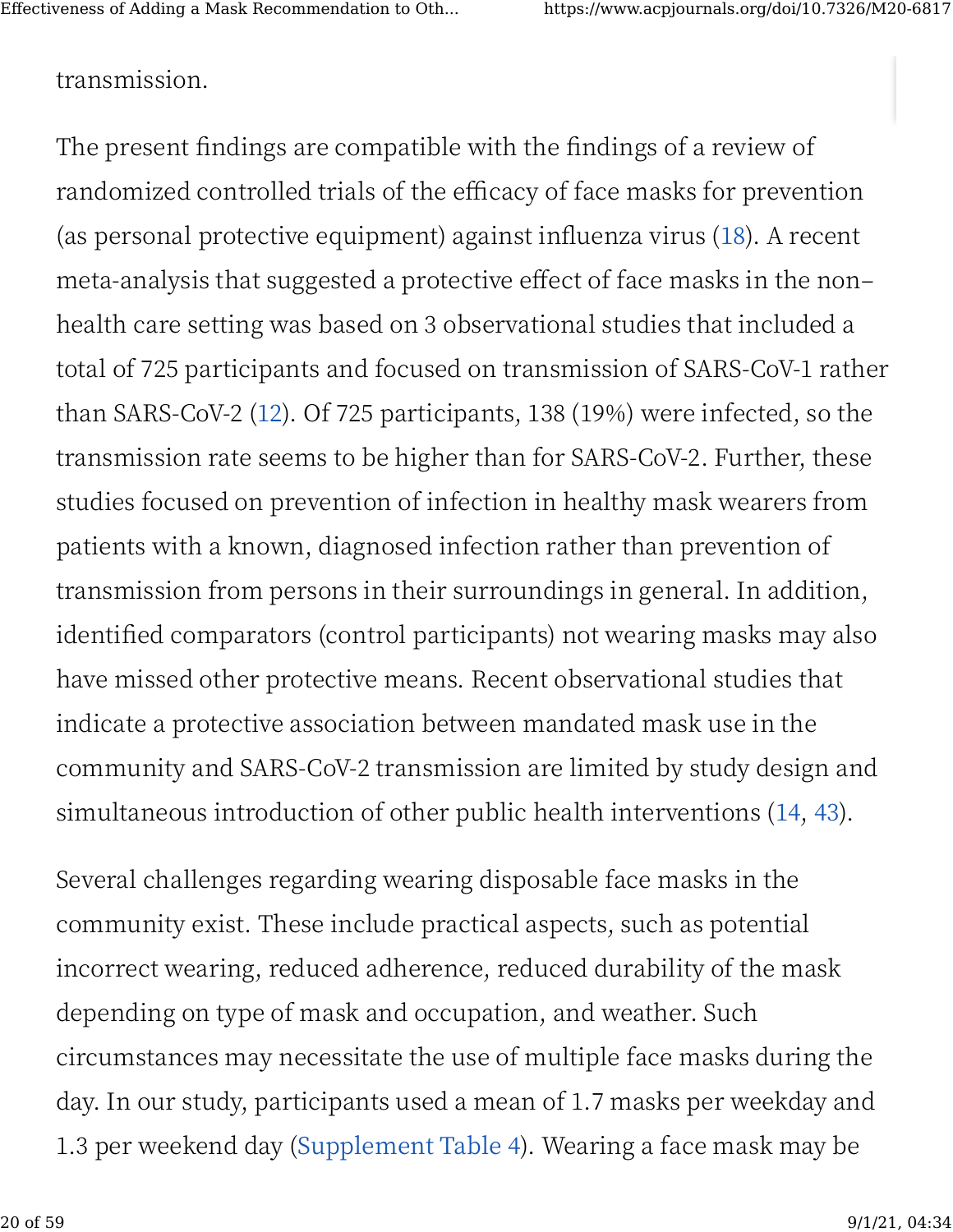[ph](https://www.acpjournals.org/doi/10.7326/M20-6817#)ysically unpleasant, and psychological barriers and other side effects have been described (44). "Face mask policing" between citizens might reinforce use of masks but may be challenging. In addition, the wearer of a face mask may change to a less cautious behavior because of a false sense of security, as pointed out by WHO  $(17)$ ; accordingly, our face mask group seemed less worried ([Supplement Table �](https://www.acpjournals.org/doi/suppl/10.7326/M20-6817/suppl_file/M20-6817_Supplement.pdf)), which may explain their increased willingness to wear face masks in the future ([Supplement Table](https://www.acpjournals.org/doi/suppl/10.7326/M20-6817/suppl_file/M20-6817_Supplement.pdf) [�](https://www.acpjournals.org/doi/suppl/10.7326/M20-6817/suppl_file/M20-6817_Supplement.pdf)). These challenges, including costs and availability, may reduce the efficacy of face masks to prevent SARS-CoV-2 infection.

The potential benefits of a community-wide recommendation to wear masks include combined prevention and source control for symptomatic and asymptomatic persons, improved attention, and reduced potential stigmatization of persons wearing masks to prevent infection of others (17). Although masks may also have served as source control in SARS-CoV-2–infected participants, the study was not designed to determine the effectiveness of source control.

The most important limitation is that the findings are inconclusive, with CIs compatible with a 46% decrease to a 23% increase in infection. Other limitations include the following. Participants may have been more cautious and focused on hygiene than the general population; however, the observed infection rate was similar to findings of other studies in Denmark (26, 30). Loss to follow-up was 19%, but results of multiple [im](https://www.acpjournals.org/doi/10.7326/M20-6817#)putation accounting for missing data were similar to the main results. In addition, we relied on patient-reported findings on home antibody tests,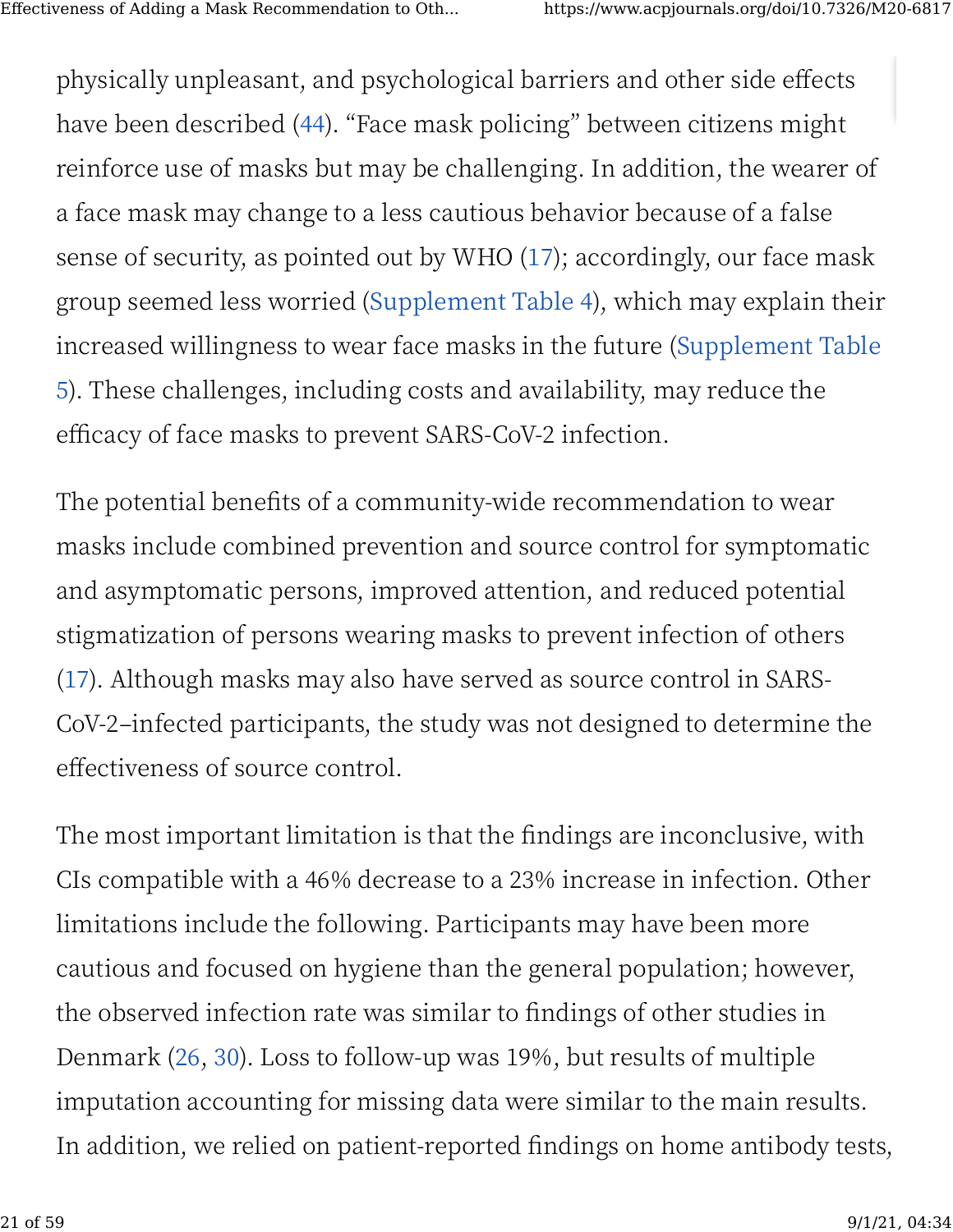[an](https://www.acpjournals.org/doi/10.7326/M20-6817#)d blinding to the intervention was not possible. Finally, a randomized controlled trial provides high-level evidence for treatment effects but can be prone to reduced external validity.

Our results suggest that the recommendation to wear a surgical mask when outside the home among others did not reduce, at conventional levels of statistical significance, the incidence of SARS-CoV-2 infection in mask wearers in a setting where social distancing and other public health measures were in effect, mask recommendations were not among those measures, and community use of masks was uncommon. Yet, the findings were inconclusive and cannot definitively exclude a 46% reduction to a 23% increase in infection of mask wearers in such a setting. It is important to emphasize that this trial did not address the effects of masks as source control or as protection in settings where social distancing and other public health measures are not in effect.

Reduction in release of virus from infected persons into the environment may be the mechanism for mitigation of transmission in communities where mask use is common or mandated, as noted in observational studies. Thus, these findings do not provide data on the effectiveness of widespread mask wearing in the community in reducing SARS-CoV-2 infections. They do, however, offer evidence about the degree of protection mask wearers can anticipate in a setting where others are not wearing [m](https://www.acpjournals.org/doi/10.7326/M20-6817#)asks and where other public health measures, including social distancing, are in effect. The findings also suggest that persons should not abandon other COVID-19 safety measures regardless of the use of masks.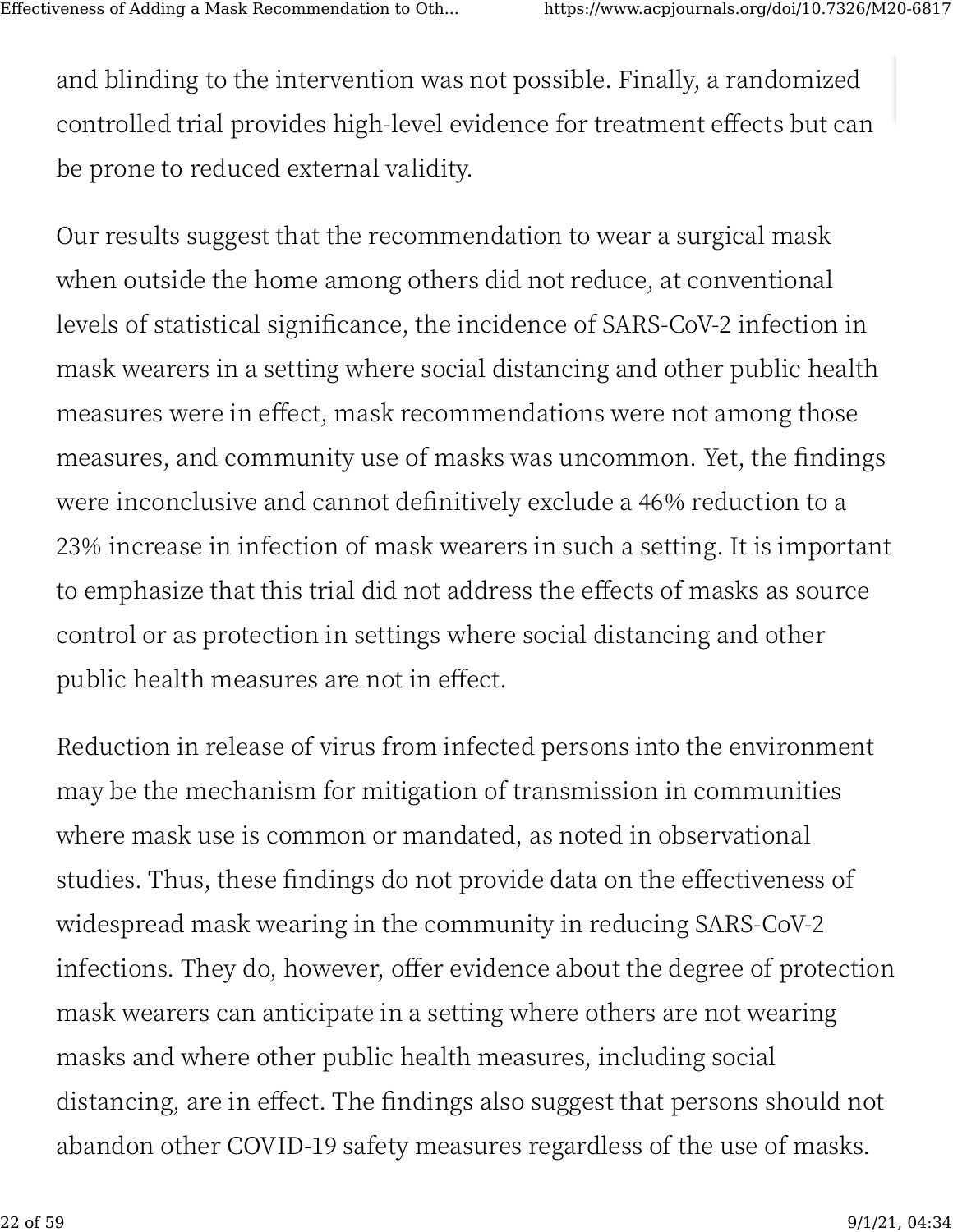[W](https://www.acpjournals.org/doi/10.7326/M20-6817#)hile we await additional data to inform mask recommendations, communities must balance the seriousness of COVID-19, uncertainty about the degree of source control and protective effect, and the absence of data suggesting serious adverse effects of masks (45).

# **[C](https://www.acpjournals.org/doi/10.7326/M20-6817#)omments**

#### **37 Comments [SIGN IN TO SUBMIT A COMMENT](https://www.acpjournals.org/action/showLogin?uri=/doi/full/10.7326/M20-6817#_comments)**

Henning Bundgaard, Anna K Ringgaard, Daniel Emil Tadeusz Raaschou-Pedersen, Johan Skov Bundgaard and Kasper K Iversen **•** University of Copenhagen **•** 9 June 2021

#### **Authors' Response to Moran, Spinelli, Gains, Llor, Rand.**

We thank readers for the many interesting comments and address some of them here. We agree with **Brendan Moran**, that the "lag" relating to infection late during the trial and time to seroconversion was to some extent captured by PCR tests. In our sample size calculation, we applied a power of 80% with an assumed infection rate of 2% in the control group. The power was ensured as the infection rate was 2.1% in the control group, and the number of participants who finalized the study was as little higher as compared to the number needed to include according to the sample size calculation. We agree with the interesting point made by **Matthew A. Spinelli, David V. Glidden, Efstathios D. Gennatas, George W. Rutherford and Monica Gandhi** that cluster randomization might be a good alternative to our randomization approach. However, in practical terms it might be difficult to perform such cluster randomization; will all or just most – citizens in the towns randomized to wear masks accept to do so? – will all – or just most – citizens in the town randomized not the wear a mask accept to do so? – there are several ethical concerns. Furthermore, as SARS-CoV-2 spreads in clusters, and the number of randomized clusters should therefore be very large to ensure a nonbiased result – making such a study logistically difficult to implement. We instructed the participants in correct use of the masks, we provided high quality masks, delivered at home, free of charge and we assessed compliance through the email surveys 4 times during the study, and the worst reported compliance was accounted for in analyses. Our take is that compliance was very high – and most likely higher than what is seen during every-day use of face masks.

**Hans Gaines** may be right that participants might have been infected at home from asymptomatic, i.e. undiagnosed members of their household. The participants were only asked to wear masks when outside the home consistent with public health recommendations on use of masks -- as it is hard to imagine a recommendation to wear masks at home. We also agree with **Carl Llor** that the circumstances have changed since April-May when we conducted our study. We do not believe that the cultural and social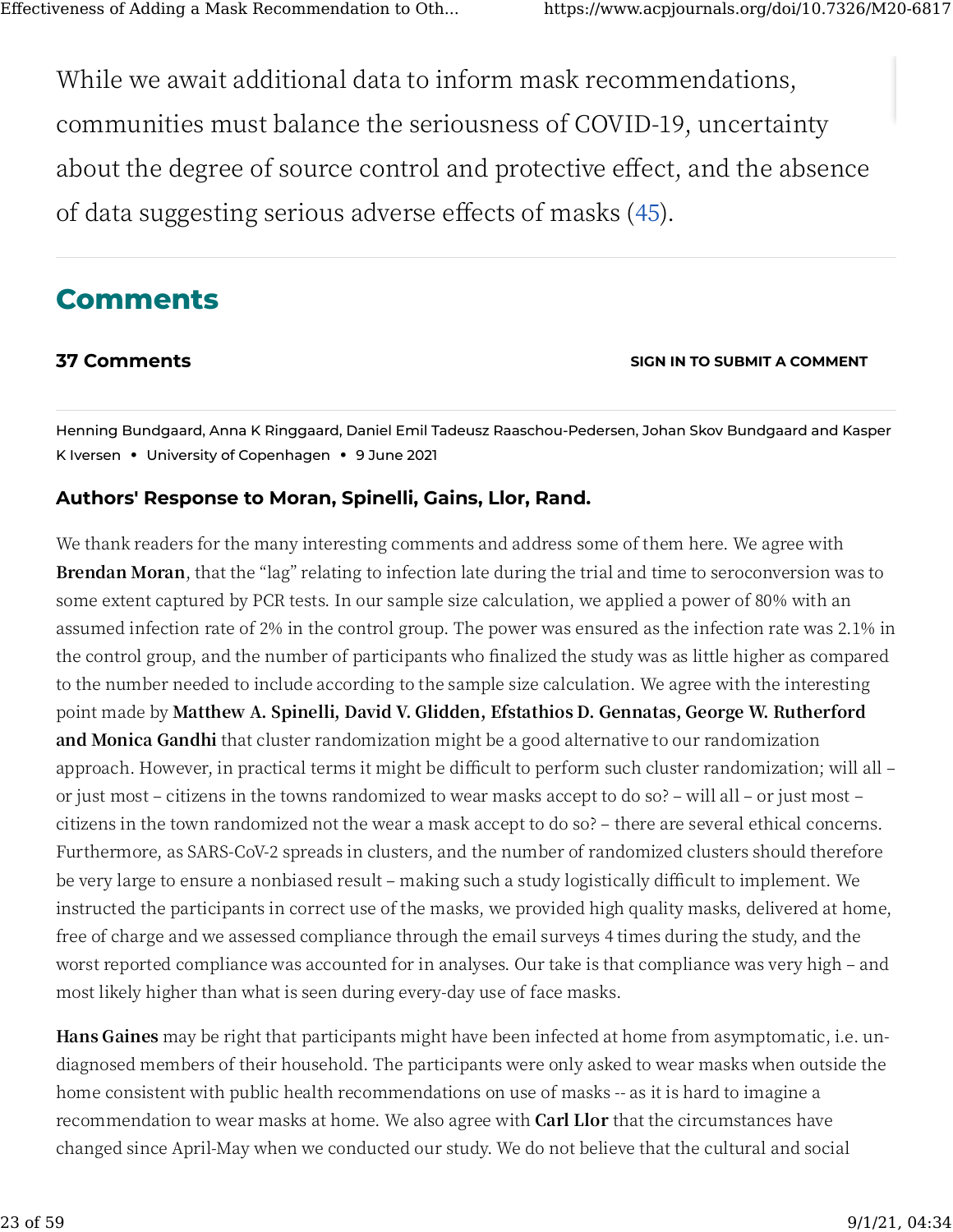[be](https://www.acpjournals.org/doi/10.7326/M20-6817#)havior in Denmark is so different from other countries, but we agree that habits like kissing and hugging relatives, neighbors and friends are different in different cultures - and such habits might represent a risk for SARS-CoV-2 transmission. We agree that the question of the effectiveness of masks in crowded places and when in proximity to others is important – and was not addressed in our study. We tested the effect of adding the masks to the general recommendations including the recommendation to keep a social distance of 1-2 meters - even in crowded places. However, we agree – we need more studies to assess the efficacy of masking in different settings. We would like to highlight in response the comment by **Janet Rand** that our study demonstrated that "the recommendation to wear surgical masks to supplement other public health measures did not reduce the SARS-CoV-2 infection rate among wearers by more than 50% in a community with modest infection rates, some degree of social distancing, and uncommon general mask use" and that "the �ndings, however, should not be used to conclude that a recommendation for everyone to wear masks in the community would not be effective in reducing SARS-CoV-2 infections, because the trial did not test the role of masks in source control of SARS-CoV-2 infection." Despite these statements in our paper, some have misinterpreted our results and unfortunately, made conclusions to questions that were not addressed by our study.

Magnus Glindvad Ahlström, Frederik Boëtius Hertz, and Kristian Schønning **•** Department of Clinical Microbiology 9301, Rigshospitalet, Henrik Harpestrengs Vej 4A, Copenhagen, Denmark **•** 15 December 2020

#### **[To](https://www.acpjournals.org/doi/10.7326/M20-6817#) mask or not – diagnostics matter.**

Bundgaard et al. present data from a randomized controlled trial (DANMASK-19) to assess whether face mask use outside home reduces risk for SARS-CoV-2 infection (1). Infection was assessed by antibody testing, PCR testing, and healthcare diagnosis. Infection occurred in 42 participants recommended mask wearing  $(1.8\%)$ , and 53 control participants  $(2.1\%)$ . 75/95 (79%) infections were diagnosed by seroconversion. Participants tested themselves for antibodies at baseline and end of intervention using a lateral flow assay.

Antibodies to SARS-CoV-2 develop in symptomatic individuals in the second week after symptom onset and occur later in less severe infections (2, 3). The incubation period is 4-6 days (4). The purpose of mask intervention is to limit exposure to SARS-CoV-2. Yet, seroconversions in the two first weeks of the intervention period may be attributed to SARS-CoV-2 exposures before intervention. The study was conducted in a period of lockdown in Denmark. In the week preceding the first intervention period, 1504 SARS-CoV-2+ cases were identified in 13,940 PCR tests (positive rate: 10.8%); in the last week of the second intervention period 306 cases were identified in 67,773 PCR tests (positive rate: 0.5%). Therefore, a burn-in intervention period before baseline serological testing would have been appropriate.

Seroconversion occurred in 1.5% (75/4862) of participants. Seroconversions were rare and warranted confirmation by secondary testing. The authors validated the test used and found a specificity of 99.5% (CI: 98.7-99.9). This validation was done by skilled laboratory personnel using plasma samples laboratory personnel (5). In DANMASK-19, testing was done by the participants themselves using whole blood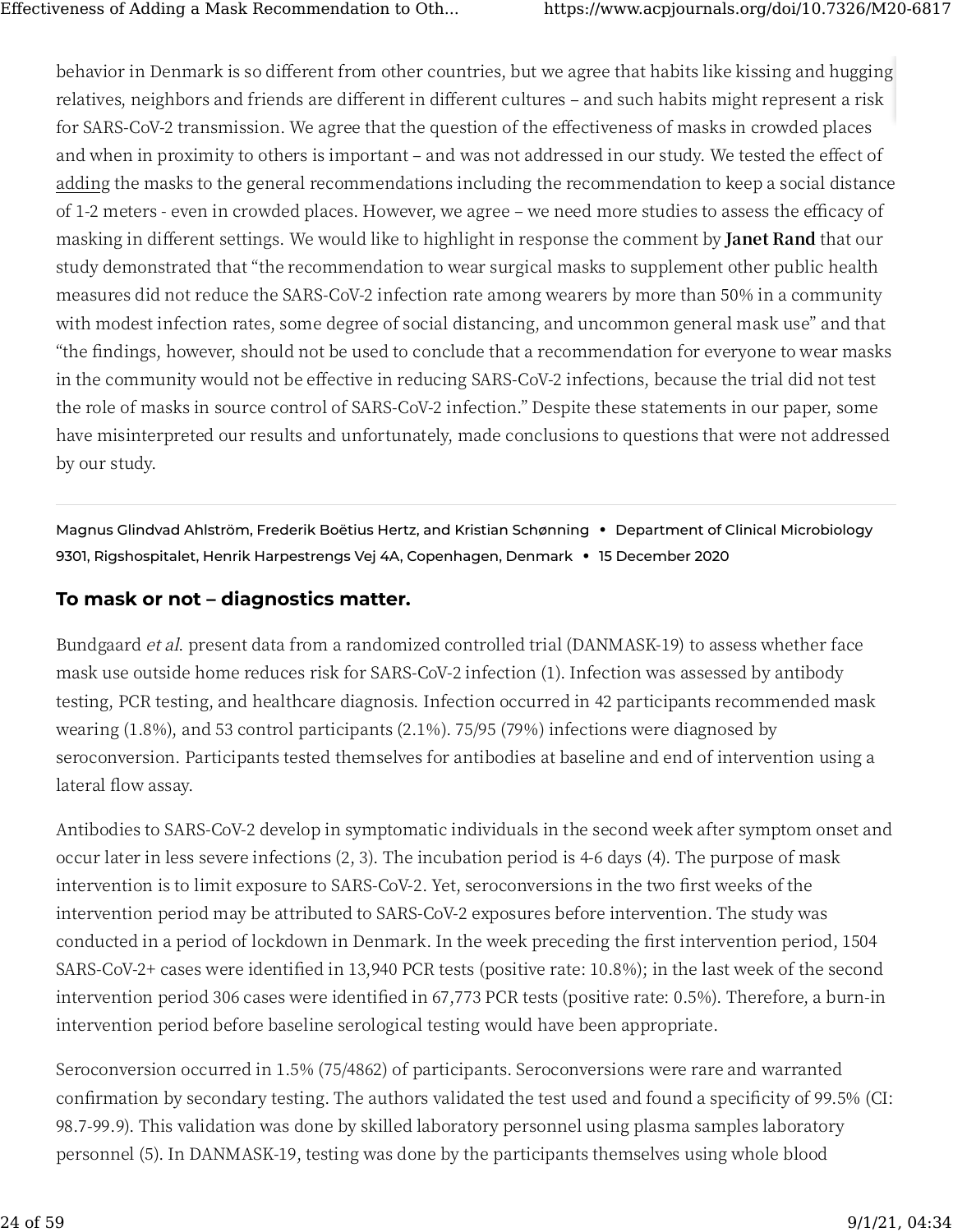[spe](https://www.acpjournals.org/doi/10.7326/M20-6817#)cimens. If test specificity is the same under these conditions is doubtful.

Twenty incident SARS-CoV-2 infections were diagnosed by PCR testing in a healthcare setting (n=15) or at the end of the intervention ( $n=5$ ). PCR tests are specific and often use multiple SARS-CoV-2 targets (1; Part  $6$ of the Supplement) simulating con�rmatory testing. Lag time between infectious exposure and positive PCR is only 4-5 days, which reduces need for a burn-in period. There were 5 cases in the intervention group and 15 cases in the control group diagnosed by PCR (OR: 0.34; 95%CI: 0.10-0.99). If analysis is restricted to securely ascertained infections, the effect of face masks was both clinically and statistically significant. In the prespecified analysis reported in the study, this effect may be obscured by virus exposures occurring before intervention and inappropriateness of the serological diagnostic strategy applied.

Diagnostics matter also in randomized clinical trials.

#### References

- 1. Bundgaard H, Bundgaard JS, Raaschou-Pedersen DET, et al. Effectiveness of adding a mask recommendation to other public health measures to prevent SARS-CoV-2 infection in Danish mask wearers. Ann Intern Med. 2020; 18:M20-6817. [PMID: 33205991] doi: 10.7326/M20-6817
- 2. Wang Y, Zhang L, Sang L, et al. Kinetics of viral load and antibody response in relation to COVID-19 severity. J Clin Invest. 2020; 130:5235-5244. [PMID: 32634129] doi: 10.1172/JCI138759
- 3. Prévost J, Gasser R, Beaudoin-Bussières G, et al. Cross-sectional evaluation of humoral responses against SARS-CoV-2 spike. Cell Rep Med. 2020; 1:100126. [PMID: 33015650] doi: 10.1016/j.xcrm.2020.100126
- 4. Wassie GT, Azene AG, Bantie GM, et al. Incubation period of Severe Acute Respiratory Syndrome Novel Coronavirus 2 that causes Coronavirus disease 2019: A systematic review and meta-analysis. Curr Ther Clin Exp. 2020; 93:100607. [PMID: 33071295] doi: 10.1016/curtheres.2020.100607
- 5. Iversen K, Bundgaard H, Hasselbach RB, et al. Risk of COVID-19 in health-care in Denmark: an observational cohort study. Lancet Infect Dis. 2020; 20:1401-1408. [PMID: 32758438] doi: 10.1016/S1473-3099(20)30589-2

Jiahe Chen, MS, PhDc, Hanke Zhang, MS, PhDc, Nadine K. Zawadzki, MPH, PhDc, Joel W. Hay, PhD, Cynthia L. Gong, PharmD, PhD **•** Schaeffer Center for Health Economics and Policy; Fetal & Neonatal Institute, Division of Neonatology, Children's Hospital Los Angeles, University of Southern California, Los Angeles, CA **•** 17 December 2020

### **[Un](https://www.acpjournals.org/doi/10.7326/M20-6817#)iversal mask mandates are not supported by the evidence**

The COVID-19 pandemic has led to near-universal adoption of non-pharmaceutical intervention policies in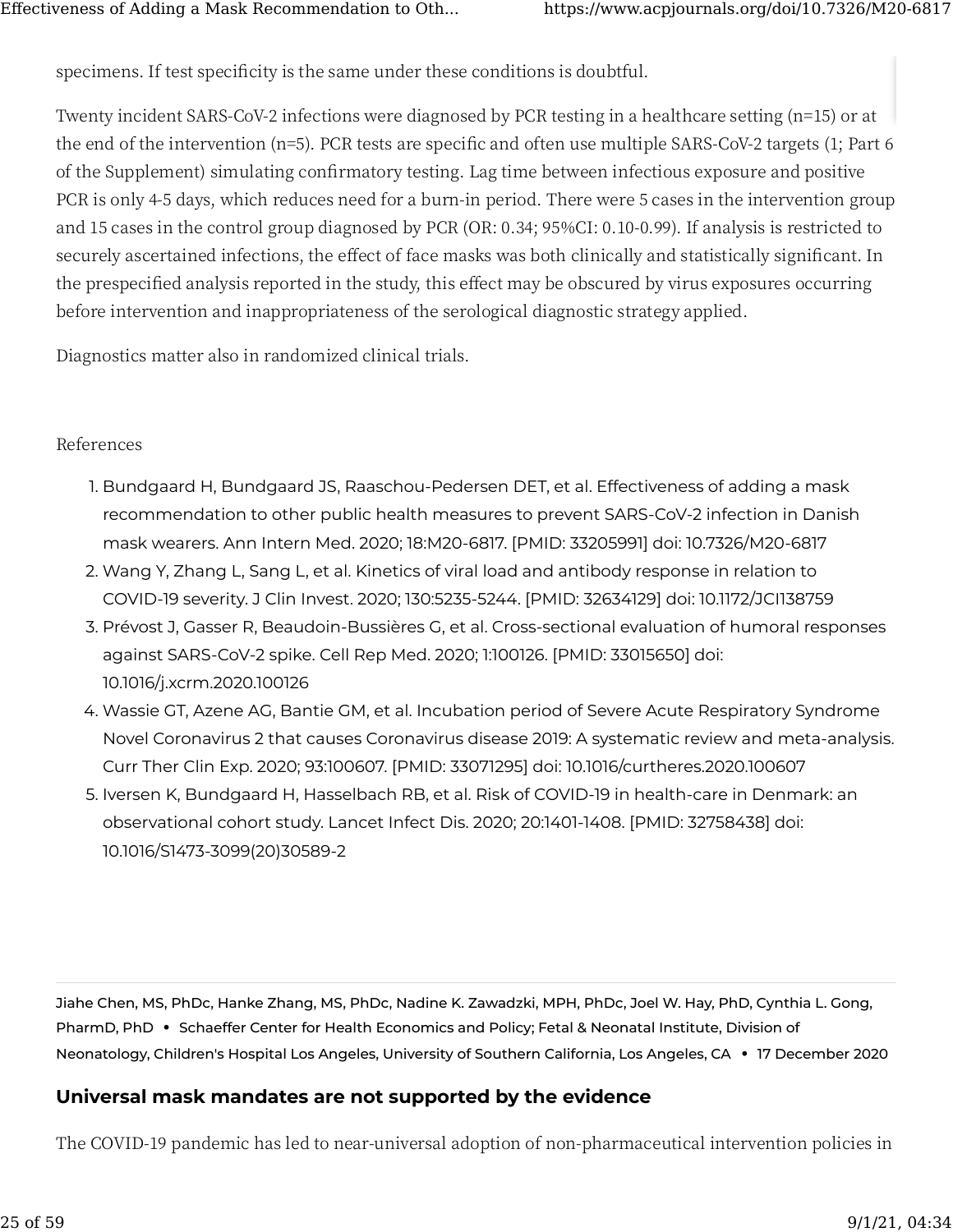[the](https://www.acpjournals.org/doi/10.7326/M20-6817#) United States, including masking in public places. Recently, Bundgaard et al [1] reported they did not find a significant protective effect of wearing surgical face masks in their randomized control trial (RCT). This result is consistent with our review of Chu et al's meta-analysis [2] reviewing the ability of masking to reduce coronavirus transmission, in which the included studies were mostly limited by their quasiexperimental study designs and narrow healthcare-based settings.

E-values can be used to quantify the extent to which unmeasured confounding can nullify the observed results.[3] We calculated E-values for the outcomes in Bundgaard et al's study, finding an E-value (confidence limit) of 1.74 (1) for the primary composite end point of antibodies against SARS-CoV-2 (OR=0.82, 95% CI 0.54-1.23). For presence of IgM (OR=0.87, 95% CI = 0.54-1.41) and IgG (OR=1.07, 95% CI = 0.66-1.75), the E-value (confidence limit) was  $1.56$  (1) and  $1.34$  (1) respectively. Finally, the outcome of healthcare-diagnosed SARS-CoV-2 (OR=0.52,  $95\%$  CI = 0.18-1.53) had an E-value (confidence limit) of 3.25 (�). These low E-values indicate that unobserved activities like vigilant handwashing could easily explain the findings in this study.

Although Bundgaard et al acknowledge their study's limitations including missing data, variable adherence and absence of blinding, it is more applicable to real-world settings during the pandemic than the observational studies in Chu et al's meta-analysis, considering Bundgaard et al used an RCT study design and focused specifically on reducing COVID-19 transmission under non-healthcare community settings. In fact, that only 7% of mask-wearers reported non-adherence appears low, considering that 100% adherence was defined as properly covering the nose and mouth and changing the mask if worn for >8 hours. In addition, participants received three-layer disposable surgical face masks, which is inconsistent with policies mandating that any cloth covering should be used. At best, the Bundgaard et al's findings provide negative or insignificant support for public mask-wearing policies. Nonetheless, the authors should be commended for their efforts to conduct a real-world RCT on a politically charged topic.

#### **References**

- 1. Bundgaard H, Bundgaard JS, Raaschou-Pedersen DET, et al. Effectiveness of adding a mask recommendation to other public health measures to prevent SARS-CoV-2 infection in Danish mask wearers: a randomized controlled trial. Ann Intern Med. 2020 Nov 18. doi: 10.7326/M20-6817.
- 2. Chu DK, Akl EA, Duda S, et al. Physical distancing, face masks, and eye protection to prevent person-to-person transmission of SARS-CoV-2 and COVID-19: a systematic review and metaanalysis. Lancet. 2020;395(10242):1973-1987.
- 3. VanderWeele TJ, Ding P. Sensitivity analysis in observational research: Introducing the E-Value. Ann Intern Med. 2017;167(4):268-274. doi:10.7326/M16-2607

Jun Xu **•** none **•** 25 December 2020

#### **[Ma](https://www.acpjournals.org/doi/10.7326/M20-6817#)sks Work**

Dear Editor,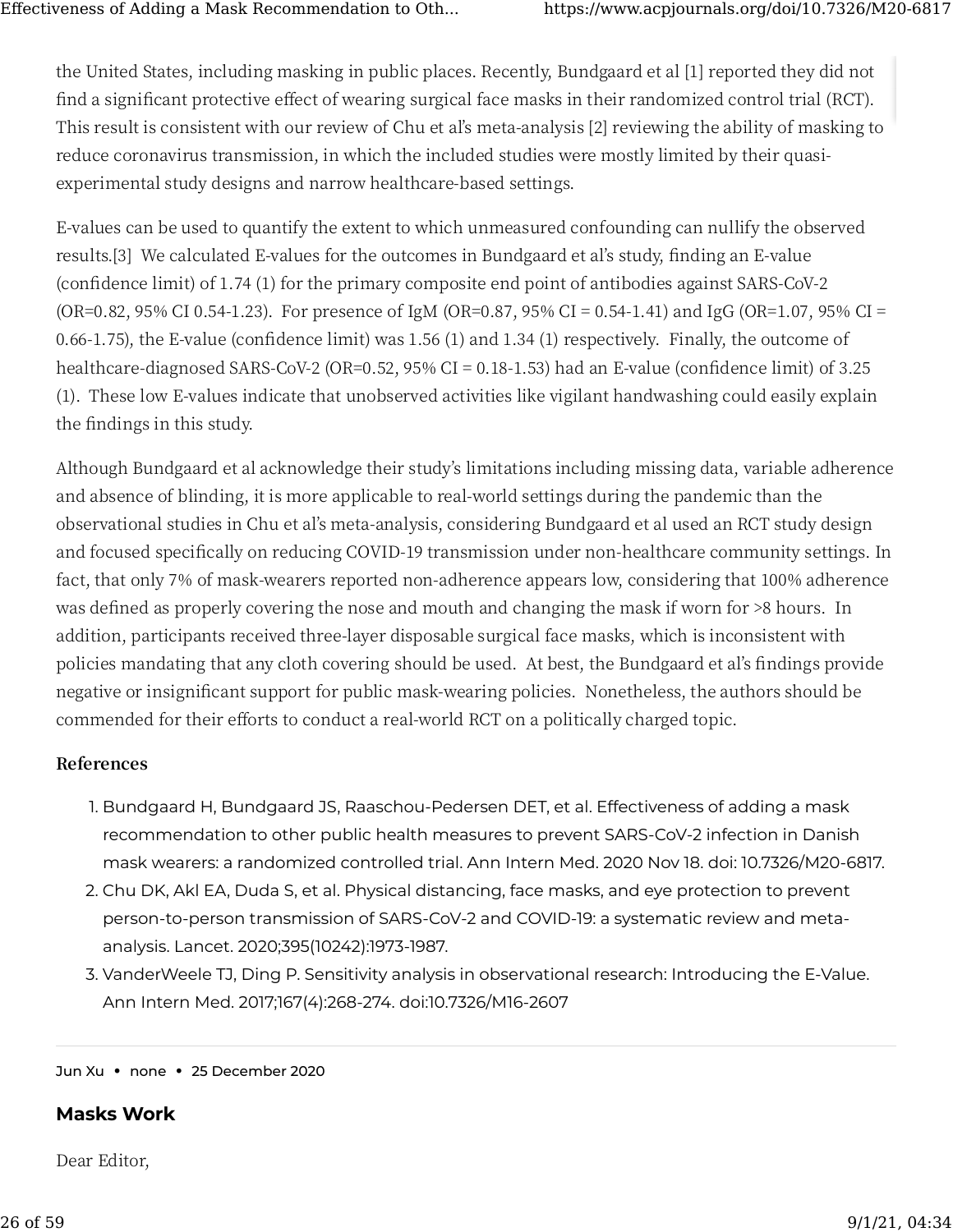[I a](https://www.acpjournals.org/doi/10.7326/M20-6817#)gree with the DANMASK-19 findings that common masks provide small protection for the wearers. But how much protection for the people around the wearers?

To get a full picture of the masks' protective effect, an ideal trial should separate the mask group from the non-mask group. **If a trial mixes two groups together, their infection rates will be distorted.** In other words, the non-mask group's infection rate will be underestimated because the non-maskers are benefitting from the mask group's source control, while the mask group's will be overestimated because the maskers are suffering from the non-mask group's spreads.

A German study [1] estimates that the effects of mandating face mask use in public would reduce the growth rates of infections by 40% to 60%. This is a clear picture of the impact of a face mask mandate on infections because the mask and non-mask groups in the study didn't affect each other.

#### References

1. Mitze T., Kosfeld R., Rode J., Wälde K. Face Masks Considerably Reduce COVID-19 Cases in Germany: A Synthetic Control Method Approach. IZA – Institute of Labor Economics (Germany);2020.ISSN: 2365-9793, DP No. 13319.

Magnus Glindvad Ahlström, Frederik Boëtius Hertz, and Kristian Schønning **•** Department of Clinical Microbiology 9301, Rigshospitalet, Henrik Harpestrengs Vej 4A, Copenhagen, Denmark **•** 15 December 2020

#### **[To](https://www.acpjournals.org/doi/10.7326/M20-6817#) mask or not – diagnostics matter.**

Bundgaard *et al*. present data from a randomized controlled trial (DANMASK-19) to assess whether face mask use outside home reduces risk for SARS-CoV-2 infection (1). Infection was assessed by antibody testing, PCR testing, and healthcare diagnosis. Infection occurred in 42 participants recommended mask wearing (1.8%), and 53 control participants (2.1%). 75/95 (79%) infections were diagnosed by seroconversion. Participants tested themselves for antibodies at baseline and end of intervention using a lateral flow assay.

Antibodies to SARS-CoV-2 develop in symptomatic individuals in the second week after symptom onset and occur later in less severe infections (2, 3). The incubation period is 4-6 days (4). The purpose of mask intervention is to limit exposure to SARS-CoV-2. Yet, seroconversions in the two first weeks of the intervention period may be attributed to SARS-CoV-2 exposures before intervention. The study was conducted in a period of lockdown in Denmark. In the week preceding the first intervention period, 1504 SARS-CoV-2+ cases were identified in 13,940 PCR tests (positive rate: 10.8%); in the last week of the second intervention period 306 cases were identified in 67,773 PCR tests (positive rate: 0.5%). Therefore, a burn-in intervention period before baseline serological testing would have been appropriate.

Seroconversion occurred in 1.5% (75/4862) of participants. Seroconversions were rare and warranted confirmation by secondary testing. The authors validated the test used and found a specificity of 99.5% (CI: 98.7-99.9). This validation was done by skilled laboratory personnel using plasma samples laboratory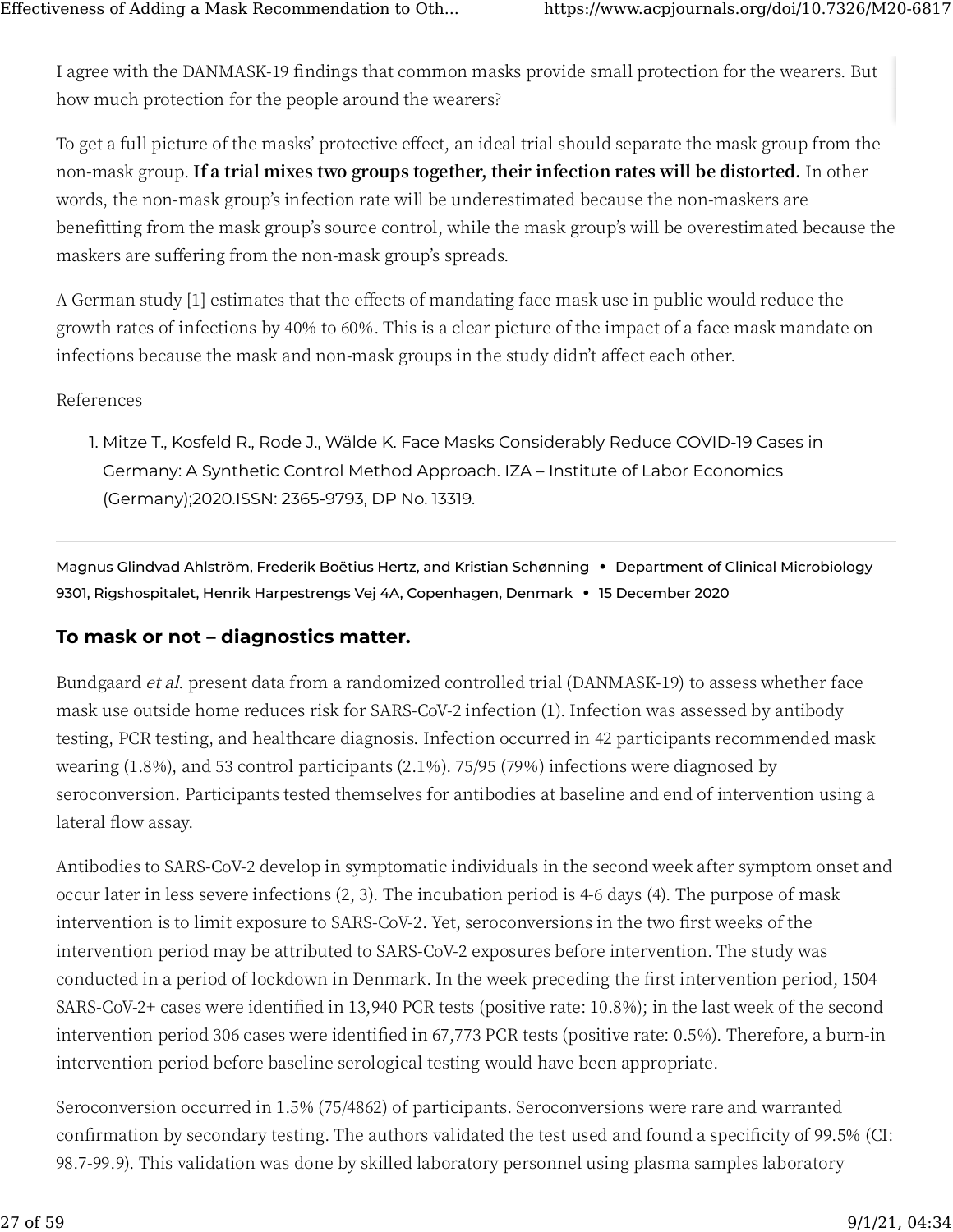[pe](https://www.acpjournals.org/doi/10.7326/M20-6817#)rsonnel (5). In DANMASK-19, testing was done by the participants themselves using whole blood specimens. If test specificity is the same under these conditions is doubtful.

Twenty incident SARS-CoV-2 infections were diagnosed by PCR testing in a healthcare setting ( $n=15$ ) or at the end of the intervention ( $n=5$ ). PCR tests are specific and often use multiple SARS-CoV-2 targets (1; Part  $6$ of the Supplement) simulating con�rmatory testing. Lag time between infectious exposure and positive PCR is only 4-5 days, which reduces need for a burn-in period. There were 5 cases in the intervention group and 15 cases in the control group diagnosed by PCR (OR: 0.34; 95%CI: 0.10-0.99). If analysis is restricted to securely ascertained infections, the effect of face masks was both clinically and statistically significant. In the prespecified analysis reported in the study, this effect may be obscured by virus exposures occurring before intervention and inappropriateness of the serological diagnostic strategy applied.

Diagnostics matter also in randomized clinical trials.

#### References

- 1. Bundgaard H, Bundgaard JS, Raaschou-Pedersen DET, et al. Effectiveness of adding a mask recommendation to other public health measures to prevent SARS-CoV-2 infection in Danish mask wearers. Ann Intern Med. 2020; 18:M20-6817. [PMID: 33205991] doi: 10.7326/M20-6817
- 2. Wang Y, Zhang L, Sang L, et al. Kinetics of viral load and antibody response in relation to COVID-19 severity. J Clin Invest. 2020; 130:5235-5244. [PMID: 32634129] doi: 10.1172/JCI138759
- 3. Prévost J, Gasser R, Beaudoin-Bussières G, et al. Cross-sectional evaluation of humoral responses against SARS-CoV-2 spike. Cell Rep Med. 2020; 1:100126. [PMID: 33015650] doi: 10.1016/j.xcrm.2020.100126
- 4. Wassie GT, Azene AG, Bantie GM, et al. Incubation period of Severe Acute Respiratory Syndrome Novel Coronavirus 2 that causes Coronavirus disease 2019: A systematic review and meta-analysis. Curr Ther Clin Exp. 2020; 93:100607. [PMID: 33071295] doi: 10.1016/curtheres.2020.100607
- 5. Iversen K, Bundgaard H, Hasselbach RB, et al. Risk of COVID-19 in health-care in Denmark: an observational cohort study. Lancet Infect Dis. 2020; 20:1401-1408. [PMID: 32758438] doi: 10.1016/S1473-3099(20)30589-2

Max Longin **•** Mathematician in Denmark **•** 15 December 2020

#### **[Th](https://www.acpjournals.org/doi/10.7326/M20-6817#)is study design would not even proof that a 100% protection has a protective effect**

Imagine a 100% perfect protection against COVID-19 (a hermetic room), what outcome should be expected for this by-definition safe group using this study design?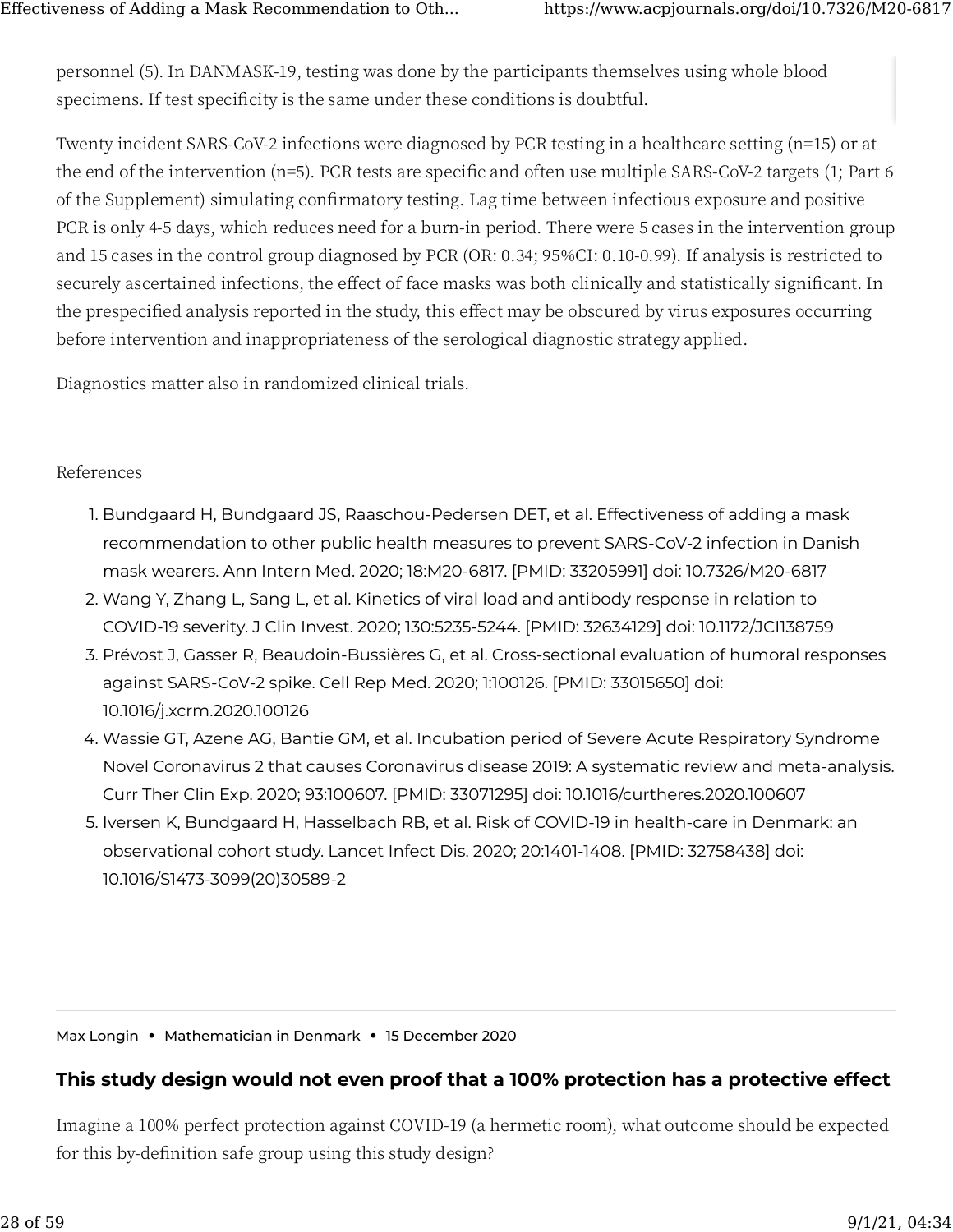Here is the math only for estimating

- the false-positive antibody-tests

- positive test due to before-baseline infections

But as the study design grants protection at average only 4.5 hours/day infections outside the room should be added to the calculated expectations (in the study false-classified as noneffective protection).

The study reports antibody testing has an estimated 99,2% specificity. For about 2400 tests this leads to an expectation of 2400\*0.008=19 false-positive tests in each antibody test group.

IgG-antibodies form very delayed. So in non-increasing rate of new infections (as the case in 05/2020 in Denmark) about 80% of all true-positive IgG tests at study-end show infections before study-baseline. So the expectation of positive tests due to before-baseline infections in the control group is 10.4 (80% of 13 (=32-19), true-positive" IgG tests)

The mentioned false-detection arises solely to from a test-property (specificity) and before-baseline events, so the expectations for the control group for false-positive test (19) and for true-positive tests due to beforebaseline infections (10.4) equals the expectations for the safe group, adding up to: expectation(IgG-SafeGroup)=29.4

IgM responds from >2-6 weeks after infection. So about 50% of the IgM true positive tests are likely due to before-baseline infections. Analogue to above 19 false positive and 9 positive IgM tests (50% of 18 (=37-19) true-positive" IgM tests) due to before-baseline infections sum up to: expectation(IgM-SafeGroup)=29,

PCR-tests hardly suffer from specifity and time lags in the study, so no positive PCR-tests should be expected in the safe group: expectation(PCR-SafeGroup)=0

A temporally evenly distributed health care diagnosis during study will again suffer from the delay from infection to diagnosis (first 9 days (=30% of 30 days) diagnosis will likely show before-baseline infections). So 0,3\*10=3 cases are likely due to before-baseline infections and have to be expected for the safe group as well: expectation(HealthCare-SafeGroup)=3

Even without additional expected infections at home, friends etc. - falsely assigned as inside the hermetic room the expected outcome in the by-definition safe group is already about 75% of the control outcome (or 90% of the face-mask-group).

Altogether this study design expects for a by-definition 100%-protection:

- measure an Odd Ratio of  $\geq$ 0.75 ( $\leq$ 25% protection),
- include OR=1 (i.e. no-protection-at-all) in the 95%-Confidence Interval and
- exclude OR $\leq$ 0.4 ( $\geq$ 60% protection) from 95%-CI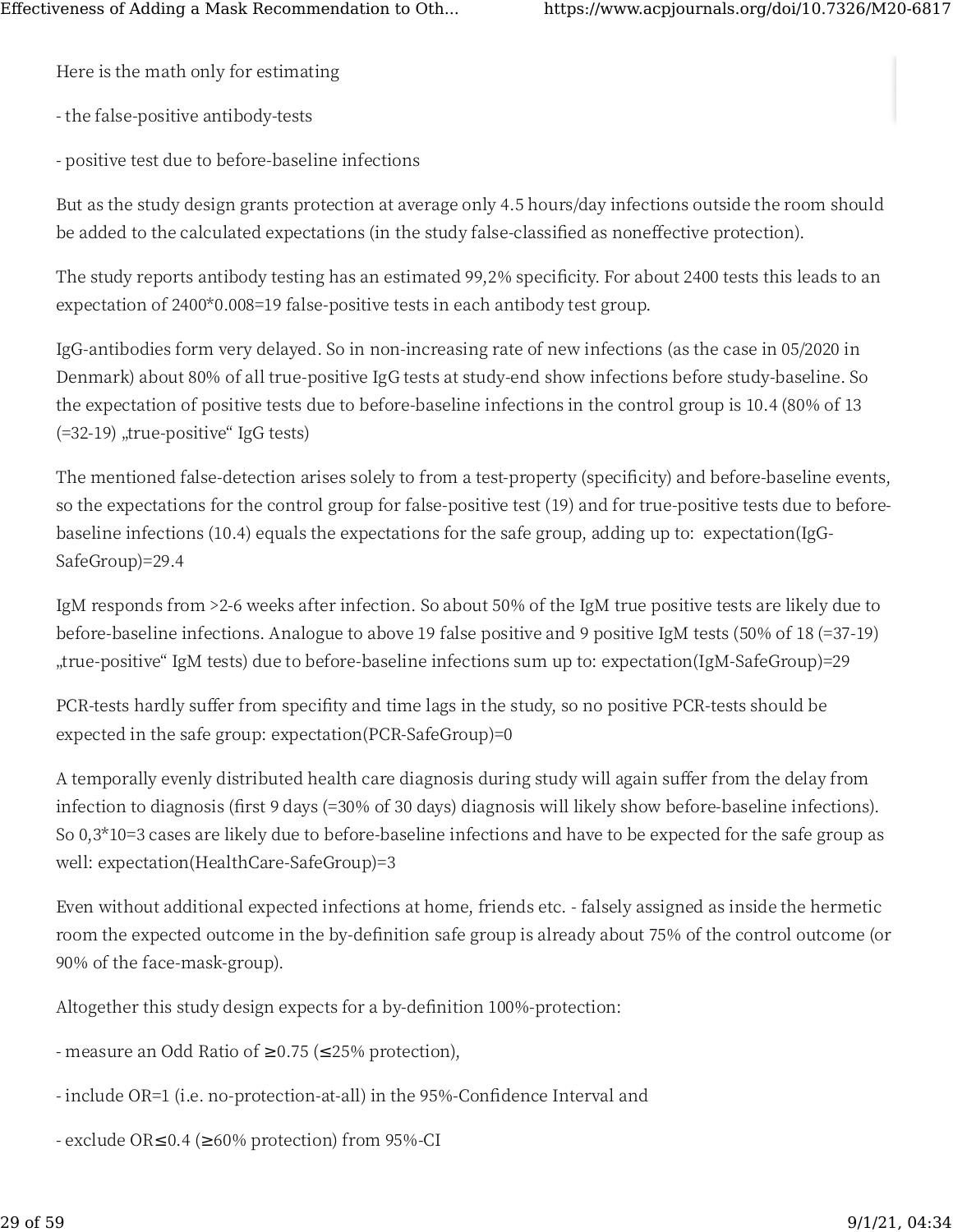Alberto Donzelli **•** Scientific Committee of Foundation "Allineare Sanità e Salute" – Milan - Italy. **•** 14 December 2020

### **[Th](https://www.acpjournals.org/doi/10.7326/M20-6817#)e effectiveness of mask recommendation (mainly outdoors) is questionable, for overlooked reasons**

The DANMASK-19 (1) conclude: "The recommendation to wear surgical masks to supplement other public health measures did not reduce the SARS-CoV-2 infection rate among wearers... The difference was not statistically significant, the 95% CIs are compatible with a 46% reduction to a 23% increase in infection."

Two editorialists (2) state: "Across all analyses odds ratios were approximately 0.8, consistent with a 20% reduction in incident SARS-CoV-2 infection if masks are recommended. The sample size was insufficient to determine the statistical significance of a 20% reduction". However, 52 participants in the mask group and 39 control participants reported COVID-19 in their household, that might be considered as randomized clusters. Assuming the same (or proportional) numbers of Covid-�� and similar households' denominators, summing the Sars-CoV-2 infections of each group with the COVID-19 of its households, the mask group plus households experienced more infections/diseases than the control group plus households. Moreover, 40% of face mask group reduced physical activity (1).

The criticism that "the antibody-positive results in both intervention and control groups could have been false positives" (2), biasing the findings towards the null, does not apply to the reported households' COVID-19.

The criticism that "only 46% of those in the intervention group reported adherence" (2) exactly as instructed, weakens the editorialists' thesis indeed, because infection, the primary outcome, occurred in 2.0% of "adherents", further approaching the control group's 2.1%.

The editorialists point that the intervention group females had less infections (odds ratio, 0.65; 0.38-1.12 [please note: males 1.12; 0.59-2.12]), because women "may be more likely to adhere" (2). Inconsistently, their citation (�) shows that women indeed are more compliant than men with each of ten restraining measures, and significantly so in three, including handwashing and distancing, but not with wearing face masks.

The mechanistic evidence that masks reduce wearer exposure and block his/her respiratory droplets implies specularly that microorganisms eventually multiplying in the infected persons' airways are in turn blocked at each exhalation and partially re-inhaled, increasing the cumulative viral load and the infection, and contagiousness (4). This overlooked mechanism works in the opposite direction to the protective one: only well-designed trials can establish which net effect prevails at the community level. In the Hajj pilgrims trial (5) the net effect outdoors shifted towards an excess of respiratory infections in mask wearers (and perhaps in pilgrims sharing tents with others in the mask group). Wearing masks long and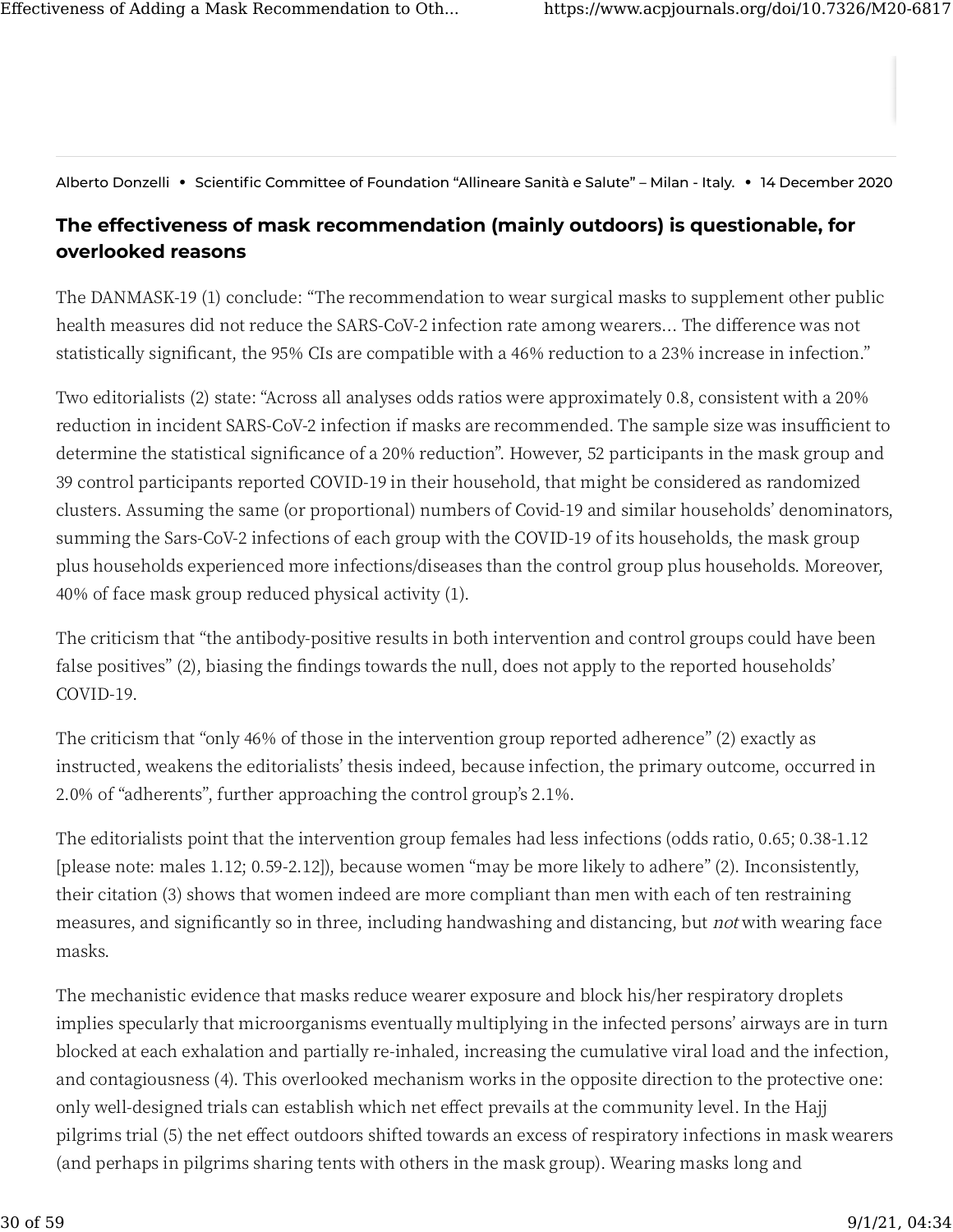[eve](https://www.acpjournals.org/doi/10.7326/M20-6817#)rywhere is not evidence-based.

#### **References**

- 1. **Bundgaard H, Bundgaard JS, Raaschou-Pedersen DET, et al**. Effectiveness of Adding a Mask Recommendation to Other Public Health Measures to Prevent SARS-CoV-2 Infection in Danish Mask Wearers. A Randomized Controlled Trial.Ann Intern Med. 18 November 2020. doi:10.7326/M20-6817
- 2. **Frieden TR, Cash-Goldwasser S**. Of Masks and Methods. Ann Intern Med. 18 November 2020. [doi:10.7326/M20-7499](https://doi.org/10.7326/M20-7499)
- 3. **Galasso V, Pons V, Profeta P, et al.** Gender Differences in COVID-19 Attitudes and Behavior: Panel Evidence from 8 Countries. PNAS. 2020; 117(44):27285–27291.
- 4. **Donzelli A**. Mascherine "chirurgiche" in comunità/all'aperto: prove di efficacia e sicurezza inadequate. Epidemiol Prev.2020, [https://repo.epiprev.it/index.php/download/mascherine](https://repo.epiprev.it/index.php/download/mascherine-chirurgiche-in-comunita-allaperto-prove-di-efficacia-e-sicurezza-inadeguate/)[chirurgiche-in-comunita-allaperto-prove-di-ef](https://repo.epiprev.it/index.php/download/mascherine-chirurgiche-in-comunita-allaperto-prove-di-efficacia-e-sicurezza-inadeguate/)ficacia-e-sicurezza-inadeguate/
- 5. **Alfelali M, Haworth EA, Barasheed O, et al**. Facemask against viral respiratory infections among Hajj pilgrims: A challenging cluster randomized trial. PLoS ONE 15(10):e0240287. https://doi.org /10.1371/journal.pone.0240287

#### **Disclosures:**

There are no conflicts of interest to disclose.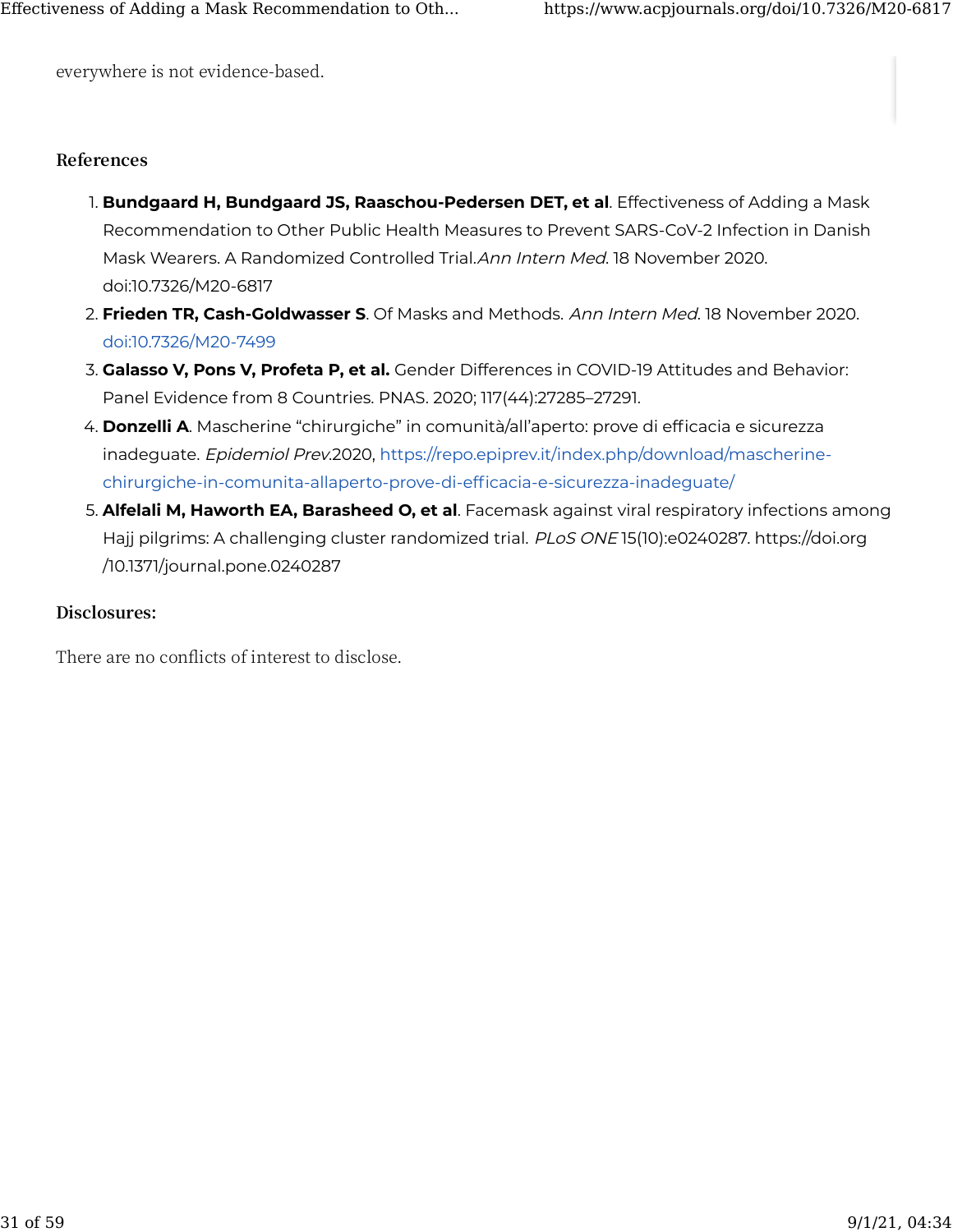[Dr.](https://www.acpjournals.org/doi/10.7326/M20-6817#) SJM **•** ACP **•** 9 December 2020

#### **[No](https://www.acpjournals.org/doi/10.7326/M20-6817#) future trials are needed!**

I respectfully disagree with Dr. Bundgaard that additional trials are needed to help answer the question of protective benefit masks in COVID-19. We had 12 RCTs (1) from influenza and other respiratory viruses that showed us there was no added benefit from mask use. Despite this compelling evidence, we believed that the situation was different with SARS-2 in the presymptomatic phase. With the DANMASK 19, powered with 6000 individuals, it is consistent with all previous trials of mask benefit that the effects are negligible. We need to show integrity in mandating masks when the evidence CLEARLY does not support such a measure. Neither has there been any additional bene�t in countries that have been more adherent to masks. The only evidence based conclusions we can recommend to the public are to avoid crowds and to enhance hand hygiene. Nothing more!

�. Chou R, Dana T, Jungbauer R, et al. Masks for Prevention of Respiratory Virus Infections, Including SARS-CoV-2, in Health Care and Community Settings : A Living Rapid Review. Ann Intern Med. 2020 Oct 6;173(7):542-555. doi: 10.7326/M20-3213. Epub 2020 Jun 24. PMID: 32579379; PMCID: PMC7322812.

Carl Llor **•** Primary care physician and senior researcher. University Institute in Primary Care Research Jordi Gol, Via Roma Health Centre, Barcelona. **•** 6 December 2020

#### **External validity of these results to hard-hit areas.**

Dear Editor,

Bundgaard et al. showed in their randomized controlled trial [1] that face mask use supplementing other public health strategies did not significantly reduce SARS-CoV2 infection in people wearing the mask. Apart from the limitations of the study mentioned by the authors themselves, mainly the low face mask wear adherence and the lack of assessment of whether masks could decrease disease transmission from mask wearers to others, there are other variables that can make generalization of these results difficult. The randomized controlled trial design is irrefutably the best method in clinical research addressing interventions and we have to applaud the authors for conducting such a great trial in a short period of time, but this trial was conducted in a country with a low-moderate incidence of COVID-19 and during lockdown (April and May 2020).

People in many areas of the world are less likely to avoid public places and stay home than residents of Denmark. Social distancing could qualify as an oxymoron in Southern Europe, South America, the United States and citizens of many other crowded parts of the world, where walking arm-in-arm with friends, eating out in crowded restaurants and terraces, or kissing relatives, neighbors and friends are part of their cultures. There is now solid evidence that individuals in poor health are more susceptible to serious illnesses [2]. In Southern Europe, for example, low-paid employees are less likely to do their jobs from home and taking public transport to crowded workplaces might lead to more contagions, as are families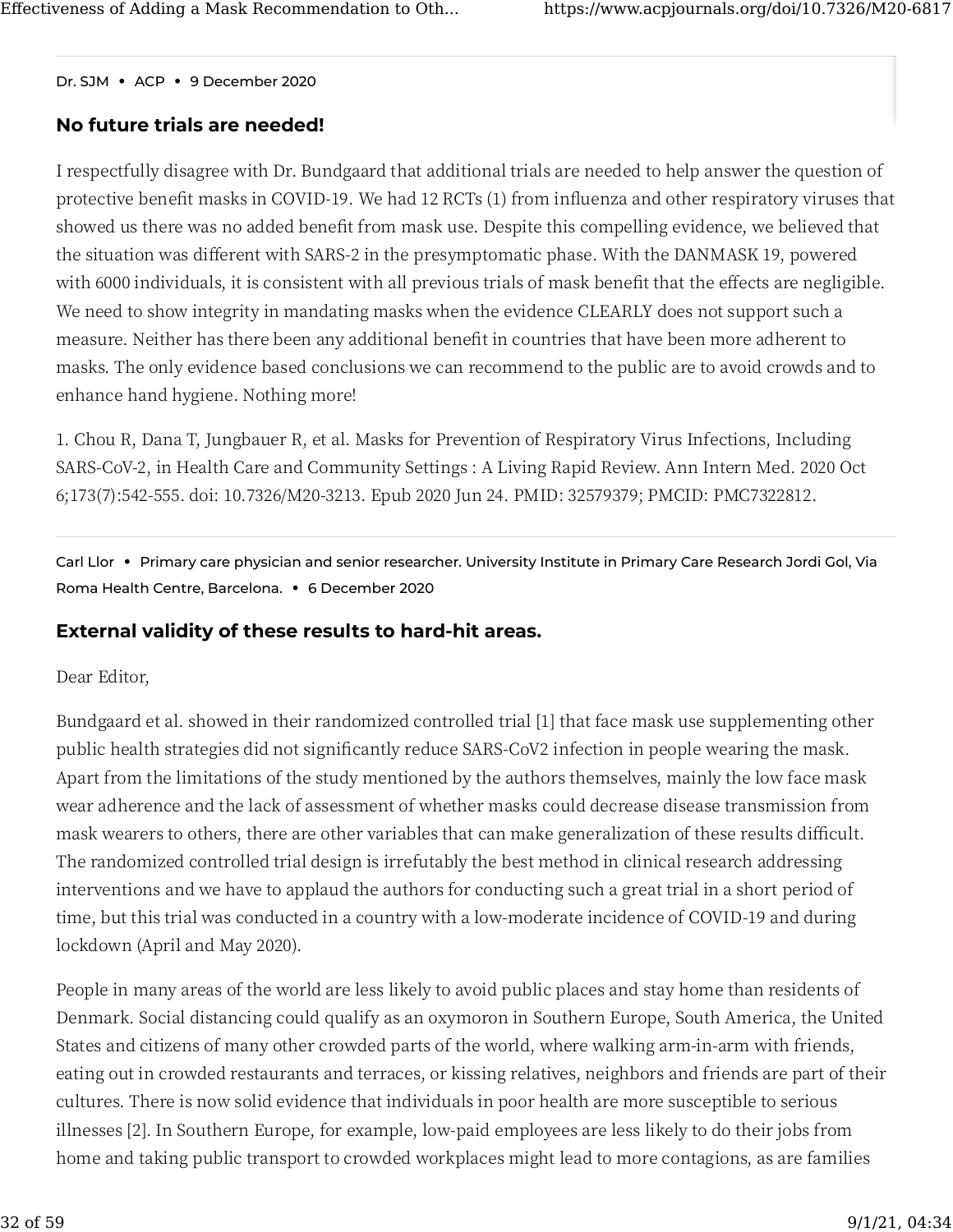[pu](https://www.acpjournals.org/doi/10.7326/M20-6817#)shed into housing with insufficient space.

The "real life conditions" in many areas in the world are quite di�erent from Denmark. We should ask if this modest protection of face mask wearers from infection with SARS-Cov-2 in this country would have been the same if this trial had been conducted in crowded areas with no curfew. We agree with the authors that more well-conducted studies are needed before drawing a conclusion like this.

References

- 1. Bundgaard H, Bundgaard JS, Raaschou-Pedersen DET, et al. Effectiveness of adding a mask recommendation to other public health measures to prevent SARS-CoV-2 infection in Danish mask wearers: a randomized controlled trial. Ann Intern Med. 2020 Nov 18. doi: 10.7326/M20-6817.
- 2. Marmot M. Social determinants of health inequalities. Lancet. 2005;365(9464):1099-104. doi: 10.1016/S0140-6736(05)71146-6.

Suliman Ahmad, Zoe Gan **•** Faculty of Life Sciences & Medicine, King's College London, London, UK **•** 6 December 2020

### **[Co](https://www.acpjournals.org/doi/10.7326/M20-6817#)mment on: Effectiveness of Adding a Mask Recommendation to Other Public Health Measures to Prevent SARS-CoV-2 Infection in Danish Mask Wearers**

To The Editor,

The authors are to be commended for their contributions regarding the efficacy of face masks in mitigating the risk of transmission of SARS-CoV-2 infection (1). However, these findings should be interpreted with caution due to a number of confounding variables that were not accounted for in the study design.

Firstly, the instruction guide provided on how to wear a mask were extremely brief. It was advised that participants "place the mask over the nose and under the chin" and to "remember hand hygiene when using the mask" but no guidance was o�ered regarding appropriate use of the mask while it was worn, nor safe disposal of the mask when it was no longer needed. Self-contamination by touching the mask with contaminated hands after it has been donned, sharing face masks with others and reusing masks is recognised as a potential risk of SARS-CoV-2 transmission (2). Detailed and explicit instructions should have therefore been given on safe and appropriate usage of medical masks.

Furthermore, it was recommended that masks should be changed every eight hours. This eight-hourly time frame was based on World Health Organisation (WHO) guidance at the time of the trial (April-May 2020) according to the authors. However, to our knowledge, WHO recommendations at this time were that a medical mask should be replaced every six hours, or when damp or soiled (2,3). Therefore it would have been prudent to issue guidance to participants on replacing a mask within this time frame or when wet, soiled or damaged, as extended use of a mask may risk contamination with the SARS-CoV-2 virus.

In addition, adherence to mask-wearing was not only poor but poorly assessed. Only 46% of participants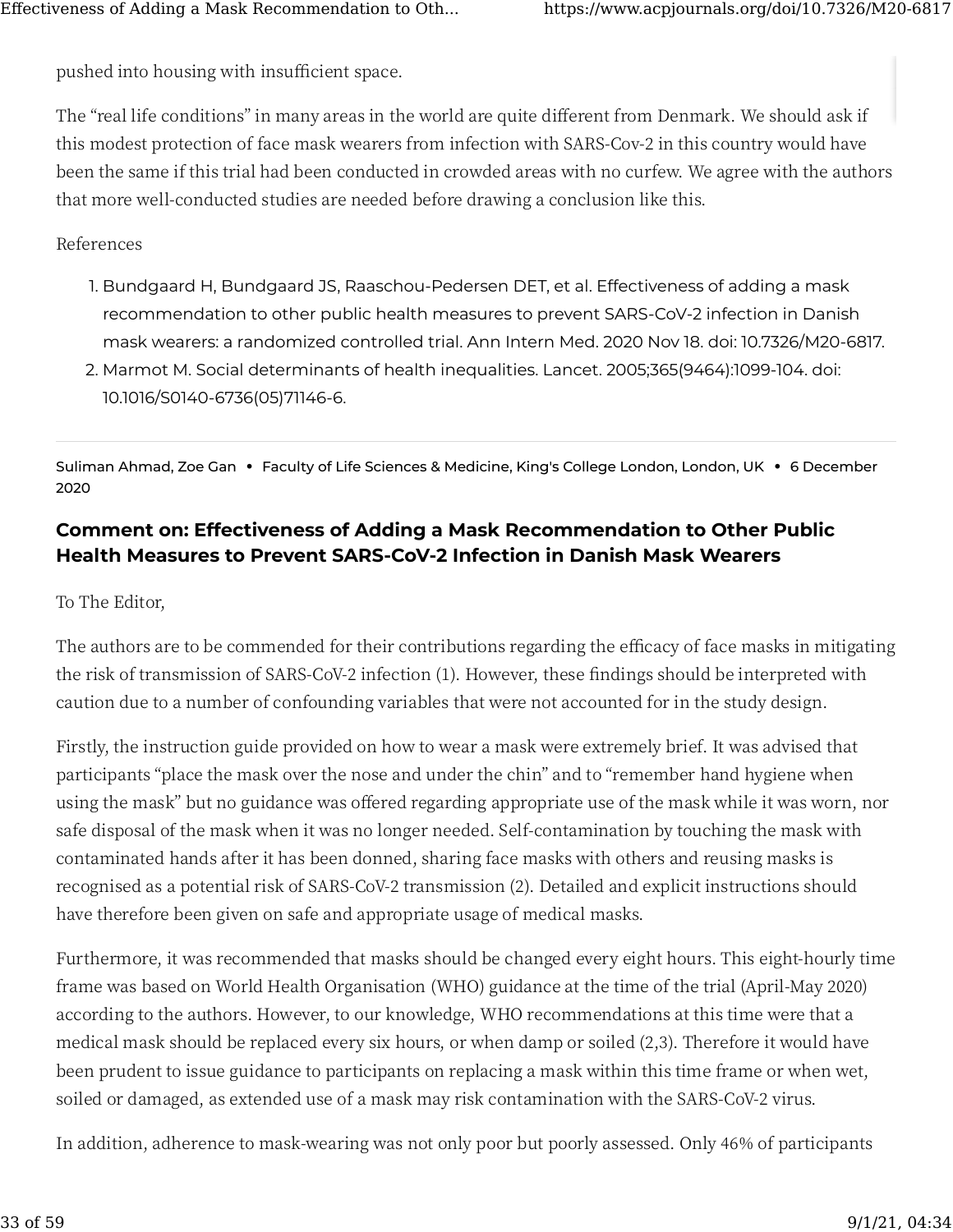[wo](https://www.acpjournals.org/doi/10.7326/M20-6817#)re the mask as recommended, as measured through a single question ("are you using the mask according to our recommendation?") on a weekly survey. The subjective nature of such an approach lends itself to self-reporting bias due to differences between individuals in perceiving how well they followed recommendations (4). This could have been mitigated through further questioning on the survey to more objectively estimate compliance, such as enquiring about the duration and frequency of use (�).

In summary, we believe that the conclusions drawn by this study are weak due to omissions in the study design and the potential benefits of mask-wearing as protection against SARS-CoV-2 may therefore have been missed.

#### References

- 1. Bundgaard H, Bundgaard JS, Raaschou-Pedersen DET, von Buchwald C, Todsen T, Norsk JB, et al. Effectiveness of Adding a Mask Recommendation to Other Public Health Measures to Prevent SARS-CoV-2 Infection in Danish Mask Wearers. Annals of Internal Medicine [Internet]. 2020 Nov 18 [cited 2020 Nov 23];M20-6817. Available from: https://www.acpjournals.org/doi/10.7326 /M20-6817
- 2. Advice on the use of masks in the community, during home care and in healthcare settings in the context of the novel coronavirus (COVID-19) outbreak [Internet]. [cited 2020 Nov 23]. Available from: https://www.who.int/publications/i/item/advice-on-the-use-of-masks-in-thecommunity-during-home-care-and-in-healthcare-settings-in-the-context-of-the-novelcoronavirus-(2019-ncov)-outbreak
- 3. Rational use of personal protective equipment for coronavirus disease (COVID-19) and considerations during severe shortages [Internet]. [cited 2020 Dec 6]. Available from: https://www.who.int/publications/i/item/rational-use-of-personal-protective-equipment-forcoronavirus-disease-(covid-19)-and-considerations-during-severe-shortages
- 4. Althubaiti A. Information bias in health research: Definition, pitfalls, and adjustment methods [Internet]. Vol. 9, Journal of Multidisciplinary Healthcare. Dove Medical Press Ltd.; 2016 [cited 2020 Dec 6]. p. 211–7. Available from: /pmc/articles/PMC4862344/?report=abstract
- 5. Barasheed O, Alfelali M, Mushta S, Bokhary H, Alshehri J, Attar AA, et al. Uptake and effectiveness of facemask against respiratory infections at mass gatherings: A systematic review. International Journal of Infectious Diseases [Internet]. 2016 Jun 1 [cited 2020 Dec 6];47:105–11.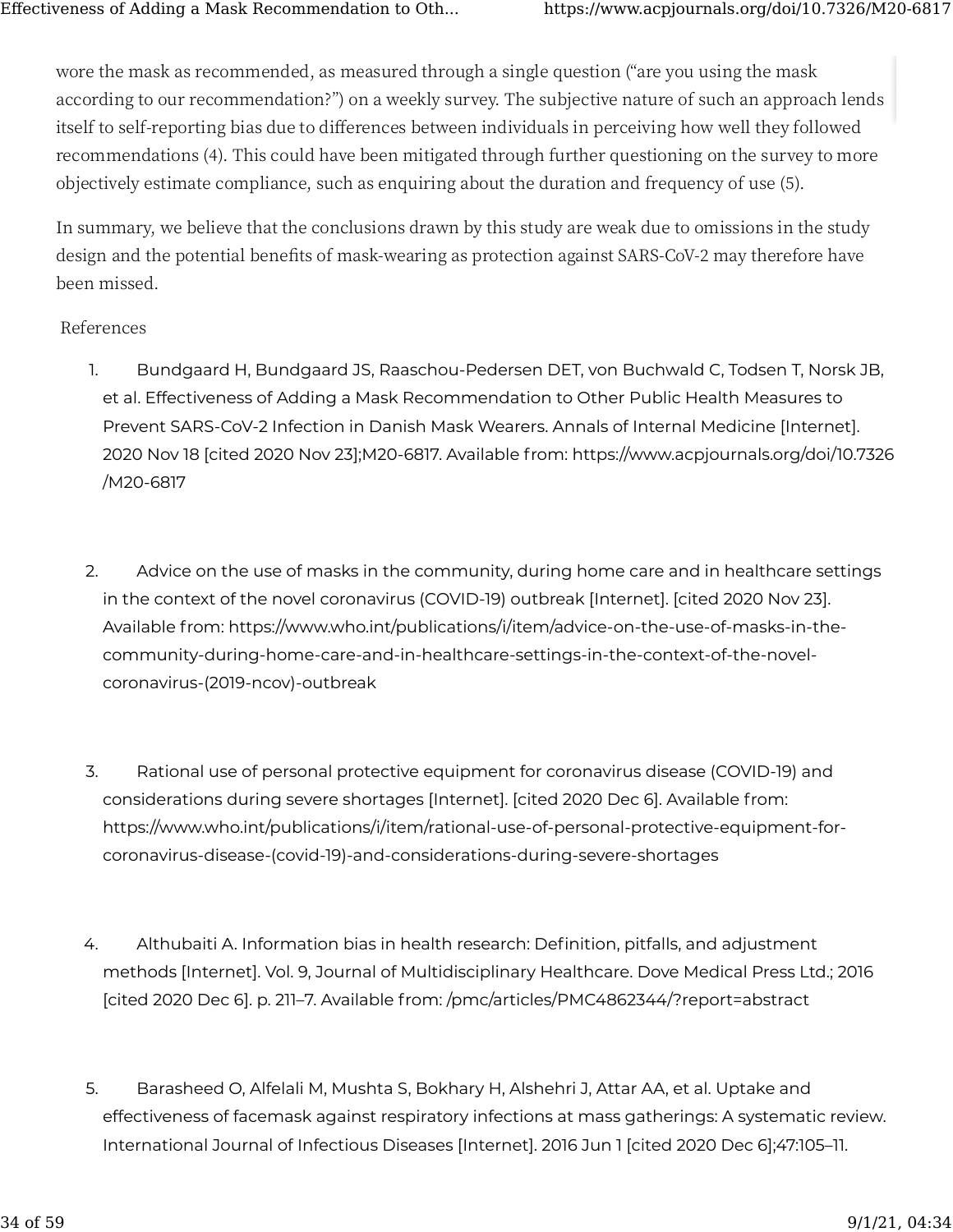Available from: /pmc/articles/PMC7110449/?report=abstract

Corresponding authors:

Suliman Ahmad, Zoe Gan

Faculty of Life Sciences & Medicine, King's College London

Conflict of interest: None to declare

Greg Taylor **•** Avrea Radiologist **•** 6 December 2020

#### **[Ma](https://www.acpjournals.org/doi/10.7326/M20-6817#)sk effect with low prevalence**

Perhaps your article can be interpreted as saying that at a time with low prevalence, especially compared with the current daily rates, mask wearing confers at best minimal benefit. Here in South Dakota, other than factory transmission by a symptomatic worker, we had virtually no spread of Covid this spring and summer, I saw a few abnormal Covid chest xrays per month. Now we are at the breaking point, I see several abnormal Covid chest xrays per day.

Pedro M Teixeira **•** School of Medicine, University of Minho **•** 3 December 2020

### **Yet another case of trial external validity demolished by incongruous intervention features.**

#### Dear Editor,

This trial resembles in many aspects the 'Parachute use to prevent death and major trauma when jumping from aircraft: randomized controlled trial' published in 2018 by Robert W Yeh. (1) Both present nonstatistically significant results on major outcomes. They both fail to reject the null hypothesis that state that there is no effect in using a parachute when jumping from aircraft to prevent death or major trauma (1) and there is no effect in reducing respiratory infections when using facial masks in the community (2). In Yeh's study, the aircraft was on the ground and in Bundgaard's trial, people in the community do not vastly wear facial masks, only participants in the experimental group do. SARS-CoV-2 transmission may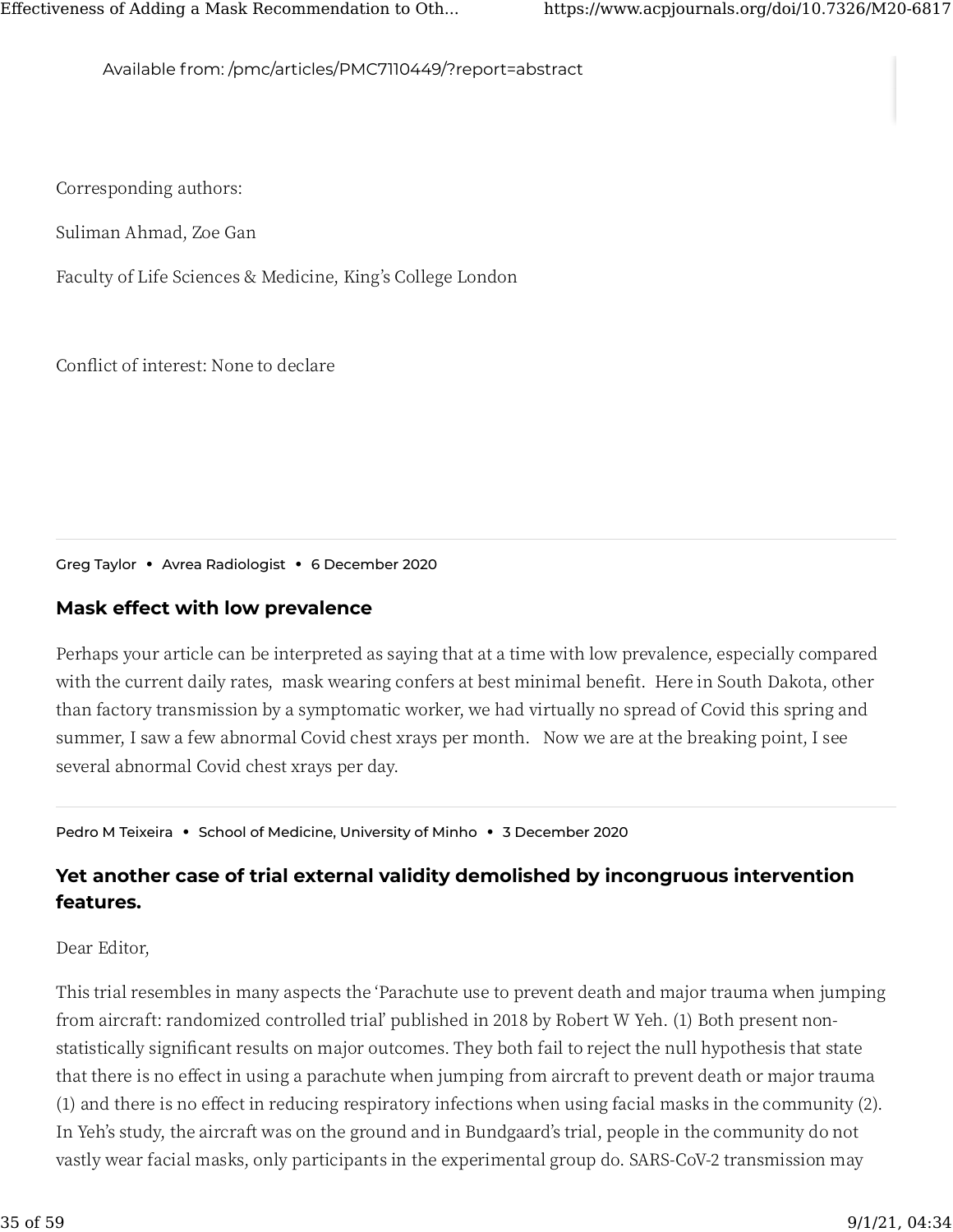[occ](https://www.acpjournals.org/doi/10.7326/M20-6817#)ur by mouth, nose or eye exposure. (�) Participants in the experimental group when in close contact with other people, that do not contain air droplets by using facial masks, were exposed to similar risk of eye SARS-CoV-2 infection as the control group. If the plane was on the ground, participants from the experimental group faced the same risk as the control group. Without widespread facial mask use in the community, the protective nature of facial masks (i.e. droplets containment) remains severely compromised in close encounters. Such performance bias pose serious constrains and challenges in effectiveness trial studies design and may induce error in result interpretation and decision making in health interventions. (4) The critical appraisal of the intervention features in real life settings is warranted.

� YEH, Robert W., et al. Parachute use to prevent death and major trauma when jumping from aircraft: randomized controlled trial. bmj, 2018, 363.

2. BUNDGAARD, Henning, et al. Effectiveness of adding a mask recommendation to other public health measures to prevent SARS-CoV-2 infection in Danish mask wearers: a randomized controlled trial. Annals of Internal Medicine, 2020.

 $3$  WU, Ping, et al. Characteristics of ocular findings of patients with coronavirus disease 2019 (COVID-19) in Hubei Province, China. *JAMA ophthalmology*, 2020, 138.5: 575-578.

4. BARRETO, Mauricio L. Efficacy, effectiveness, and the evaluation of public health interventions. Journal of epidemiology and community health, 2005, 59.5: 345-346.

Henning Bundgaard, DMSc, MD, Kasper Iverson, MD **•** Copenhagen University **•** 4 December 2020

#### **[Au](https://www.acpjournals.org/doi/10.7326/M20-6817#)thors' Response to comments**

#### **Authors Henning Bundgaard and Kasper Iversen's response to Tuan Nguyen**

Thanks for this interesting analysis. It should be noted that the meta-analysis was not related to SARS-CoV-2, which might be a limitation. Also, our pre-defined statistical analysis plan did not include the Bayesian approach.

#### **Authors Henning Bundgaard and Kasper Iversen's response to Constantine Manthous**

Thank you for your comment. The study participants were not instructed to wear masks at home as this is not part of the authorities Public Health Recommendations. In the paper we accounted for reported diagnosed COVID-19 in the household, but of course – asymptomatic household members might have been missed. We consider that masking at home would not be realistic, so this potential limitation is after all just another reflection of the real-world setting of the trial.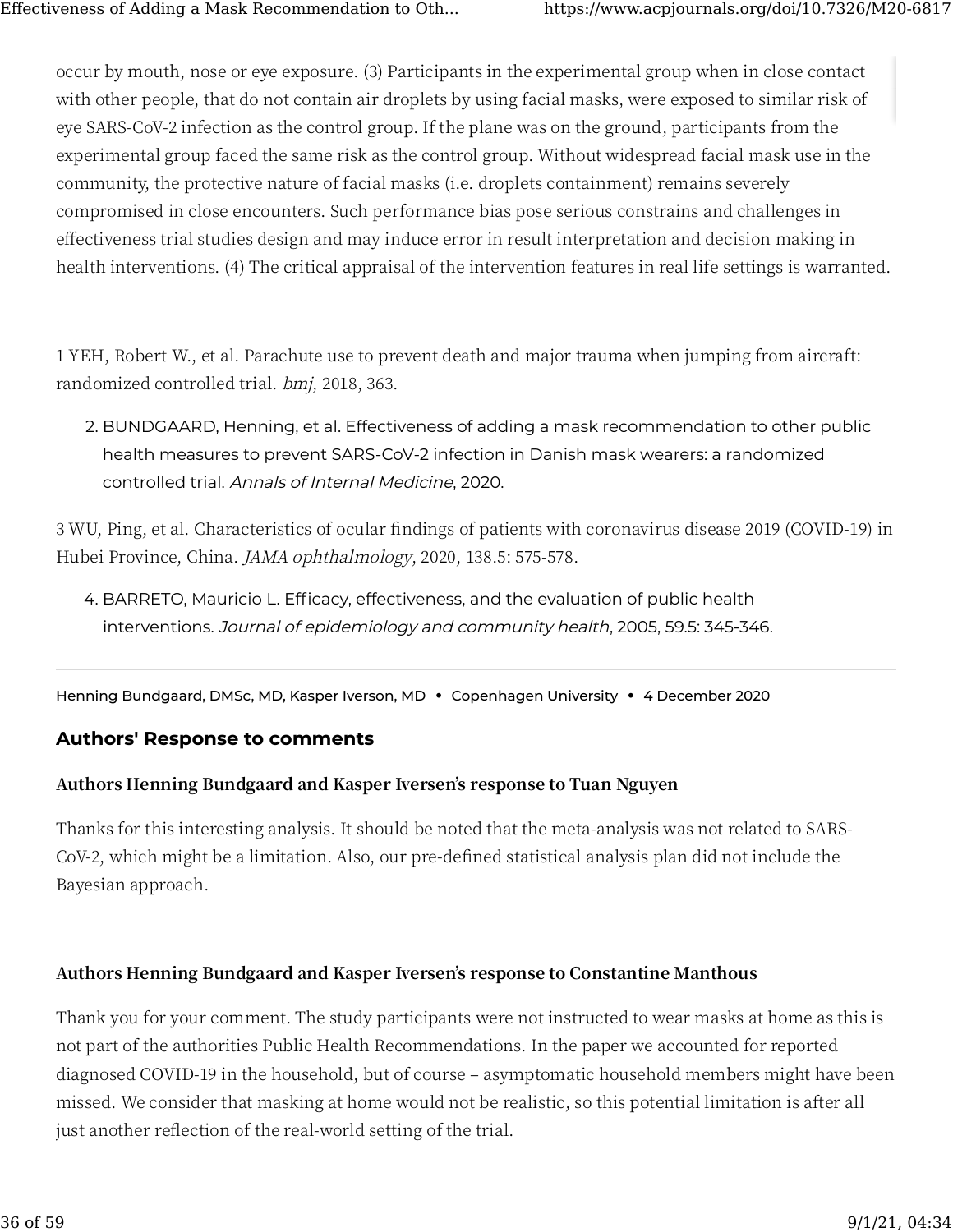### **[Au](https://www.acpjournals.org/doi/10.7326/M20-6817#)thors Henning Bundgaard and Kasper Iversen's response to Hadi Ali, Gunce Kaya and Khameinei Ali**

Thank you very much for these comments. We have been as open and clear in our reporting. We agree that randomized clinical trials (RCTs) may suffer from many limitations or biases, but still RCTs are the most widely used design to obtain clinical documentation. For the same reason, more than one trial is often requested before �rm recommendations are made. This relates to circumventing some of the potential biases in one study and to ensure external validation. On this basis we most certainly hope that others are perming new trials to expand our knowledge and build a stronger foundation for future recommendations. In the paper we really tried our very best to be as judicious as possible in the conclusion.

#### **Authors Henning Bundgaard and Kasper Iversen's response to Edward Siguel**

Thank you for your interesting comments. Testing a hypothesis is the backbone of science, and although a hypothesis might be considered common sense, we still need to conduct the proper studies under the right circumstances to accept or reject a hypothesis. Here the focus is source control, i.e. whether the wearer of the face mask is protected from getting infected.

### **Authors Henning Bundgaard and Kasper Iversen's response Matthew A. Spinelli, David V. Glidden, Efstathios D. Gennatas, George W. Rutherford and Monica Gandhi**

Thanks for these interesting comments. We agree that cluster randomization might be a good alternative to RCT's. However, in practical terms it might be difficult to perform a face mask trial clustering; will all – or just most – citizens in the towns randomized to wear masks accept to do so? – will all – or just most – citizens in the town randomized not the wear a mask accept to do so? – there are several ethical concerns. Furthermore, as SARS-CoV-2 spreads in clusters and the number of clusters should therefore be very large to ensure a nonbiased result – making a cluster study even more difficult. We instructed the participants in correct use of the masks, we provided high quality masks, delivered at home, free of charge and we assessed compliance through the email surveys 4 times during the study, and the worst reported compliance was in the analyses. Our take is that compliance was very high – and most likely higher than what is seen during every-day use of face masks.

#### **Authors Henning Bundgaard and Kasper Iversen's response to Michael Cook**

In our study we assessed if masks offer a protective effect to uninfected wearers - and not if masks reduced the transmission of SARS-CoV-2 from infected mask wearers out into the community.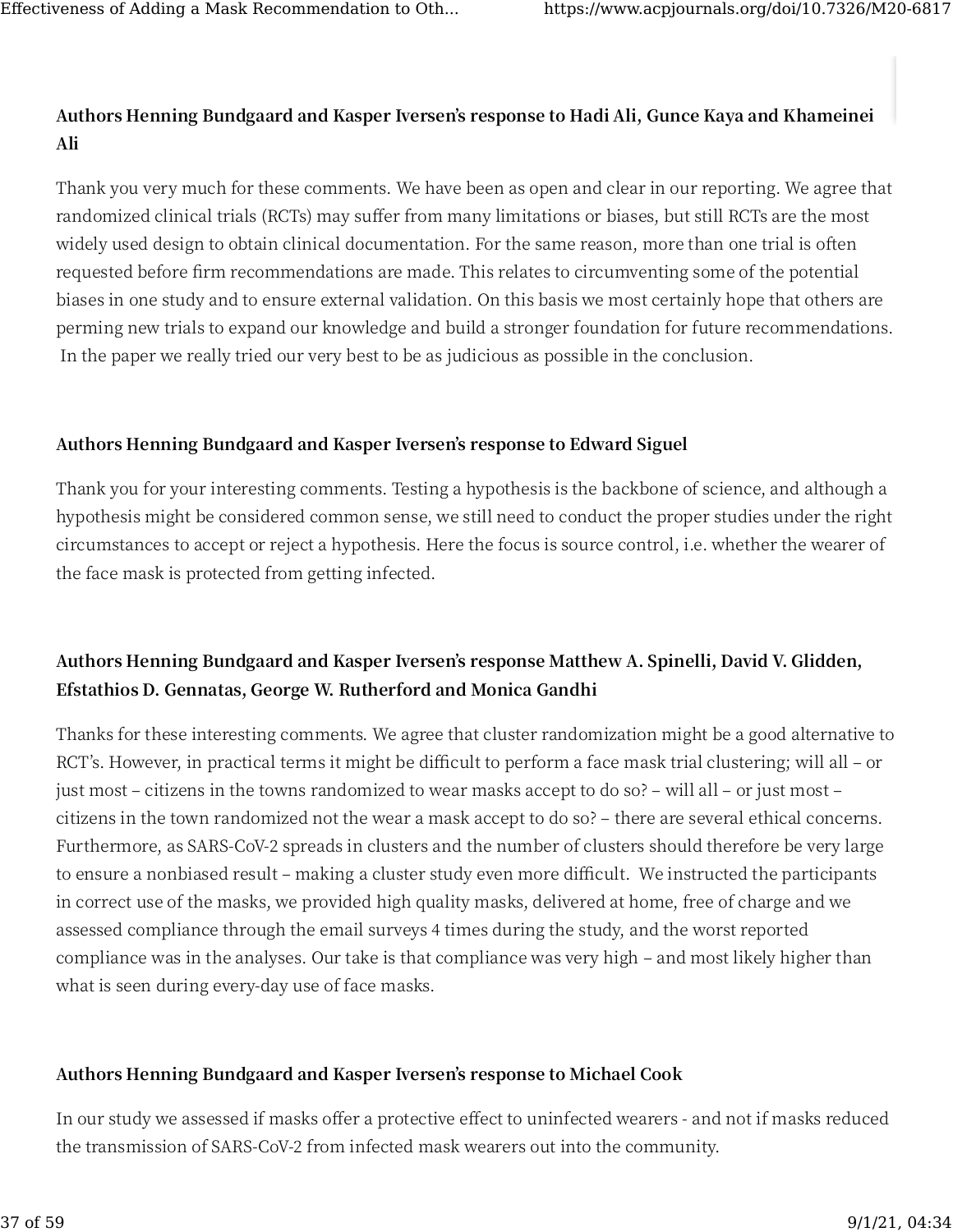#### **[Au](https://www.acpjournals.org/doi/10.7326/M20-6817#)thors Henning Bundgaard and Kasper Iversen's response to Simon Thompson**

Thank you for these comments. Our contribution was to provide research data on efficiency of face masks. Authorities have to include all other data and other aspects as referred to into consideration when developing the guidelines for the citizens.

#### **Authors Henning Bundgaard and Kasper Iversen's response to Max Longin**

Thank you for these comments. The participants in the mask group were recommended to wear masks when outside the home. At entry – and at end of study IgG and IgM were determined, and only participants reporting not to have or have had COVID-19 were eligible. IgG and/or IgM positive participants at baseline were excluded from the analyses. The primary outcome was a composite outcome of antibody test results, PCR and diagnosed COVID-19 in the healthcare system. COVID-19 diagnosed household members were accounted for. However, asymptomatic household members were not accounted for. The issue of before entry infection and just before end-of-study infection is true for both groups.

#### **Authors Henning Bundgaard and Kasper Iversen's response to Janet Rand**

Thank you for your comments. Our study demonstrate that "the recommendation to wear surgical masks to supplement other public health measures did not reduce the SARS-CoV-2 infection rate among wearers by more than 50% in a community with modest infection rates, some degree of social distancing, and uncommon general mask use." As you also mention, our study also highlight that "the findings, however, should not be used to conclude that a recommendation for everyone to wear masks in the community would not be effective in reducing SARS-CoV-2 infections, because the trial did not test the role of masks in source control of SARS-CoV-2 infection."

Despite these statements, we cannot control how our study is being interpreted.

### **Authors Henning Bundgaard and Kasper Iversen's response to Dr Rosamond A K Jones**

Thank you for your comments. Our aim was to provide scientific documentation for the efficiency of face masks for the wearer. We agree that masking may have a number of side effects - including psychological side effects – also in children. However, we have not assessed the psychological aspects of wearing face masks and further studies are needed to address this.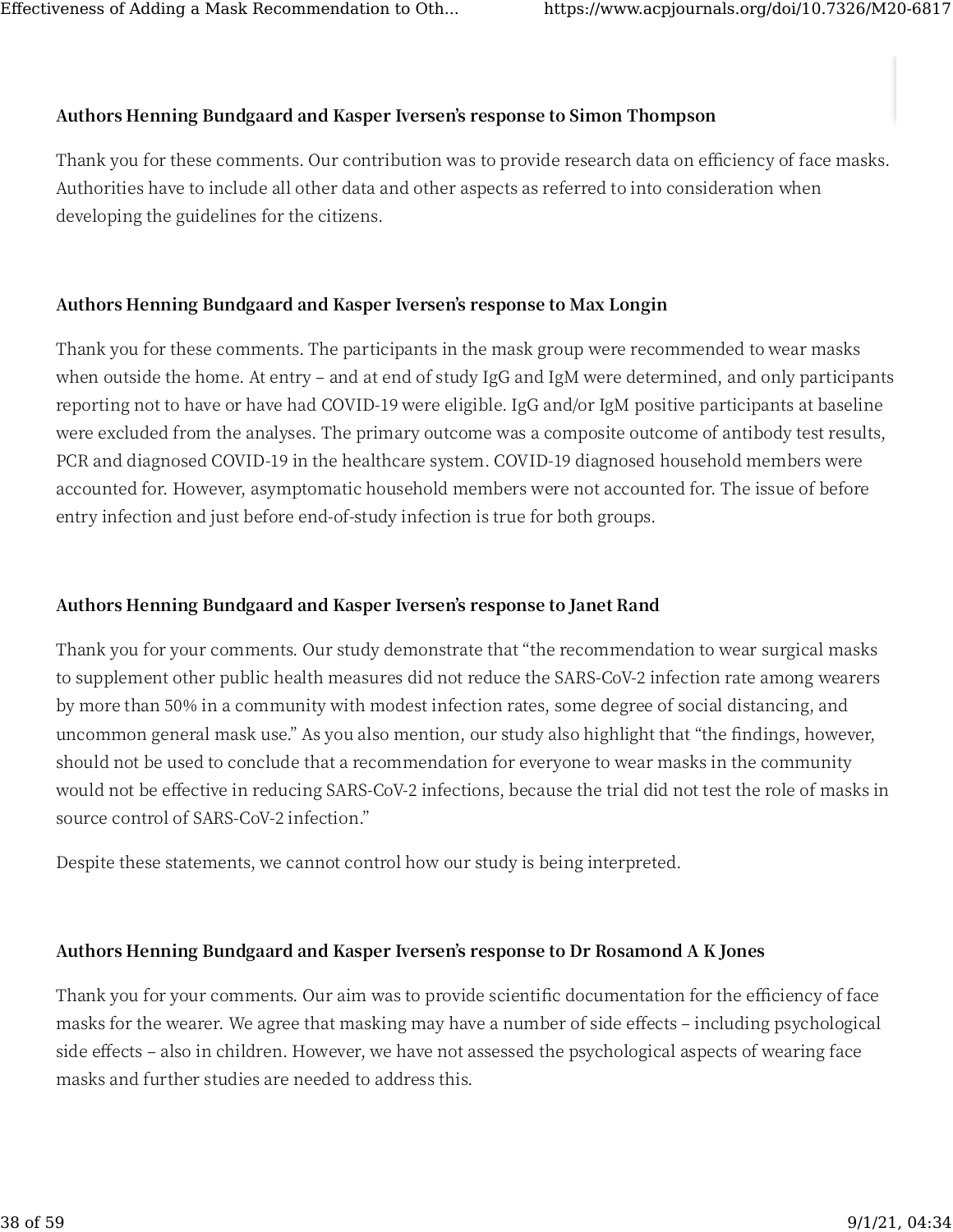#### **[Au](https://www.acpjournals.org/doi/10.7326/M20-6817#)thors Henning Bundgaard and Kasper Iversen's response to Brenda Mar�n**

Thank you for your comments. We are sorry to hear about your and your husbands' situation. Our study finding is one part of the puzzle for understanding the effects of mask. We have been very clear that we studied the efficiency of masks protection for the wearer – not the effects of face masks when used by an infected individual (source control). We have made an effort to communicate the results in an objective manner and to emphasize the limitations of the study in order to accommodate the considerations you also raise. We cannot control how our study is being interpreted by individuals.

#### **Authors Henning Bundgaard and Kasper Iversen's response to Ambuj Kumar**

Thank you for the comments. Our aim was to provide scientific documentation for the protective efficiency of face masks for the wearer in addition to other protective means. The efficiency was not assessed as a dichotomous outcome – except an expected lowest outcome had to be applied in the power calculation.

#### **Authors Henning Bundgaard and Kasper Iversen's response to Eric Thompson**

Our study finding is one part of the puzzle for understanding the effects of mask. Formulation of policy recommendations should take into account all the research and knowledge available, and we leave this to the policy makers.

#### **Authors Henning Bundgaard and Kasper Iversen's response to El Rowan**

Testing adherence to recommendations in a community-based, randomized controlled trial such as this is difficult, as the real-life setting does not allow individual control. The question of true adherence will always be a question unanswered in a community-based randomized trial where the participant is the active part in carrying out the intervention – whether it be wearing a mask, taken their medicine as recommended, doing their exercise etc. - and it will in the end always depend on the honesty and selfreflection of the participant. Like in most drug trials we rely on the fact that the volunteer participation motivates honest answers. But yes, we – and others - cannot be sure.

#### **Authors Henning Bundgaard and Kasper Iversen's response to Hans Gaines**

Thank you for your comments. Our study investigated the "effectiveness of adding a mask recommendation to other public health measures to prevent SARS-CoV-2 infection". We agree that participants might have [be](https://www.acpjournals.org/doi/10.7326/M20-6817#)en infected at home from asymptomatic members of their household. The participants were only asked to wear masks when outside the home. We consider that this reflects the generally used recommendations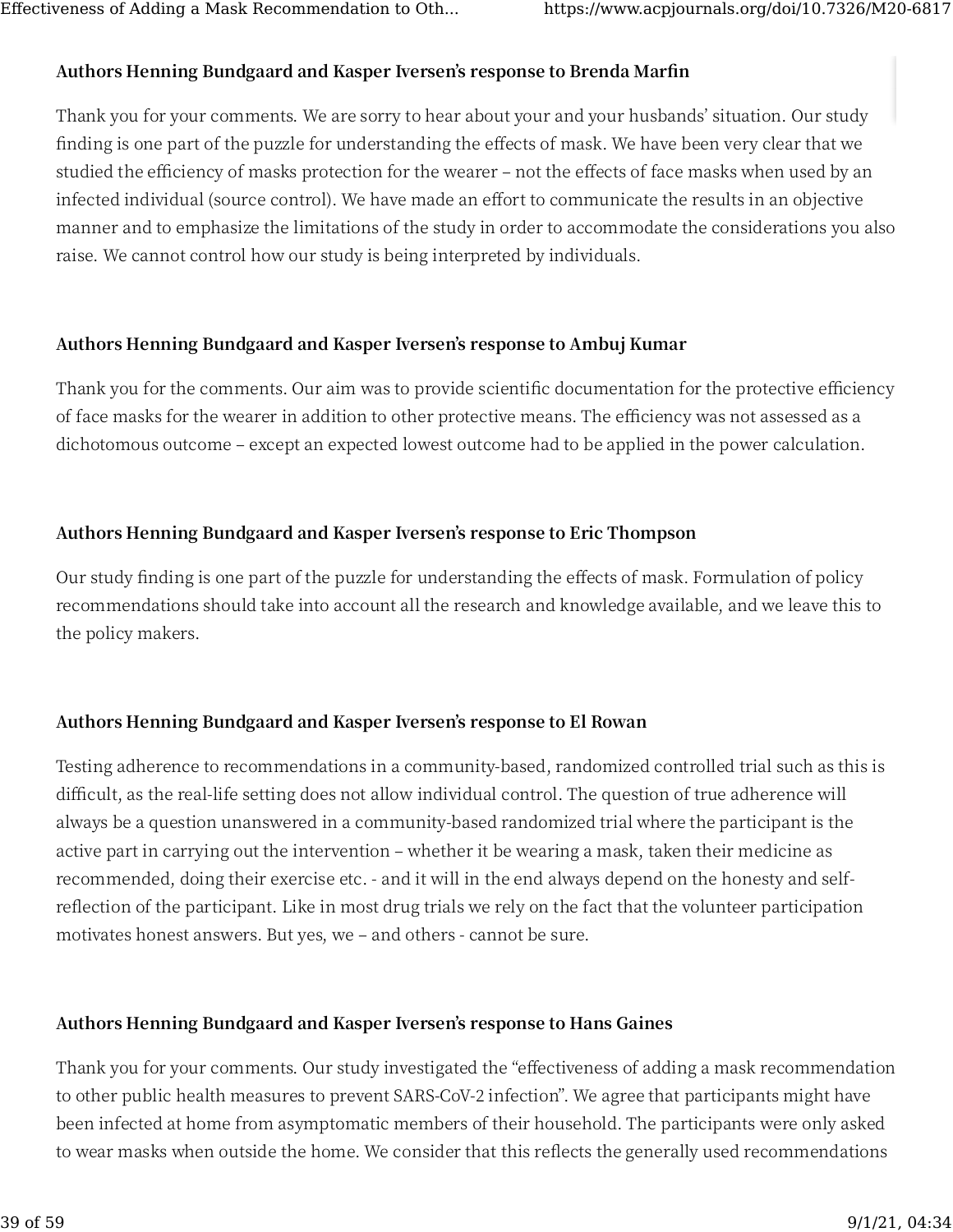[as](https://www.acpjournals.org/doi/10.7326/M20-6817#) it is hard to imaging a recommendation to wear masks at home.

#### **Authors Henning Bundgaard and Kasper Iversen's response to Eemil Zhang**

Thank you for your input. The Lammers, Crusuis, Gast 2020 paper you refer to discuss that the perception of the spread – whether linear or exponentially biased – will affect the way people act on the recommendations. However, the SARS-CoV-2 infection rate was not growing exponentially in Denmark during the study period. Moreover, if the question is whether people perceive it as exponentially growth and thus would change their behavior thereafter - this perception would be expected to be similar between the groups.

#### **Authors Henning Bundgaard and Kasper Iversen's response to Brendan Moran**

Thanks for your comments. We agree, the "lag" relating to infection late during the trial and time to seroconversion was to some extent captured by the PCR. In our sample size calculation, we applied a power of 80% with an assumed infection rate of 2% in the control group. The power was ensured as the infection rate was 2.1% in the control group, and the number of participants who finalized the study was as little higher as compared to the number needed to include according to the sample size calculation.

David Bardenstein **•** Ret **•** 2 December 2020

#### **[Pa](https://www.acpjournals.org/doi/10.7326/M20-6817#)per may suggest that masks may indeed be effective.**

Did not the article report that a much larger number of mask wearing subjects had Covid 19 in their households? If so, a significantly higher rate of Covid 19 infection would have been expected given the known household transmission. Yet Covid infection despite all the other uncertainties in the protocols, was less in the masked group.

The failure of the study to have mask wearers not be "taxed" with wearing masks at home , even if there was known Covid 19 present raises scientific, public health and ethical questions. On that basis it may be due for retraction. The imprecision due to multiple uncontrolled factors similarly makes it a study, however well intentioned, that should have been rejected as it is inconclusive and does not clearly guide the path for how a useful one might be done.

Zhicheng Lin, PhD **•** McLean Hospital, Harvard Medical School **•** 2 December 2020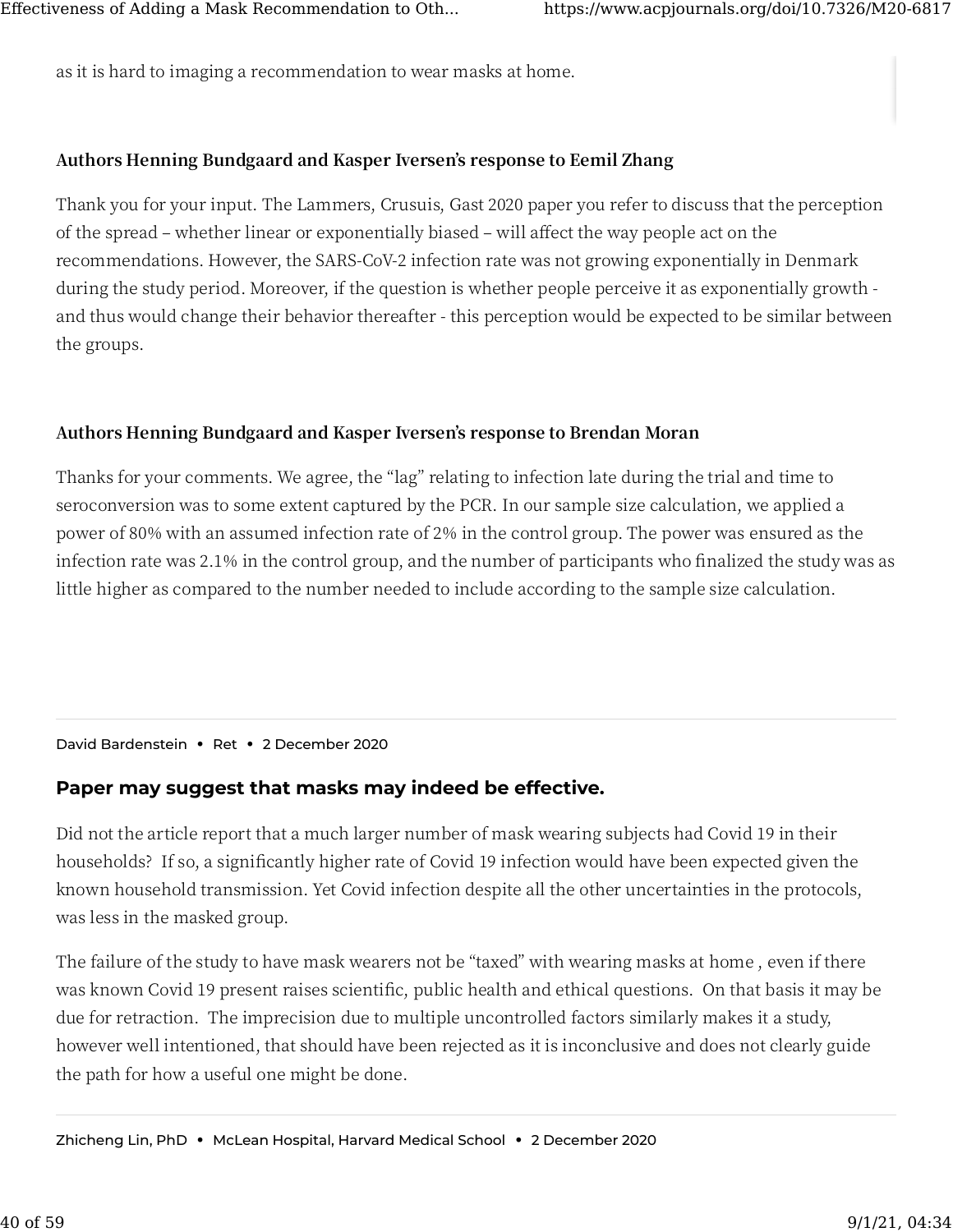### **[Ma](https://www.acpjournals.org/doi/10.7326/M20-6817#)skless driving as high risk for catching coronavirus**

#### To Editor

In the United States, the number of daily new cases with COVID-19 keeps breaking global records. After seven months of preventive measures mandated and practiced, this wrong direction should be introspecting.

COVID-19 is caused by infection with the coronavirus SARS-CoV-2 and spreading mainly via airborne transmission so that wearing face masks is the most effective prevention measure for the public $(1)$ . However, Bundgaard et al reported a marginal and inclusive mask-based prevention from outdoor infection based on their randomized controlled trial(2). That study didn't consider stratified outdoor time because the outdoor activity could be situational in terms of coronavirus transmission, such as gathering and driving.

Currently in the States, there is no curfew or strict lockdown. By contrast, many working places remain active at reduced density and automobiles are running all over the streets and highways day and night. Of people with face masks, approximately a half don't wear their masks correctly in the public and most people inside their cars don't wear masks at all.

It is safe to stay inside the car, however, can be a misperception regarding SARS-CoV-2. People usually feel safe when getting into their cars so that they take off the masks immediately once inside the cars. Automobiles are equipped with cabin air filters which are designed to keep air pollutants such as dust and pollen out of the passenger compartment. However, these filters can trap particles only as small as 0.3~0.5 microns, with a filtration efficiency of 50-90% where the filtration effectiveness decreases with decreasing particle size.(3) Therefore, these cabin filters are not designed to filter out the coronavirus whose average size is  $0.1$  microns (with a range of  $0.06~0.14$  micron) so that inside the car is not coronavirus-proof.

Inadequate and insufficient mearing of face masks(4) may partly explain the current surges in daily new cases. In the peaking times of this pandemic, when one drives a car with air ventilated from outside, the risk of airborne transmission can be increased with the speed of the vehicle. SARS-CoV-2 in aerosols (with sizes similar to the coronavirus) remains infectious for hours(5) so that 10-20 fold-accelerated exposure to the public air is a high risk but was neglected by the randomized trial.

"The goal of reliably filtering coronavirus from a vehicle cabin has myriad challenges," as clarified and warned by the Society of Automotive Engineers International (https://www.sae.org/news/2020 /03/coronavirus-cabin-air-filtration). Maskless driving can be searching for SARS-CoV-2.

**Conflict of interest:** None to declare.

**Funding:** None.

**References:**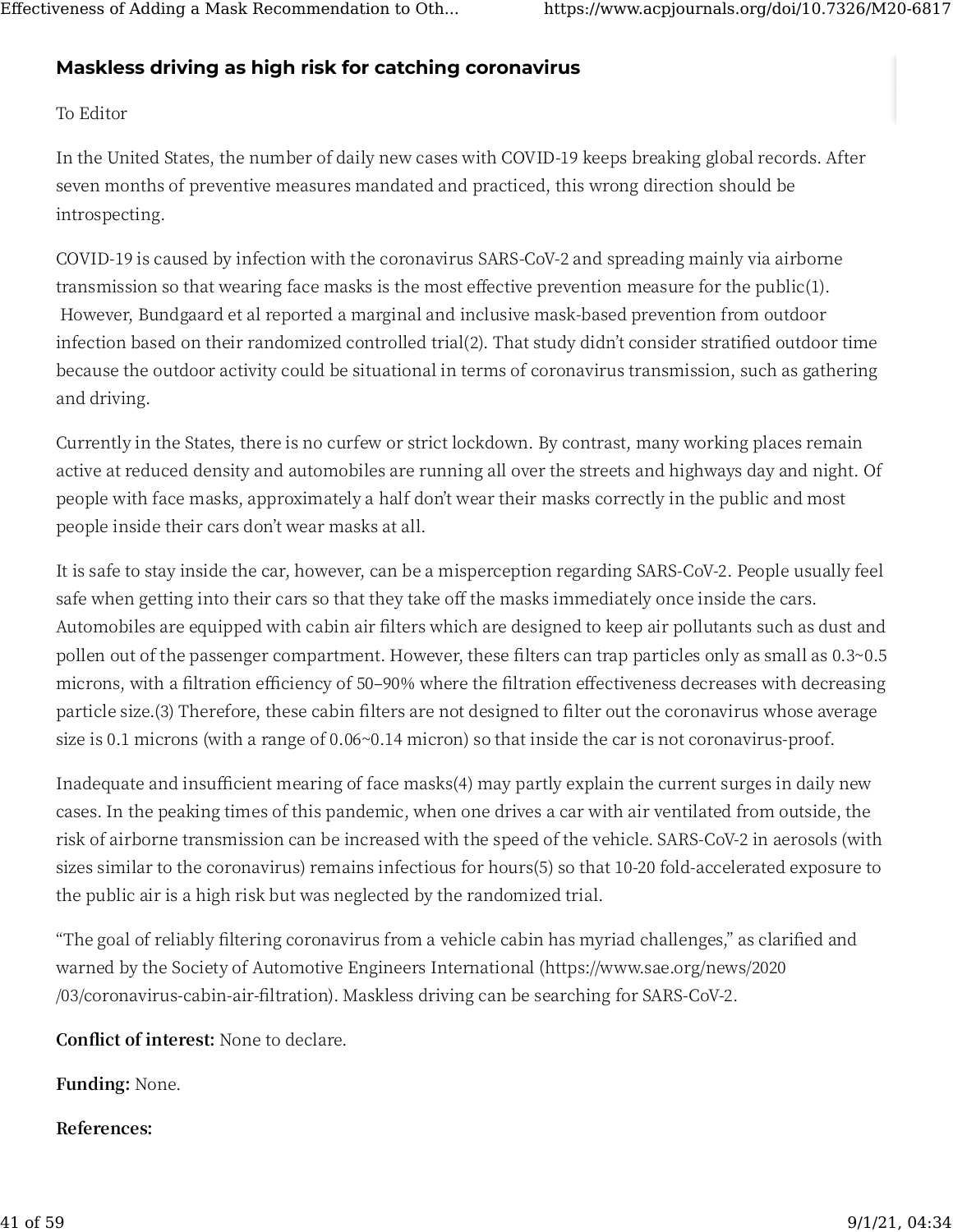- 1. Zhang R, Li Y, Zhang AL, Wang Y, Molina MJ**.** Identifying airborne transmission as the dominant route for the spread of COVID-19. Proc Natl Acad Sci U S A. 2020;117(26):14857-63.
- 2. Bundgaard H, Bundgaard JS, Raaschou-Pedersen DET, von Buchwald C, Todsen T, Norsk JB, et al. Effectiveness of Adding a Mask Recommendation to Other Public Health Measures to Prevent SARS-CoV-2 Infection in Danish Mask Wearers : A Randomized Controlled Trial. Ann Intern Med. 2020.
- 3. Heo K, Noh J, Lee B, Kim Y, Jung J**.** Comparison of filtration performance of commercially available automotive cabin air filters against various airborne pollutants. Building and Environment. 2019;161:106272.
- 4. Konda A, Prakash A, Moss GA, Schmoldt M, Grant GD, Guha S**.** Aerosol Filtration Efficiency of Common Fabrics Used in Respiratory Cloth Masks. ACS Nano. 2020;14(5):6339-47.
- 5. van Doremalen N, Bushmaker T, Morris DH, Holbrook MG, Gamble A, Williamson BN, et al. Aerosol and Surface Stability of SARS-CoV-2 as Compared with SARS-CoV-1. N Engl J Med. 2020;382(16):1564-7.

#### **Disclosures:**

None to declare.

Elena Pezzolo,1\* Simone Cazzaniga,1\* Silvano Gallus,2 Luigi Naldi,1 **•** 1.study Center of Italian Group for Epidemiological Research in Dermatology (GISED), Bergamo, Italy 2.Environmental Health Sciences Department, Istituto Ricerche Farmacologiche M.Negri, Milano, Italia **•** 26 November 2020

### **[Ev](https://www.acpjournals.org/doi/10.7326/M20-6817#)idence from randomized controlled trials on the surgical masks' effect on the spread of respiratory infections in the community**

#### Dear Editor:

In the Bundgaard et al. randomized controlled trial (RCT) $^1$ , face mask use supplementing other public health measures did not significantly reduce SARS-CoV2 infection in people wearing the mask, albeit the results cannot exclude a 46% reduction or a 23% increase in infection among mask wearers. These findings seem to confirm the notion that recommendations on the public use of respiratory devices to prevent SARS-CoV-2 infection have low certainty evidence.<sup>2</sup>

Indirect supportive data can come from studies dealing with the protection offered by surgical masks in influenza-like illness (ILI). We conducted a systematic review and meta-analysis of RCTs (PROSPERO ID: CRD42020178913) on the use of surgical masks in the community as a mean to prevent the spreading of ILI. The population included students and households' members of any age and sex. The main outcome was the risk of ILI among mask users vs non-users. Eligible studies included RCTs published between January 1, 2005 and April 7, 2020 in English language. Two blinded reviewers independently screened the papers identified through a search strategy including umbrella and traditional reviews, based on PubMed/Medline and Embase libraries.<sup>3</sup>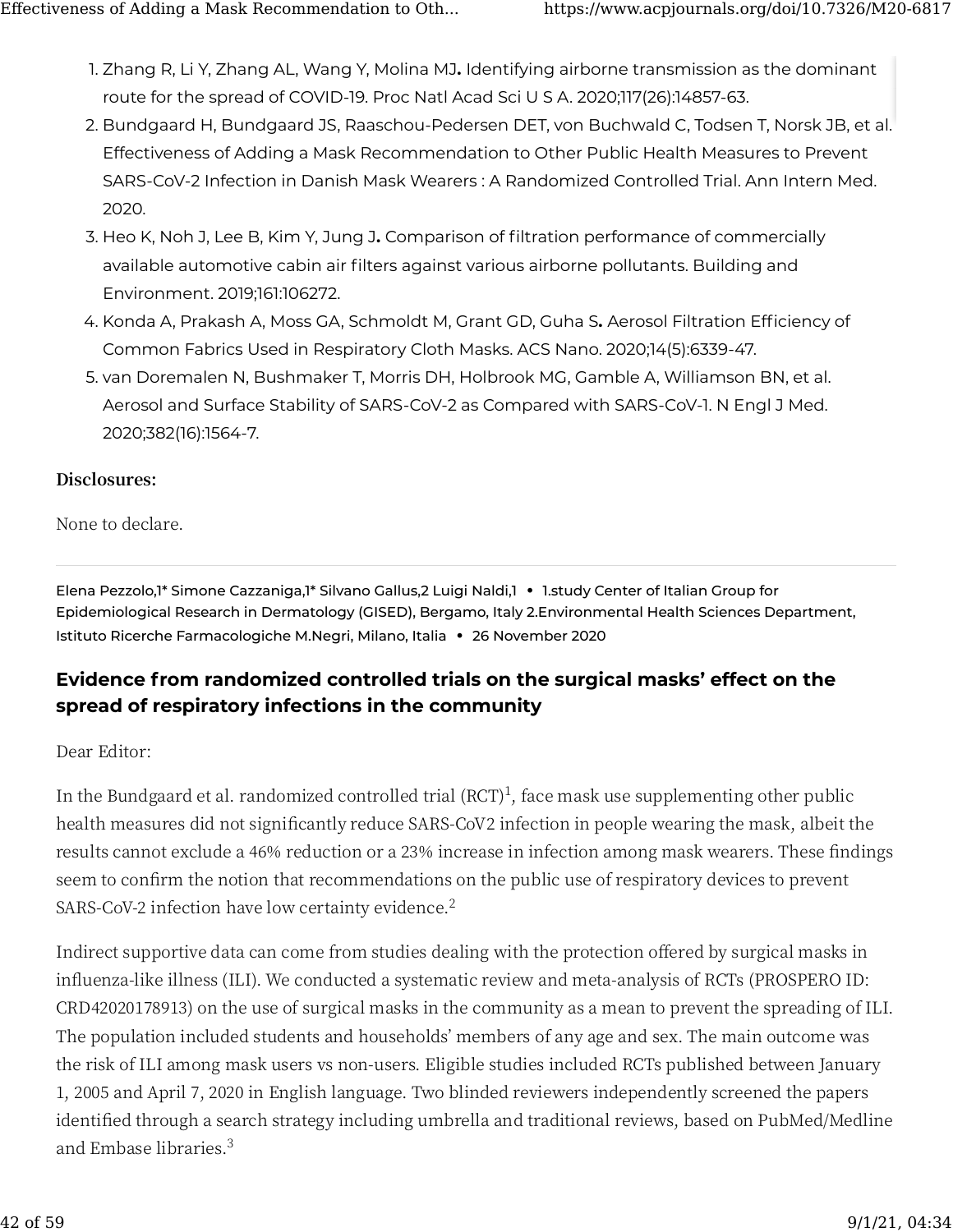[Ou](https://www.acpjournals.org/doi/10.7326/M20-6817#)t of 422 papers, 11 RCTs assessed the role of wearing versus not wearing surgical masks on ILI prevention. Overall, the studies enrolled a total of 7469 subjects. The pooled random effect relative risk (RR) for face mask protection was  $0.92$  (95% CI: $0.81$ - $1.04$ ), suggesting that wearing surgical masks in the community confer no significant protection against ILI in mask wearers. It should be noted that most studies in our meta-analysis were underpowered, and that 73% of them reported a poor adherence of participants to mask use. A sub-analysis of few high compliance studies showed a RR of  $0.67$ ,  $95\%$  $CI: 0.46 - 0.99$ .

Notably, the type of mask and the securing system may largely influence the filtering effectiveness of face masks, with surgical or procedural masks secured with elastic ear lobes showing the least filtration efficiency.<sup>4</sup>

At variance with observational studies, randomised trials have failed, up to now, to clearly document the utility of wearing masks to prevent SARS-CoV2 infection. A public health intervention promoting face mask use, is usually implemented at units larger than that of individuals. Hence, we suggest that a convenient study design would be a cluster randomised trial assessing, in a factorial way, the impact of promoting the combination of different components of individual protection on the prevention of SARS-CoV2 spreading.

#### **References**

- 1. Bundgaard H, Bundgaard JS, Raaschou-Pedersen DET, et al. Effectiveness of adding a mask recommendation to other public health measures to prevent SARS-CoV-2 infection in Danish mask wearers: a randomized controlled trial. Ann Intern Med. 2020 Nov 18. doi: 10.7326/M20-6817.
- 2. Chu DK, Akl EA, Duda S, et al. Physical distancing, face masks, and eye protection to prevent person-to-person transmission of SARS-CoV-2 and COVID-19: a systematic review and metaanalysis. Lancet. 2020;395(10242):1973-1987.
- 3. Lugo A, Bosetti C, Peveri G, et al. Dose-response relationship between cigarette smoking and site-specific cancer risk: protocol for a systematic review with an original design combining umbrella and traditional reviews. BMJ Open. 2017; 7(10): e018930.
- 4. Sickbert-Bennett EE, Samet JM, Clapp PW, et al. Filtration Efficiency of Hospital Face Mask Alternatives Available for Use During the COVID-19 Pandemic. JAMA Intern Med. 2020 Aug 11: e204221. Doi: 10.1001/jamainternmed.2020.4221.

#### **Corresponding author:**

Prof. Luigi Naldi

Study Center of the Italian Group for Epidemiological Research in Dermatology (GISED)

Via Clara Maffei 4, 24121 Bergamo (Italy)

Tel. +39035223753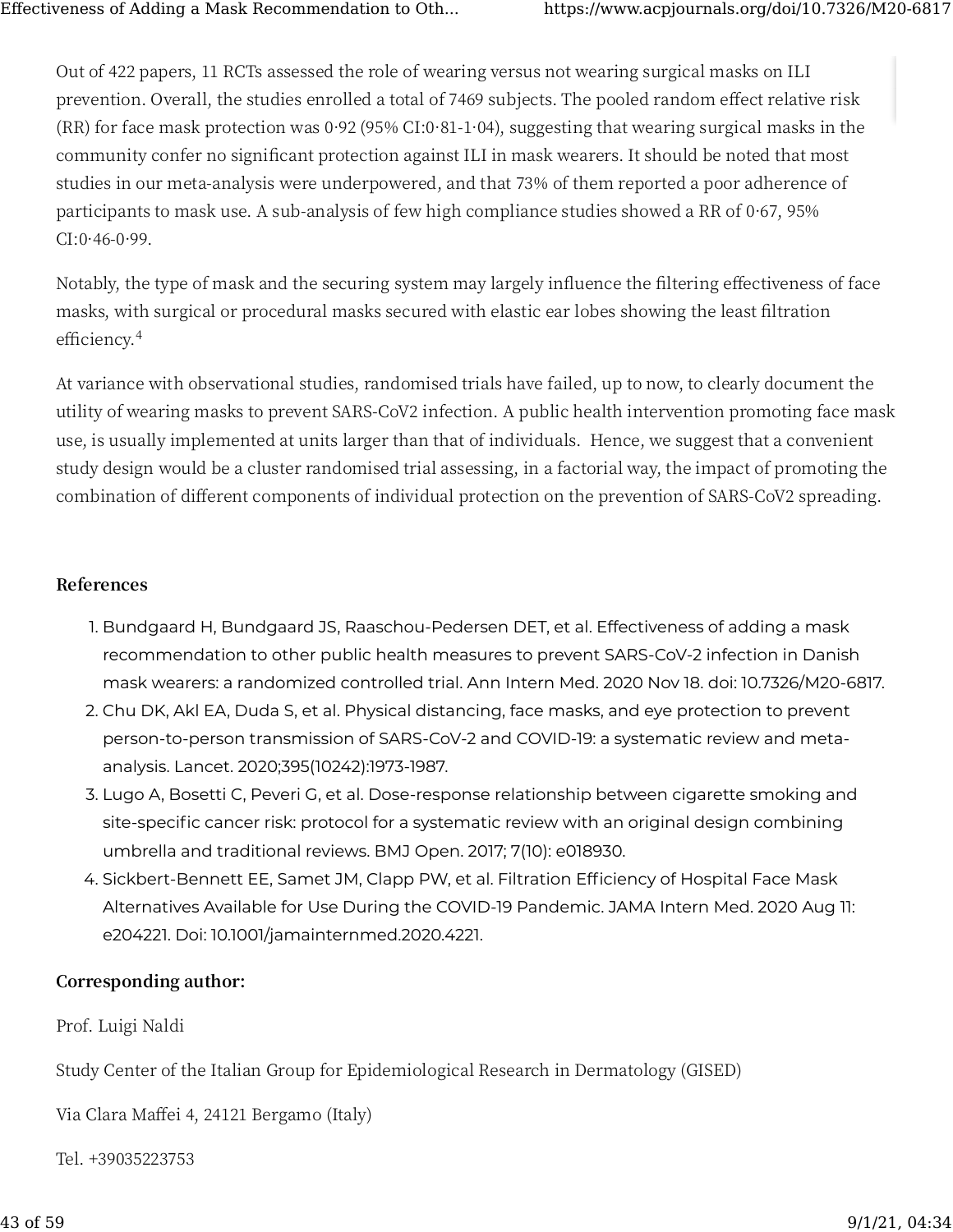e-mail luiginaldibg@gmail.com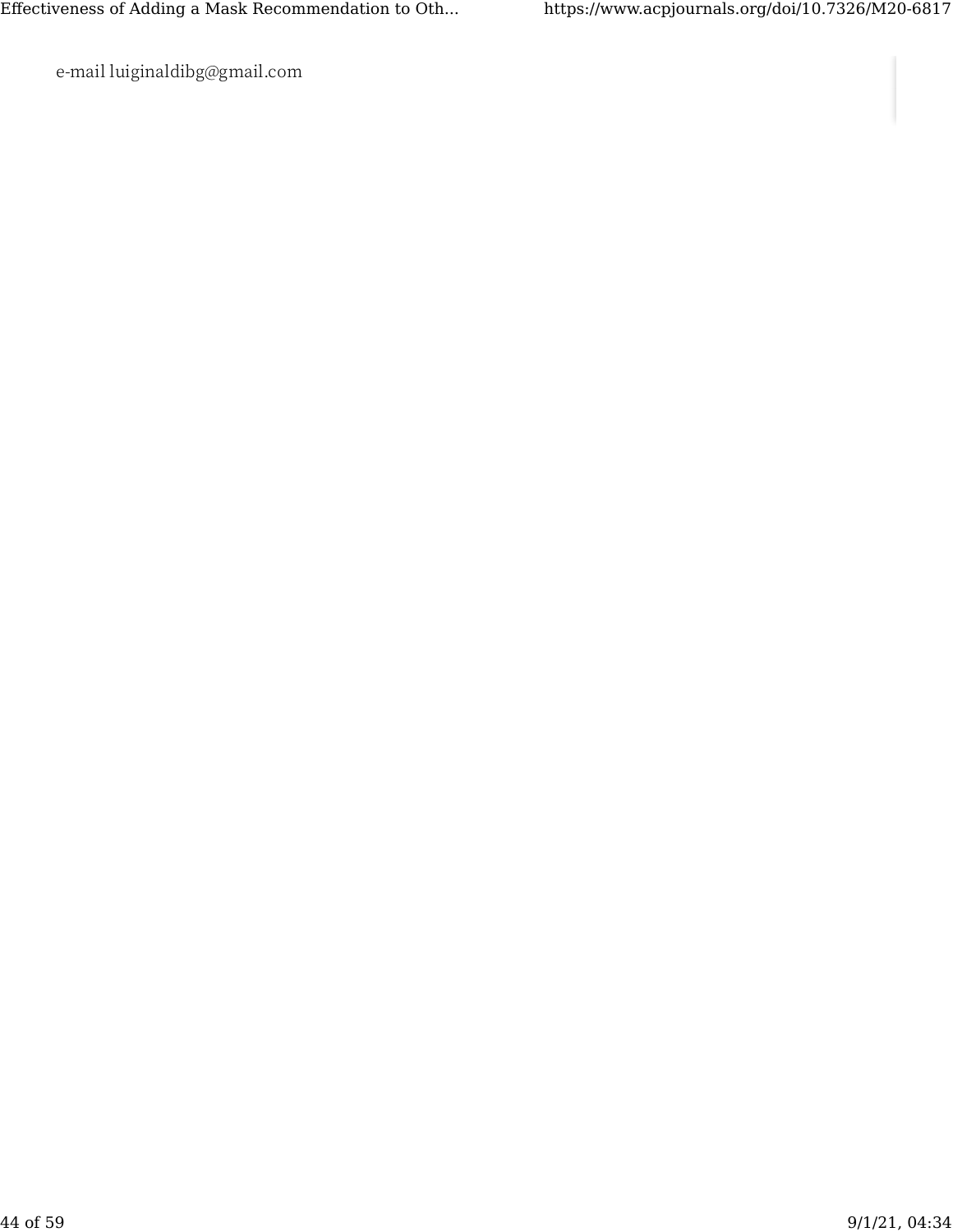[Wo](https://www.acpjournals.org/doi/10.7326/M20-6817#)lfgang Uter, M.D. **•** Dept. of Medical Informatics, Biometry and Epidemiology, Friedrich-Alexander University Erlangen/Nürnberg, Germany **•** 29 November 2020

### **[An](https://www.acpjournals.org/doi/10.7326/M20-6817#)other possible source of bias**

#### Dear Editor:

Performing a large intervention study on the population level is surely a huge effort, and the authors must be applauded for setting out to assess the effectiveness of "medical" type face masks in addition to measures of social distancing in preventing SARS-CoV-� infection. Thereby, they followed a conclusion from a recent meta-analysis on the topic, which had found a clear indication of a protection from virus transmission by - particularly N95 or surgical quality - face masks, but noted considerable uncertainty of evidence [1].

The randomised controlled trial design chosen is undisputedly the gold standard method in clinical research addressing interventions. However, its application in a population setting instead of a relatively well-controlled, quasi experimental clinical setting is not without pitfalls, some of which have already been outlined by other scientific comments. Another particular confounding effect related to the intervention not being amenable to blinding, and also biasing the results towards "no effect", is the possibility that participants in the intervention group may have changed their relevant behaviour once wearing masks, notwithstanding similar behaviour at baseline. Such a change would most plausibly happen in terms of respecting less the fundamental rules of social distancing, feeling protected well enough by the face mask, thereby increasing infection risk.

From a general perspective, the DANMASK-19 study results, independent from other issues likely biasing the results towards "no effect" as discussed in other comments, cannot quantify efficacy, i.e. the maximum possible effect of an intervention, but effectiveness, i.e., the intervention effect observed under "real life conditions". Effectiveness is often (much) smaller than efficacy, owing to manifold interferences, perhaps including the confounding effect suggested above. As "real life conditions" largely mean the societal and historical context, the following conclusions can be drawn: (i) effectiveness as observed in the study cannot be easily generalised; (ii) efficacy of wearing adequate masks adequately is underestimated by the current results, to an unknown extent; (iii) contrary to clinical interventions, the (individually) randomised controlled trial cannot necessarily be regarded as gold standard to assess efficacy on the population level.

[1] [Derek K Chu](https://pubmed.ncbi.nlm.nih.gov/?sort=date&term=Chu+DK&cauthor_id=32497510), [Elie A Akl](https://pubmed.ncbi.nlm.nih.gov/?sort=date&term=Akl+EA&cauthor_id=32497510), [Stephanie Duda](https://pubmed.ncbi.nlm.nih.gov/?sort=date&term=Duda+S&cauthor_id=32497510), [Karla Solo](https://pubmed.ncbi.nlm.nih.gov/?sort=date&term=Solo+K&cauthor_id=32497510), [Sally Yaacoub](https://pubmed.ncbi.nlm.nih.gov/?sort=date&term=Yaacoub+S&cauthor_id=32497510), [Holger J Schünemann](https://pubmed.ncbi.nlm.nih.gov/?sort=date&term=Sch%C3%BCnemann+HJ&cauthor_id=32497510), COVID-19 Systematic Urgent Review Group Effort (SURGE) study authors. Physical distancing, face masks, and eye protection to prevent person-to-person transmission of SARS-CoV-2 and COVID-19: a systematic review and meta-analysis. Lancet 2020 Jun 27;395(10242):1973-1987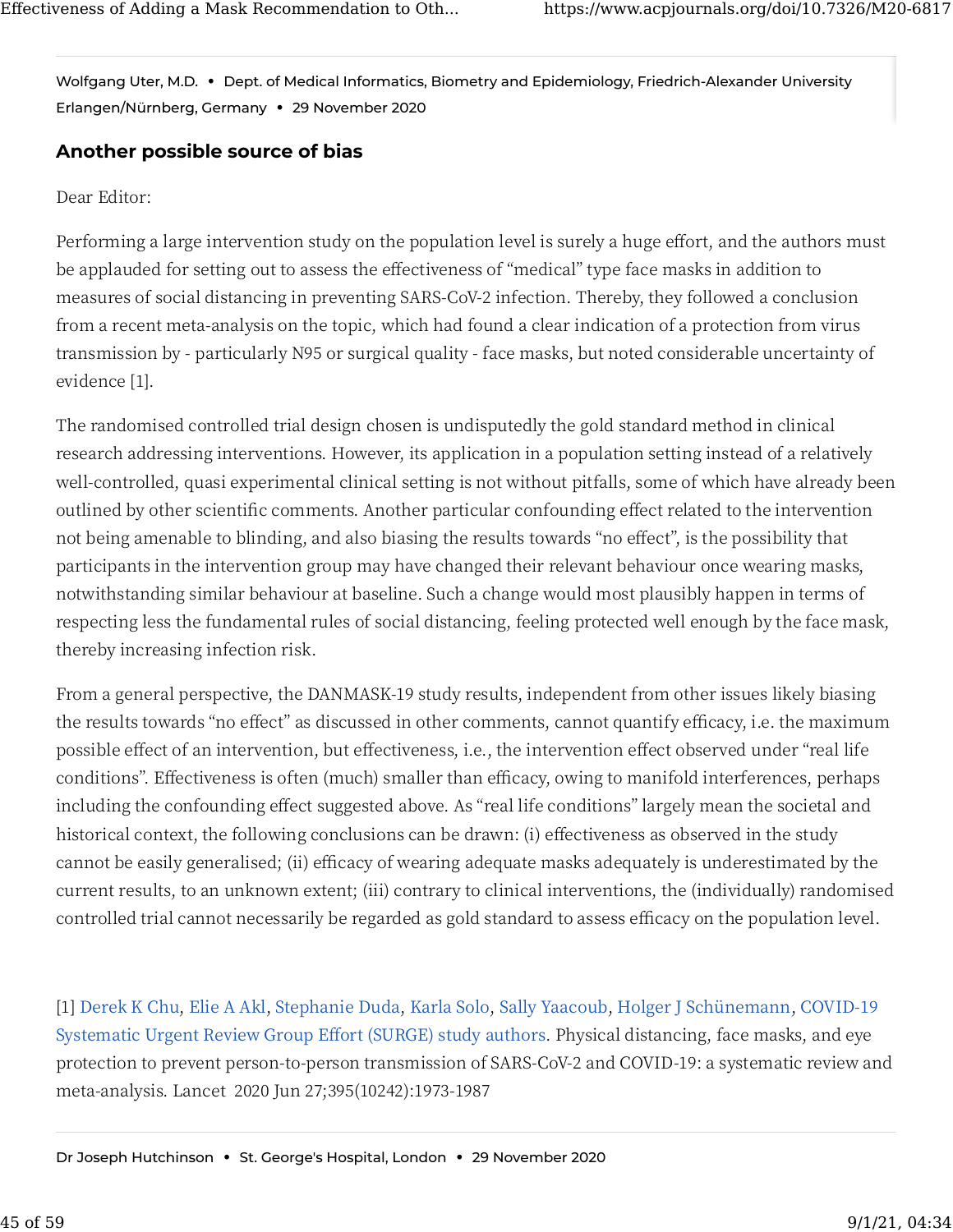### **[Da](https://www.acpjournals.org/doi/10.7326/M20-6817#)ta raise concerns about mask-wearing causing potentially harmful reductions in physical activity**

Dear Editor,

This randomised control study by Bundgaard et al. did not find face-mask wearing to have a significant effect on SARS-COV2 infection. However, the data indicate a concerning decrease in levels of physical activity among the mask-wearing cohort, which the article does not explore.

The results of the tertiary end points published in the supplementary material suggest that levels of physical activity decreased in 40% of the mask-wearing cohort. This potential effect of mask wearing is worthy of further study. Unfortunately, the decrease in physical activity reported in this trial cannot be compared to a control as the non-mask-wearing cohort were not asked about their level of exercise in the study period. Also, trial participants were not asked to quantify the change in their physical activity, which would indicate how much of a concern this decrease should raise.

The WHO Global Action Plan on Physical Activity 2018-2030 highlights physical inactivity as a major cost to health systems and society due to resultant ill health. If mask wearing results in reduced levels of physical exercise, and therefore worse physical health, this risk should be taken into account both by individuals and those responsible for health policy.

Additionally, results regarding levels of sick leave and bacterial infection in the two groups have yet to be published. May I ask when the authors expect this information to become available?

Elena Pezzolo 1, Simone Cazzaniga 1, Silvano Gallus 2, Luigi Naldi 1 **•** 1.Study Center of Italian Group for Epidemiological Research in Dermatology (GISED), Bergamo, Italy 2.Environmental Health Sciences Department, Istituto Ricerche Farmacologiche M.Negri, Milano, Italia **•** 26 November 2020

### **Evidence from randomised controlled trials on the surgical masks' effect on the spread of respiratory infections in the community**

Dear Editor:

In the Bundgaard et al. randomized controlled trial (RCT)<sup>1</sup>, face mask use supplementing other public health measures did not significantly reduce SARS-CoV2 infection in people wearing the mask, albeit the results cannot exclude a 46% reduction or a 23% increase in infection among mask wearers. These findings seem to confirm the notion that recommendations on the public use of respiratory devices to prevent SARS-CoV-2 infection have low certainty evidence.<sup>2</sup>

Indirect supportive data can come from studies dealing with the protection offered by surgical masks in influenza-like illness (ILI). We conducted a systematic review and meta-analysis of RCTs (PROSPERO ID: CRD42020178913) on the use of surgical masks in the community as a mean to prevent the spreading of ILI. The population included students and households' members of any age and sex. The main outcome was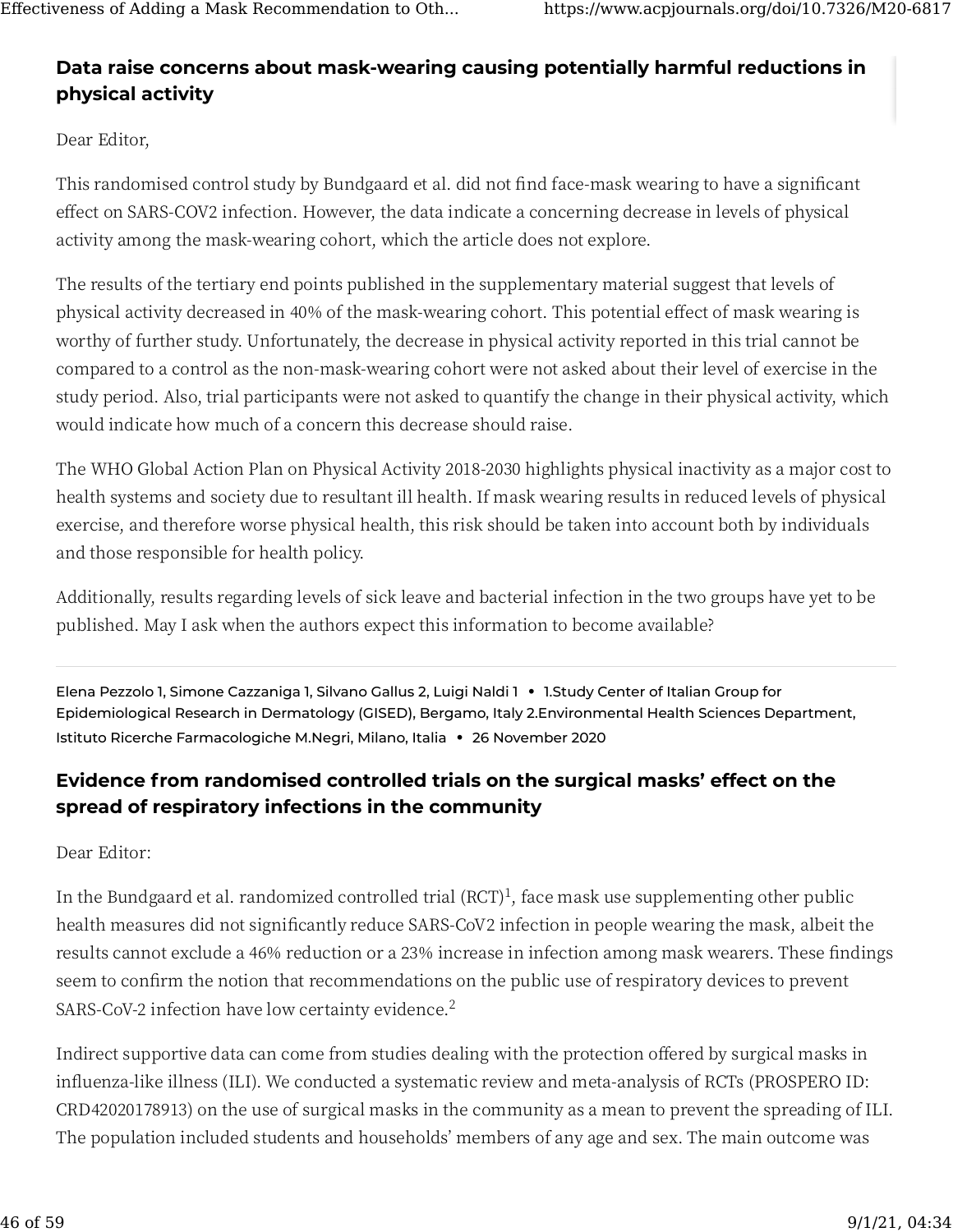[the](https://www.acpjournals.org/doi/10.7326/M20-6817#) risk of ILI among mask users vs non-users. Eligible studies included RCTs published between January 1, 2005 and April 7, 2020 in English language. Two blinded reviewers independently screened the papers identified through a search strategy including umbrella and traditional reviews, based on PubMed/Medline and Embase libraries.<sup>3</sup>

Out of 422 papers, 11 RCTs assessed the role of wearing versus not wearing surgical masks on ILI prevention. Overall, the studies enrolled a total of 7469 subjects. The pooled random effect relative risk (RR) for face mask protection was  $0.92$  (95% CI: $0.81$ - $1.04$ ), suggesting that wearing surgical masks in the community confer no significant protection against ILI in mask wearers. It should be noted that most studies in our meta-analysis were underpowered, and that 73% of them reported a poor adherence of participants to mask use. A sub-analysis of few high compliance studies showed a RR of  $0.67$ ,  $95\%$  $CI: 0.46 - 0.99$ .

Notably, the type of mask and the securing system may largely influence the filtering effectiveness of face masks, with surgical or procedural masks secured with elastic ear lobes showing the least filtration efficiency.<sup>4</sup>

At variance with observational studies, randomised trials have failed, up to now, to clearly document the utility of wearing masks to prevent SARS-CoV2 infection. A public health intervention promoting face mask use, is usually implemented at units larger than that of individuals. Hence, we suggest that a convenient study design would be a cluster randomised trial assessing, in a factorial way, the impact of promoting the combination of different components of individual protection on the prevention of SARS-CoV2 spreading.

#### **References**

- 1. Bundgaard H, Bundgaard JS, Raaschou-Pedersen DET, et al. Effectiveness of adding a mask recommendation to other public health measures to prevent SARS-CoV-2 infection in Danish mask wearers: a randomized controlled trial. Ann Intern Med. 2020 Nov 18. doi: 10.7326/M20-6817.
- 2. Chu DK, Akl EA, Duda S, et al. Physical distancing, face masks, and eye protection to prevent person-to-person transmission of SARS-CoV-2 and COVID-19: a systematic review and metaanalysis. Lancet. 2020;395(10242):1973-1987.
- 3. Lugo A, Bosetti C, Peveri G, et al. Dose-response relationship between cigarette smoking and site-specific cancer risk: protocol for a systematic review with an original design combining umbrella and traditional reviews. BMJ Open. 2017; 7(10): e018930.
- 4. Sickbert-Bennett EE, Samet JM, Clapp PW, et al. Filtration Efficiency of Hospital Face Mask Alternatives Available for Use During the COVID-19 Pandemic. JAMA Intern Med. 2020 Aug 11: e204221. Doi: 10.1001/jamainternmed.2020.4221.

ANTONIO C BANDEIRA **•** Director, Brazilian Society of Infectious Diseases **•** 25 November 2020

#### **[Mu](https://www.acpjournals.org/doi/10.7326/M20-6817#)ltiple bias towards the Null**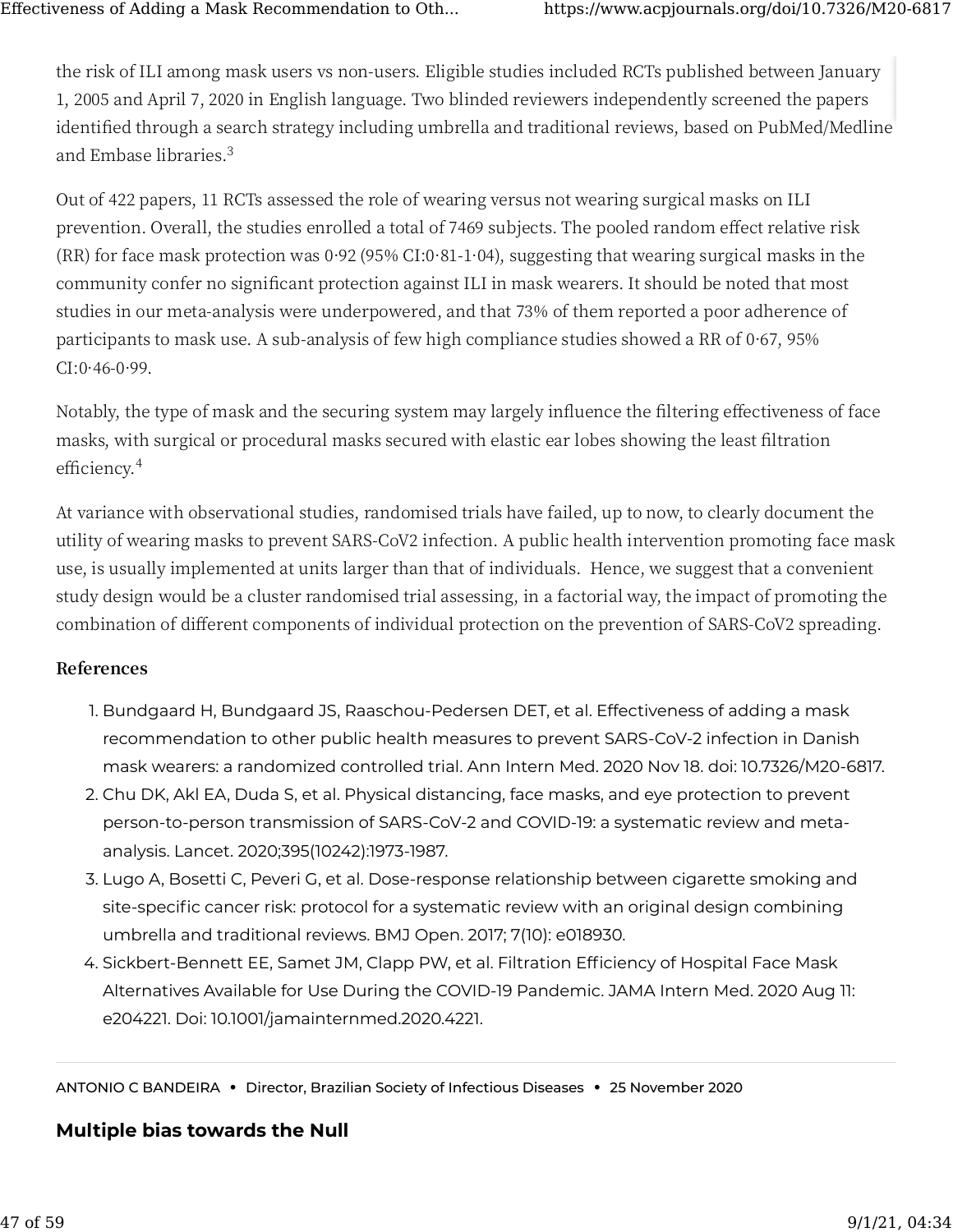Any study to evaluate the effectiveness of wearing masks should be done with a very careful methodological approach in order to avoid multiple sources of error. We have learned so far that the risk of SARS-CoV-2 infection through the respiratory route is very high specially at home, at lunch and coffeebreak times, where nobody uses any mask protection. In this randomized open trial, there was no control over these sources of infection. Besides, only 46% of participants wore the mask as recommended, a very low adherence level. With that in mind, I would expect the results to be biased towards no association between the use of masks and the risk of SARS-CoV-2 infection as the authors stated

Tuan Nguyen • Garvan Institute of Medical Research • 23 November 2020

### A Bayesian interpretation of the effect of face mask on SARS-Cov-2 infection

Dear Editor:

I would like to offer an alternative interpretation of the DANMASK-19's data [1]. My interpretation centers on the question: what is the probability that face mask wearing reduces the risk of SARS-Cov-2 infection. This question can only be answered by a Bayesian approach that updates our pre-existing knowledge with new evidence [2].

Our pre-existing knowledge is informed by a recent meta-analysis which shows that surgical face mask is associated with a 13% reduction in the risk of acute respiratory infection (risk ratio [RR], 0.87; 95% confidence interval [CI], 0.74 to 1.04) [3]. Note that the average risk reduction reported in this meta-analysis is statistically comparable with that observed in the DANMASK-19 study (i.e., 18% risk reduction; RR, 0.82; 95% CI, 0.54 to 1.23).

When the distribution of relative risks obtained from the meta-analysis [3] is updated by the DANMASK-19's relative risk [1] by the Bayesian theorem [4], the new relative risk is 0.85, with 95% credible interval ranging from 0.72 to 0.99. Moreover, the probability that face mask wearing reduces the risk of SARS-Cov-2 infection by at least 50% is zero. Nevertheless, there is a 93% chance that face mask wearing reduces the risk SARS-Cov-2 infection by at least 5%.

Thus, in settings with moderate Covid-19 infection (such as Denmark) the updated evidence suggests that wearing face mask may modestly protect the wearers from infection with SARS-Cov-2.

#### References:

[1] Bundgaard H, et al. Effectiveness of Adding a Mask Recommendation to Other Public Health Measures to Prevent SARS-CoV-2 Infection in Danish Mask Wearers: A Randomized Controlled Trial. Ann Int Med 18/11/2020.

[2] Ferreira D, et al. Theory and practical use of Bayesian methods in interpreting clinical trial data: a narrative review. Br J Anaesth. 2020;125(2):201-7.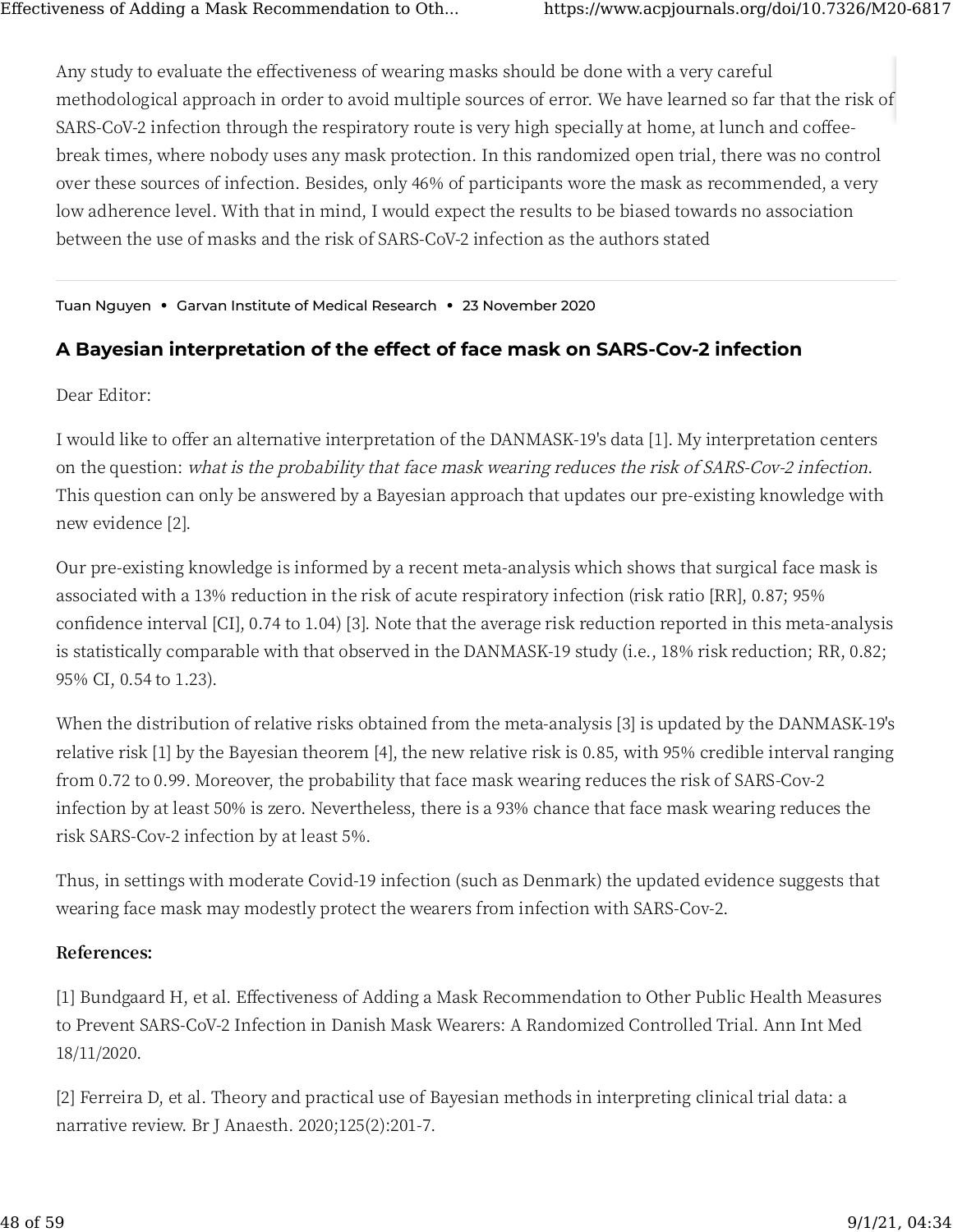[3] Wang MX, et al. Effectiveness of Surgical Face Masks in Reducing Acute Respiratory Infections in Non-Healthcare Settings: A Systematic Review and Meta-Analysis. Front Med 2020;7:564280.

[�] R codes available here: https://github.com/tuanvnguyen/Bayesian-analysis/blob/main/Normal-Normal%��model

#### Constantine Manthous **•** Yale New Haven Health **•** 21 November 2020

#### **[Ma](https://www.acpjournals.org/doi/10.7326/M20-6817#)sks didn't work? Not so fast**

In the November 18 issue of Annals, Bundgaard et al conclude: "The recommendation to wear surgical masks to supplement other public health measures did not reduce the SARS-CoV-2 infection rate among wearers . . . (1)" Not so quick. Study subjects were not required to wear masks at home. Their family members/visitors were neither taxed to wear masks in public nor were they tested for asymptomatic Covid, which is often spread in homes (2). Accordingly, it is plausible, if not likely, that some study subjects caught Covid in their own homes. This critical design flaw prevents any conclusion about the efficacy of masks for preventing Covid; a nuance that will be lost on non-scientists. Nonetheless, the erroneous conclusion was immediately trumpeted, using the *imprimatur* of *Annals*, to challenge mask-wearing. The effect – albeit inadvertent – is almost certain to be greater morbidity and mortality.

- 1. Bundgaard H, Bundgaard JS, Raaschou-Pedersen DET, von Buchwald C, Todsen T, Norsk JB, et al. Effectiveness of adding a mask recommendation to other public health measures to prevent SARS-CoV-2 infection in Danish mask wearer. A randomized controlled trial. Ann Intern Med 2020 Nov 18. doi: 10.7326/M20-6817.
- 2. Qin-Long J, Ming-Jin L, Zhou-Bin Z, Li-Qun F, Jun Y, An-Ran Z, et al Household secondary attack rate of COVID-19 and associated determinants in Guangzhou, China: a retrospective cohort study. The Lancet Inf Dis 2020: 20; 1141-1150.
- 3. Davidson J. Major study finds masks don't reduce cOVID-19 infection rates. The Federalist 2020https://thefederalist.com/2020/11/18/major-study-finds-masks-dont-reduce-covid-19 infection-rates/ last accessed November 21, 2020.

Hadi Ali, MS , Gunce Kaya, MPhil [1], Khameinei Ali, MD, MBA [2][3] **•** [1] Ferkauf Graduate School of Psychology: Yeshiva University [2] Northwell Health [3] Zucker School of Medicine at Hofstra/ Northwell **•** 22 November 2020

### **Regarding "Effectiveness of Adding a Mask Recommendation to Other Public Health Measures to Prevent SARS-CoV-2 Infection in Danish Mask Wearers"**

We commend the authors of the study on broaching a much-debated subject in the current environment. The trial was designed to obtain the most power to detect a difference. Unfortunately, there were confounding variables that were unaccounted for and unmeasured.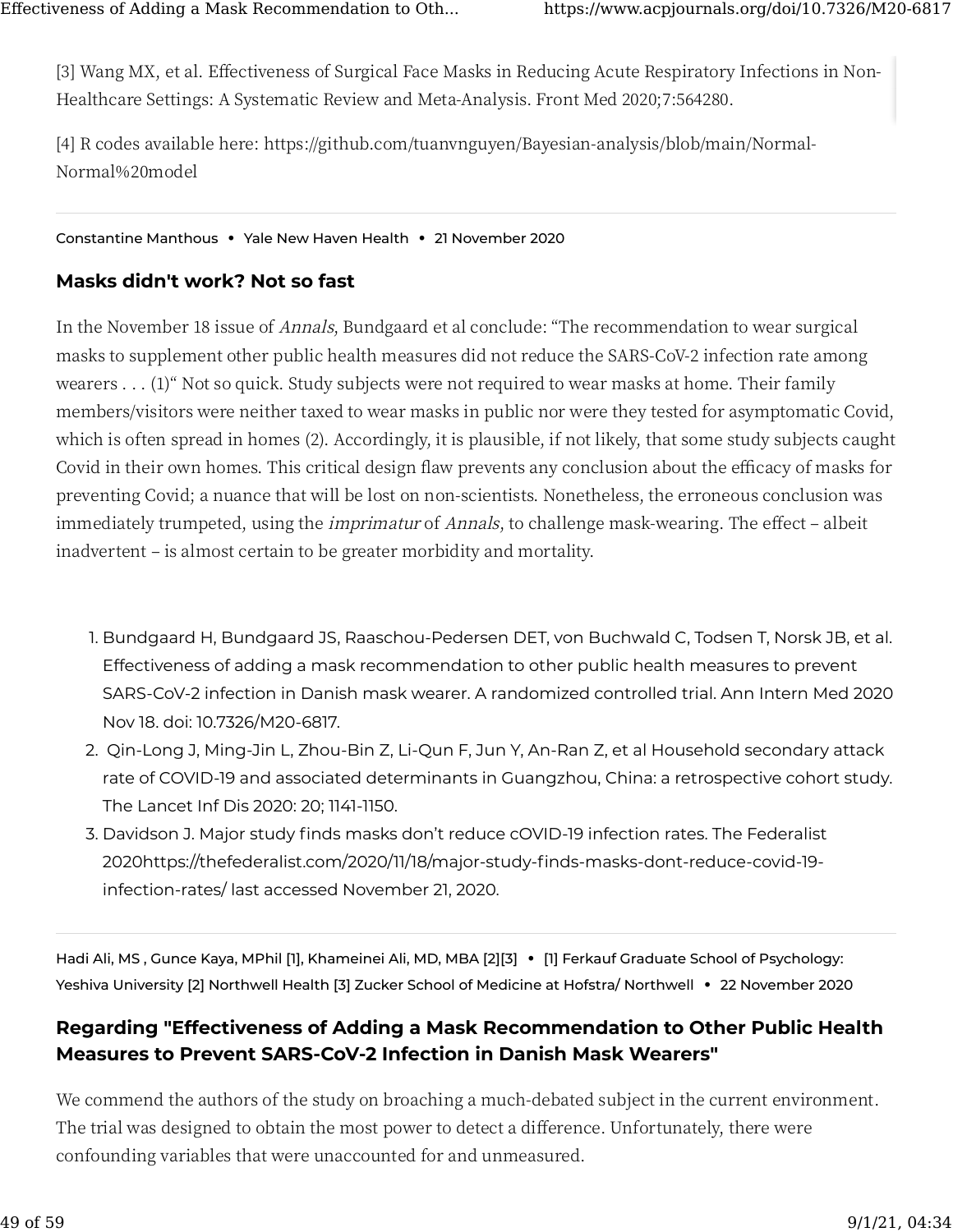There is a flaw in primary outcome ascertainment. False-negative rate and false positive rate of antibody testing, PCR, and diagnosis all vary widely. For example, sensitivity (IgM and IgG) of the antibody kit in this study (86.7% and 66.7%, respectively) is equivalent to a 64.6% PPV with a 5.0% prevalence [1]. This is even more pertinent in the low prevalence (1.2%) Danish population [2], [3].

Individuals who could not correctly perform the test were assumed negative, which would further skew the data. Additionally, the intention group attrition was higher than the control group (638 vs. 524). The characteristics of the study participants' households would heavily affect the data set as well. If family or house members were COVID-19 positive, mask-wearing outside of their homes would not protect them from their highest risk source (their homes).

We contest that an intent-to-treat analysis is inappropriate, given the authors' own published intervention adherence rate (46%). Multiple imputation analysis is simply an amplification of the data set and agreement between the original data set is a moot point. The homogeneous Danish population would make it difficult to externally validate this to other much more heterogeneous populations (i.e. New York).

It is questionable if the study is a true RCT as it lacked blinding and utilized a self-reported and selfmeasured primary outcome which opens it up to a majority of biases. Although the researchers cited their study for the equivalence of self-testing with healthcare professional testing, this may be inappropriate for research purposes and better suited for pandemic infection control [5].

Although the goal of the study was to publish the researchers' heard-earned data, contextualization in these volatile times is paramount. This study received 90,000 tweets by 60,000 users within 4 days of publication [4]. The majority of these tweets championed the study as evidence of the impotence of masks in the control of the COVID-19 pandemic. The authors of the study would agree that this is a gross misinterpretation of the research, which further points to the fact that the wording of the conclusion should have been chosen slightly more judiciously.

#### References:

[1] Serology Test Evaluation Report for "Livzon IgM/IgG Diagnostic Kit for IgM/IgG Antibody to Coronovirus (SARS-Cov-2) Lateral Flow" from Zhuhai Livzon Diagnostics Inc. Food and Drug Administration website. Updated June 10, 2020. Accessed November 22, 2020 https://www.accessdata.fda.gov/cdrh\_docs /presentations/maf/maf3285-a001.pdf

[2] COVID-19 surveillance. Current data on the development of coronavirus/COVID-19. Danish Health Authority website. Updated November 20, 2020. Accessed November 22, 2020.https://www.sst.dk/en/english /corona-eng/status-of-the-epidemic/covid-19-updates-statistics-and-charts

- [3] Denmark Population (Live). Worldometer website. Updated, November, 22, 2020. Accessed November 22, 2020. https://www.worldometers.info/world-population/denmark-population/
- [4] Article metrics. Annals of Internal Medicine website. Updated November 22, 2020. Accessed November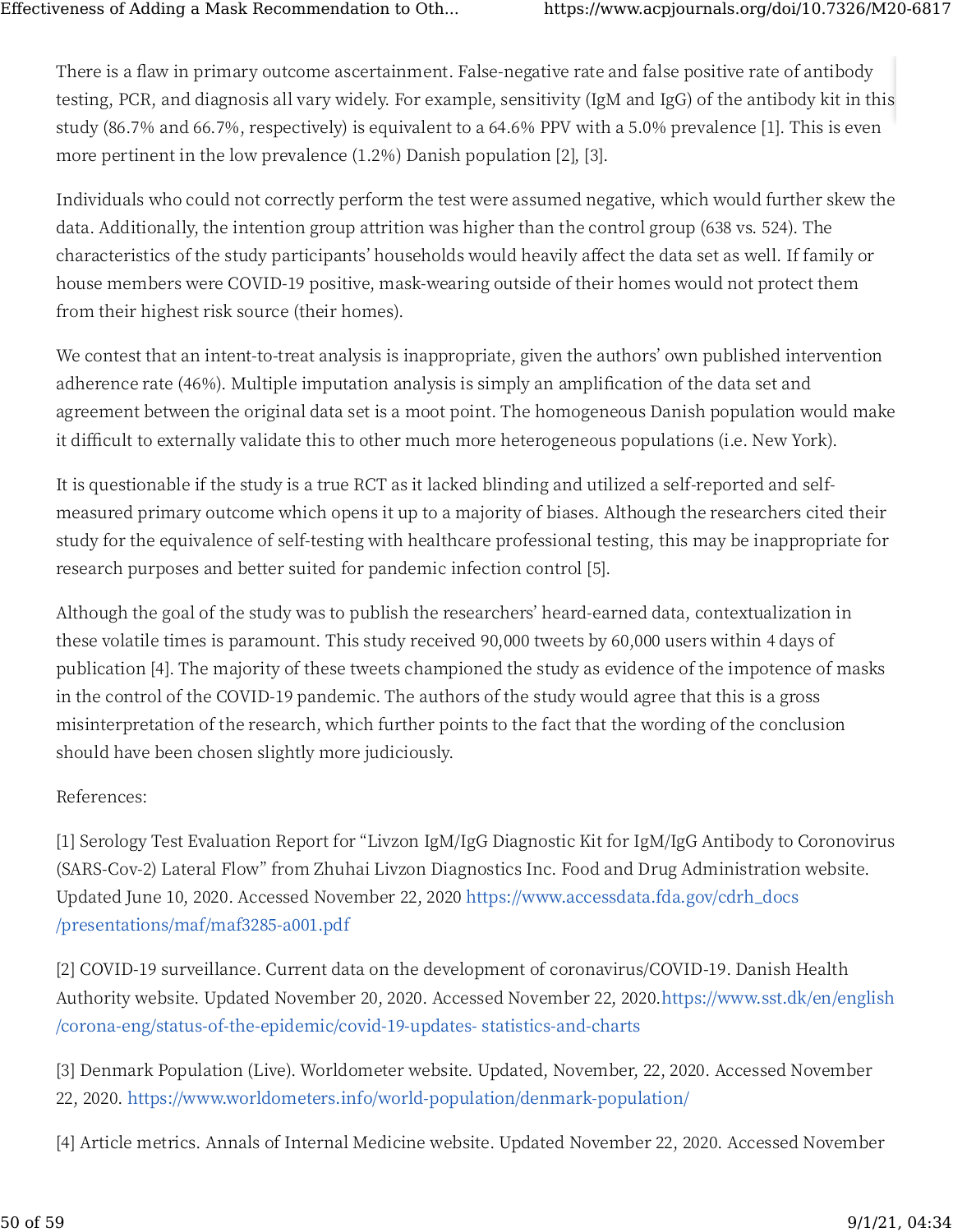#### 22, 2020. https://annals.altmetric.com/details/94531651/twitter

[�] McCulloch DJ, Kim AE, Wilcox NC, et al. Comparison of Unsupervised Home Self-collected Midnasal Swabs With Clinician-Collected Nasopharyngeal Swabs for Detection of SARS-CoV-2 Infection. *JAMA Netw* Open. 2020;3(7):e2016382. doi:10.1001/jamanetworkopen.2020.16382

#### **Disclosures:**

No disclosure to claim.

Edward Siguel, MD, PhD **•** Self employed in biomedical research, MD, USA. **•** 23 November 2020

### **[Th](https://www.acpjournals.org/doi/10.7326/M20-6817#)ought experiments and science predict that facemasks reduce viral loads and reduce severity of infection**

The study is misleading; it did not consider adequately too many critical variables (factors) that have major impact on measured outcomes. Thought experiments from science predict that facemasks reduce viral loads and severity of infection.

Statistics describe outcomes, but does not explain causes. It is impossible to conduct experiments on all possible observations and outcomes, and it is not necessary. We can use "thought experiments", which Einstein used to create Relativity. We had data on the movement of planets for over 100 years, but it took "thought" experiments for Newton to predict planetary movement via equations.

We understand enough about viruses to know the body produces and expels them, mostly via mouth and nose. We know an infected person can expel many viruses. A well-designed mask, and substantial obstruction, will reduce the number of virus expelled far into the air. A mask will absorb viruses. This is not "genius" physics. I knew about it since I was about 6 yo. My parents taught me to use a handkerchief, hold it to my nose, to prevent spreading "stuff" when I cough. It worked. There is no doubt that holding a paper towel or similar paper or cloth to the mouth reduces the amount of "stuff" going out when I cough.

To those who doubt it and need more "studies", I propose they put themselves in front of people coughing without covering their mouth. Although it may not infect them, the fluids they get in the face and mouth will provide evidence of how facemasks work.

Thus, a thought experiment and science provide probative evidence that facemasks can reduce the amount of "stu�" an infected person sends to the air. How much of a reduction depends on the nature of the facemask, how tight it is, how much it absorbs and retains fluid, etc. If everybody used facemasks in public places, viral loads in public places are reduced.

We do not need more studies of the obvious; we do not need a sample size of 1,000 people thrown out of  $10^{\text{th}}$  story windows to predict broken bones when they hit the concrete sidewalk. If a study of 10,000 people who took Vitamin EZY434 proved they fly like birds, I would not believe it because my thought experiment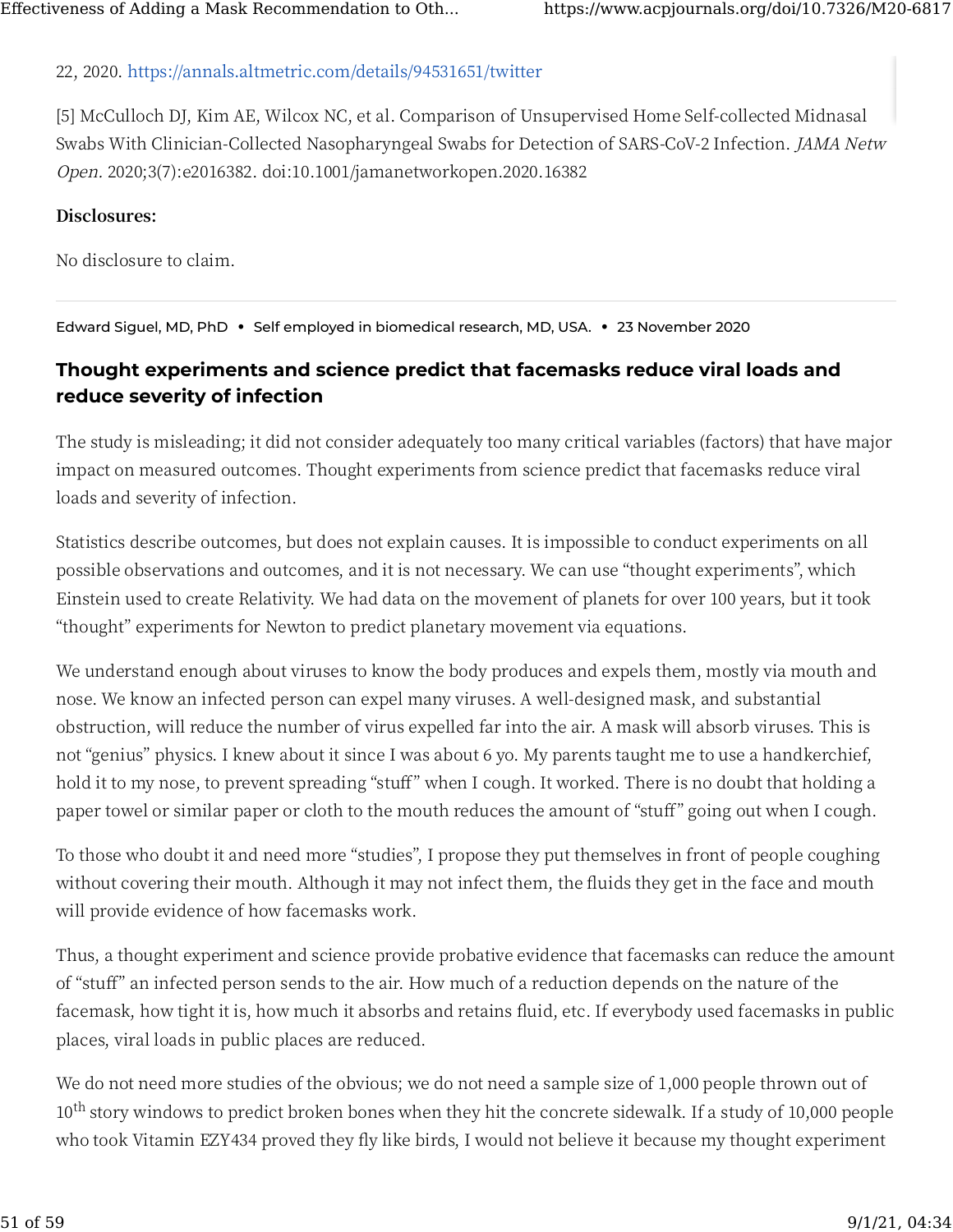[say](https://www.acpjournals.org/doi/10.7326/M20-6817#)s it cannot be true.

Similarly, facemasks reduce particles absorbed from air. Known for years in construction, surgery, labs, etc.

Matthew A. Spinelli, David V. Glidden, Efstathios D. Gennatas, George W. Rutherford, Monica Gandhi **•** Departments of Medicine and Epidemiology, University of California, San Francisco **•** 20 November 2020

### **[Cl](https://www.acpjournals.org/doi/10.7326/M20-6817#)uster randomization and adherence assessment are needed to test masks' true potential**

We read with interest the study evaluating mask mandates in Denmark by Bundgaard and colleagues. $^1$  We commend the authors for performing a randomized trial of a non-pharmaceutical intervention in the midst of the pandemic. However, the study makes it difficult to draw conclusions about the impact of masks in preventing incident infection or severe COVID-19. Although masks were provided and recommended to participants, masking was not commonplace in Denmark at the time, and 14% of participants reported experiencing social harms due to masking. Only 46% of participants reported wearing a mask as recommended, and overreporting of adherence, as has been seen in previous prevention studies for stigmatizing interventions,<sup>2</sup> likely occurred. Notably, due to the complexity of interpreting self-reported adherence, HIV and sexually-transmitted infection prevention trials are now designed to incorporate objective assessment of adherence.

The study would have bene�tted from inclusion of implementation science principles: understanding the desired behavior in its social context, cluster randomization, and assessment of intervention fidelity.<sup>3</sup> Recommending a potentially stigmatizing intervention in a minority of individuals within a community is, we believe, a major flaw in a study designed to evaluate a policy intervention. Cluster randomization would have allowed an entire community to be randomized to the recommendation, minimizing social harms to the individual and likely increasing intervention adherence. Assessment of intervention fidelity and acceptability, such as through direct observation within the community, would allow a more accurate interpretation of self-reported adherence data.

Use of cluster-randomization has other benefits. Masks are likely to be more effective in preventing forward transmission, in the context of high community uptake and adherence. By randomizing isolated members in the community to the mask recommendation, this study design cannot answer if "masks protect you."<sup>4</sup> Second, given the high proportion of asymptomatic COVID-19 infections, we do not know how many individuals were infected within their household bubbles. An optimal design would pursue a cluster-randomized approach, with sufficient power to detect incident (with PCR) rather than prevalent (with serology) infections, and assess disease severity via cataloging clinical outcomes (do masks lead to less severe infections via reduced inoculum?<sup>5</sup>). A mask recommendation for isolated members of a community is unlikely to be effective. We suggest that future studies assess the impact of recommendations to wear masks at the community-level, which will be more informative for public health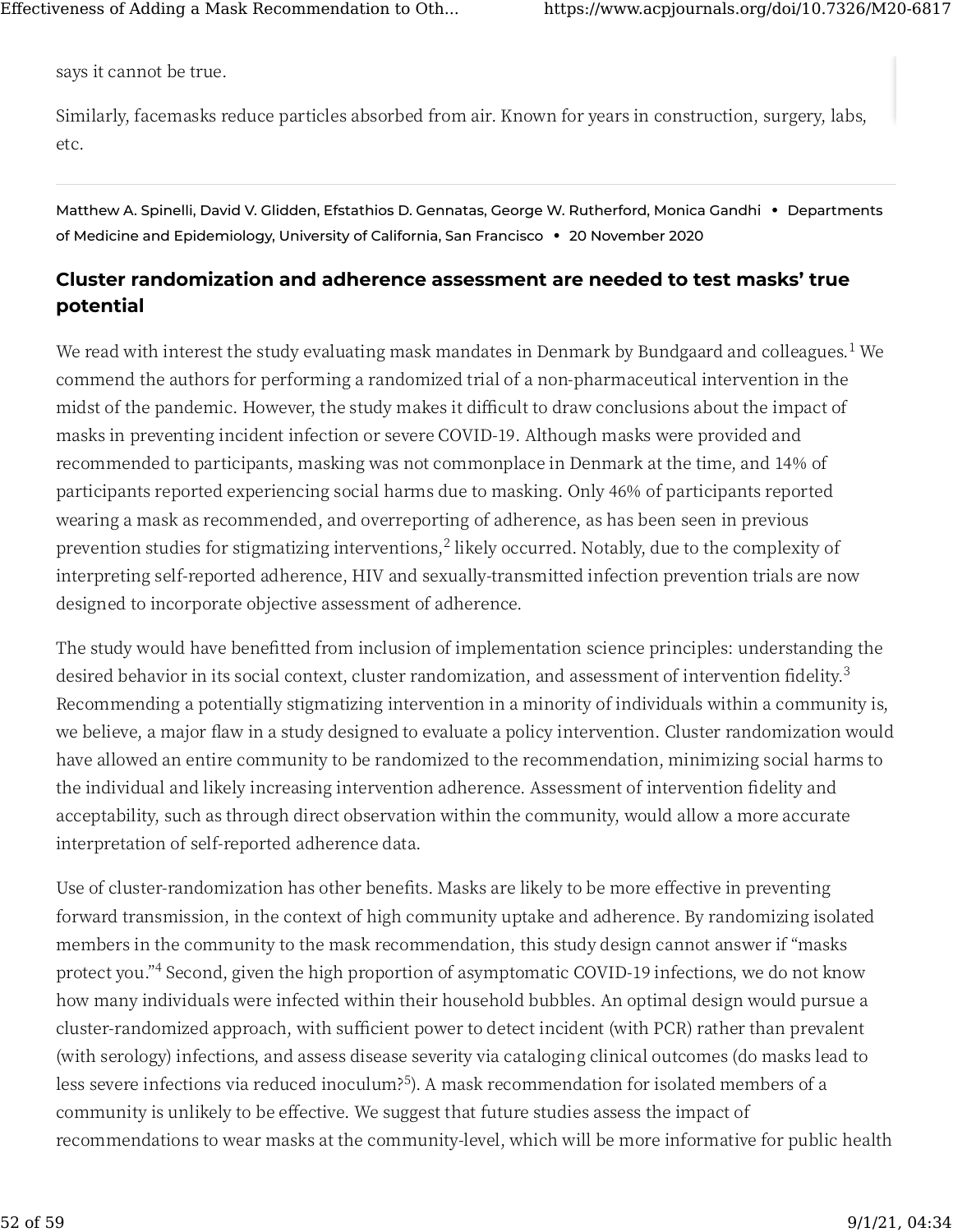officials trying to stem transmission and disease while awaiting an effective and widely available vaccine.

- 1. Bundgaard H, Bundgaard JS, Raaschou-Pedersen DET, et al. Effectiveness of Adding a Mask Recommendation to Other Public Health Measures to Prevent SARS-CoV-2 Infection in Danish Mask Wearers : A Randomized Controlled Trial. Ann Intern Med 2020.
- 2. Marrazzo JM, Ramjee G, Richardson BA, et al. Tenofovir-based preexposure prophylaxis for HIV infection among African women. N Engl J Med 2015;372:509-18.
- 3. Proctor EK, Powell BJ, McMillen JC. Implementation strategies: recommendations for specifying and reporting. Implement Sci 2013;8:139.
- 4. Wenger DS, Triplette M, Crothers K, et al. Incidence, Risk Factors, and Outcomes of Idiopathic Pneumonia Syndrome after Allogeneic Hematopoietic Cell Transplantation. Biol Blood Marrow Transplant 2020;26:413-20.
- 5. Gandhi M, Beyrer C, Goosby E. Masks Do More Than Protect Others During COVID-19: Reducing the Inoculum of SARS-CoV-2 to Protect the Wearer. J Gen Intern Med 2020;35:3063-6.

Michael Cook **•** Vis a vis symposiums **•** 22 November 2020

#### **Authors state major limitations of study**

The authors state the limitations of the study: Inconclusive results, missing data, variable adherence, patient-reported �ndings on home tests, no blinding, and no assessment of whether masks could decrease disease transmission from mask wearers to others. Asian countries have very low levels of COVID and for decades people wear mask if they think they have flu or a cold. The authors clearly state they could not assess this.

Simon Thompson **•** Independent researcher **•** 22 November 2020

### **This is extremely inadequate research to support forcing the entire world to wear [m](https://www.acpjournals.org/doi/10.7326/M20-6817#)asks**

Before making any recomendations to wear masks adequate research would be needed but this hasn't occured. Whilst such measures are often described as a recommendation in the real world people are being forced to wear masks and in some countries quite agressively. This study finds no significant effects in relation to the alleged Sars-cov2 but does not look at the many other possible effects of wearing these. For example there has been a doubling in shootings in NY this year. Could the masks be contributing to this? What are the e�ects on overall health? What are the dangers of conditioning people to accept forced medication in violation of informed consent laws? Without having done any proper research to establish the long term effects it is incredibly reckless to be forcing masks on the entire world and this study shows how little is known about it. It is time to immediately end these impositions and any further experimentation on the public.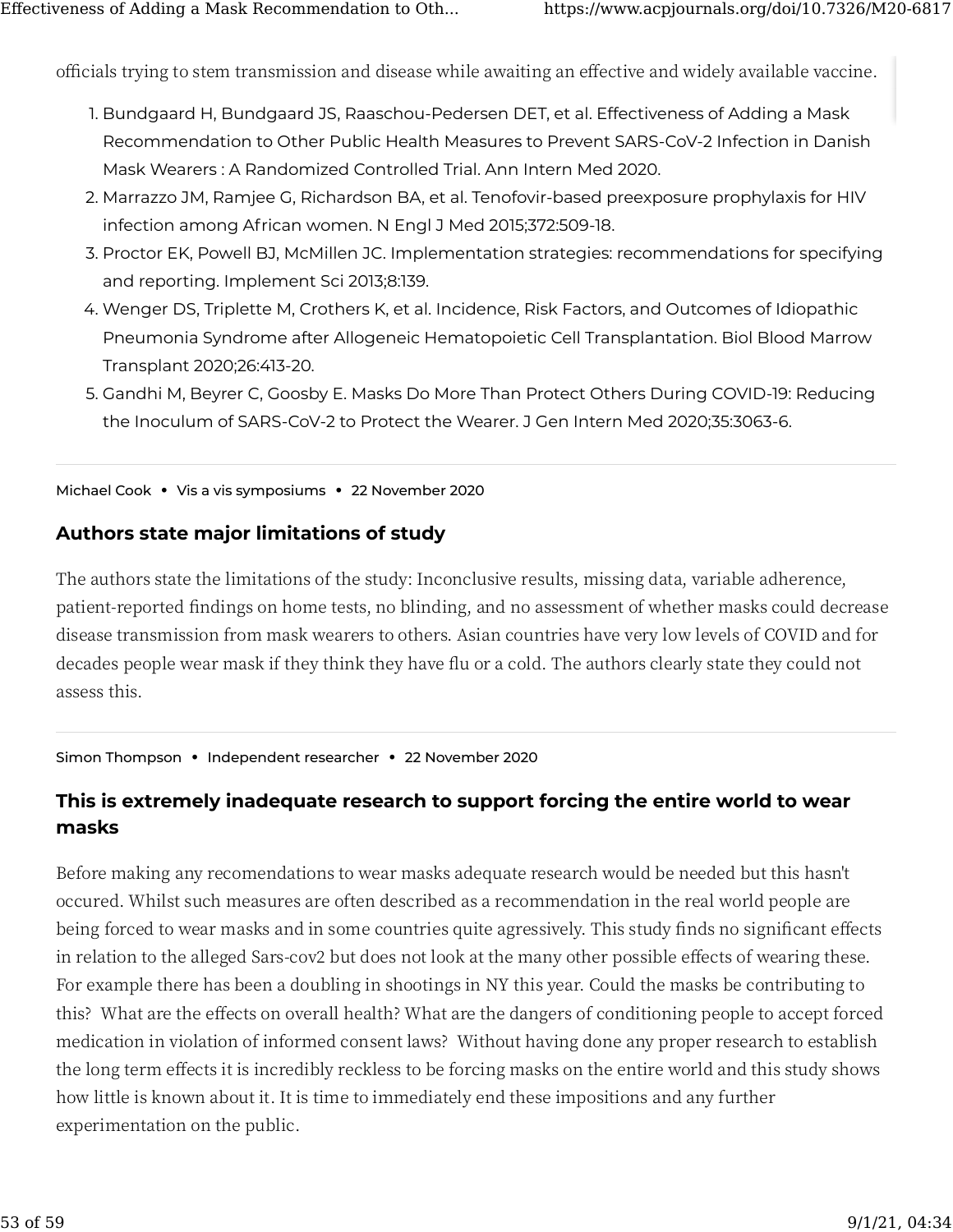Max Longin • Dipl.Math., Denmark, private • 23 November 2020

#### This study design would not even proof that a 100% protection has a protective effect

Imagine a 100% perfect protection against COVID-19 (a hermetic room), what outcome should be expected for this by-definition safe group using this study design?

Here is the math only for estimating

- the false-positive antibody-tests
- positive test due to before-baseline infections

But as the study design grants protection at average only 4.5 hours/day further infections outside the room (in the study false-classified as noneffective protection) should be added to the calculated expectations.

The study reports antibody testing has an estimated 99,2% specificity. For about 2400 tests this leads to an expectation of 2400\*0.008=19 false-positive tests in each antibody test group.

IgG-antibodies form very delayed and persist very long. So in non-increasing rate of new infections (as the case in 05/2020 in Denmark) about 80% of all true-positive IgG tests at study-end show infections before study-baseline. So the expectation of positive tests due to before-baseline infections in the control group is 10.4 (80% of 13 (=32-19), true-positive" IgG tests)

The mentioned false-detection arises solely by a test-property (specificity) and before-baseline events, so the expectations for the control group for false-positive test (19) and for true-positive tests due to beforebaseline infections (10.4) equals the expectations for the safe group, adding up to: expectation(IgG-SafeGroup)=29.4

IgM-tests respond from >2-6 weeks after infection. So about 50% of the IgM true positive tests are likely due to before-baseline infections. Analogue to above 19 false positive and 9 positive IgM tests (50% of 18 (=37-19) "true-positive" IgM tests) due to before-baseline infections sum up to: expectation(IgM-SafeGroup)=29

PCR-tests hardly suffer from specifity and time lags in the study, so no positive PCR-tests should be expected in the safe group: expectation(PCR-SafeGroup)=0

A temporally evenly distributed health care diagnosis during study will again suffer from the delay from infection to diagnosis (first 9 days (=30% of 30 days) diagnosis will likely show before-baseline infections). So 0,3\*10=3 cases are likely due to before-baseline infections and have to be expected for the safe group as well: expectation(HealthCare-SafeGroup)=3

Even without additional expected infections at home, friends etc. - falsely assigned as inside the hermetic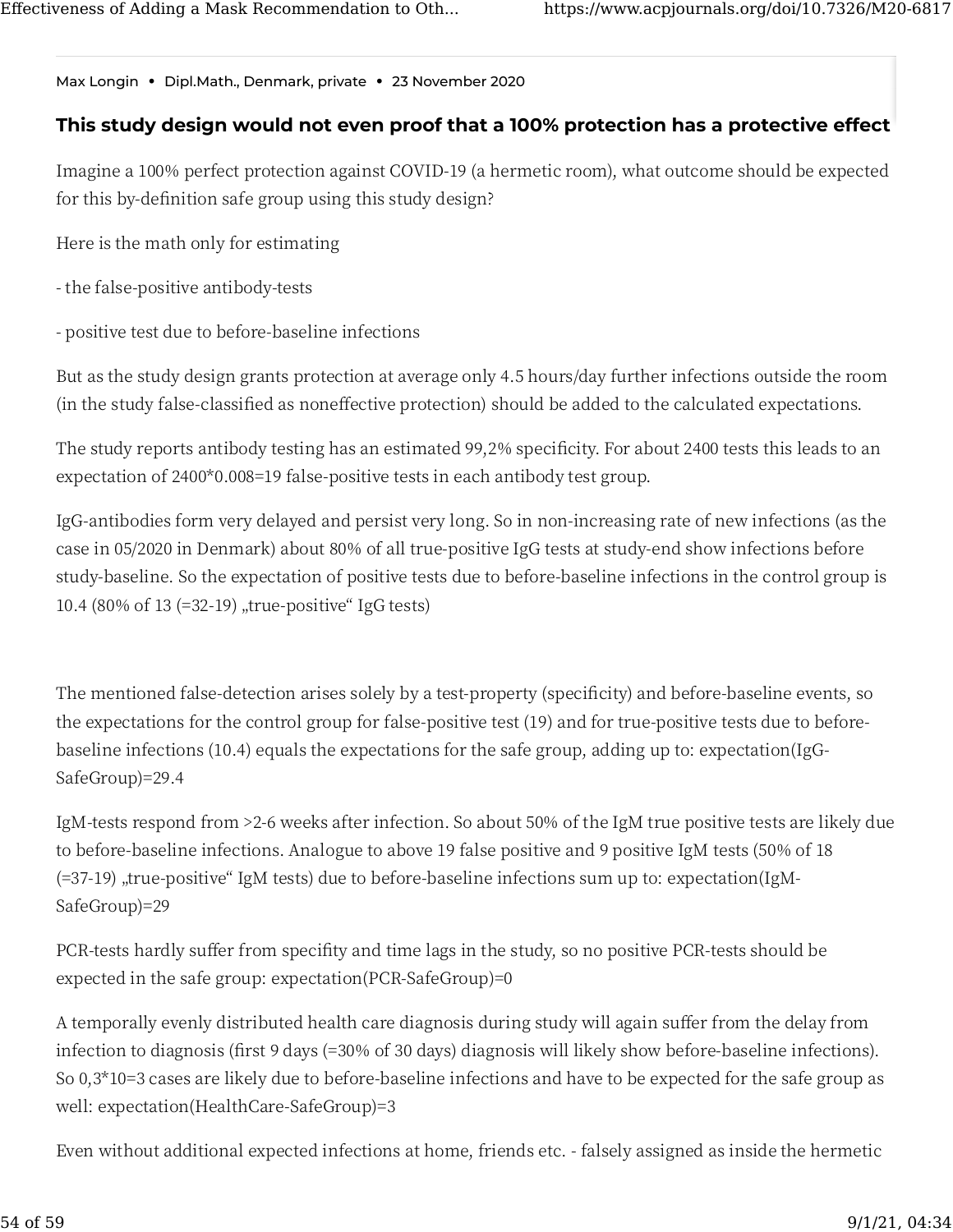[roo](https://www.acpjournals.org/doi/10.7326/M20-6817#)m the expected outcome in the by-definition safe group is already about 75% of the control outcome (or ��% of the face-mask-group).

Altogether this study design expects for a by-definition 100%-protection:

- measure an Odd Ratio of  $\geq 0.75$  ( $\leq 25\%$  protection),

- include OR=1 (i.e. no-protection-at-all) in the 95%-Confidence Interval and

- exclude OR≤�.� (≥��% protection) from ��%-CI

Janet Rand, OD **•** Concerned US citizen **•** 20 November 2020

#### **[Mi](https://www.acpjournals.org/doi/10.7326/M20-6817#)s-leading study . Results need to be made more clear.\*" Exposure was to persons NOT wearing masks"\***

This study does NOT show that mask wearing in ineffective in mitigating the spread of Corona Virus / COVID-19 / SARS-CoV-2. It shows (what we already knew) that wearing a mask does not protect the person wearing the mask as much as we would like. The reason you wear a mask is to keep your viral particles to yourself - don't spread them to others. Unfortunately, anti-maskers are using this study as "prof" that they don't need to wear masks. This is irresponsible and should be made clear in the title of the study. From the discussion: "The findings, however, should not be used to conclude that a recommendation for everyone to wear masks in the community would not be effective in reducing SARS-CoV-2 infections, because the trial did not test the role of masks in source control of SARS-CoV-2 infection. During the study period, authorities did not recommend face mask use outside hospital settings and mask use was rare in community settings (22). This means that study participants' exposure was overwhelmingly to persons not wearing masks."

Dr Rosamond A K Jones **•** #UsforThemUK **•** 18 November 2020

#### **Will mandatory mask usage be scaled back in light of these results?**

Dr Bundgaard and colleagues are to be congratulated on this well-constructed randomised trial, at a time when much policy has been based on weak observational or laboratory-based studies. Their results highlight the dilemma that lack of evidence for benefit is unlikely to alter public policy. The suggestion that mask wearing is for the protection of others, rather than of the wearer, has created a climate of discrimination against those with genuine medical exemptions. This is especially worrying when applied to school children, known to play a very small role in transmission of Sars-Cov-2. In particular, the creeping use of masks in classrrooms in the UK, has resulted in many reports of children feeling alienated and unable to understand their teachers. Parents of primary school children are being instructed to wear masks when collecting their children from the school playground, giving children a potent message that they and their parents are all a danger to one another. The long-term mental health impacts of this are yet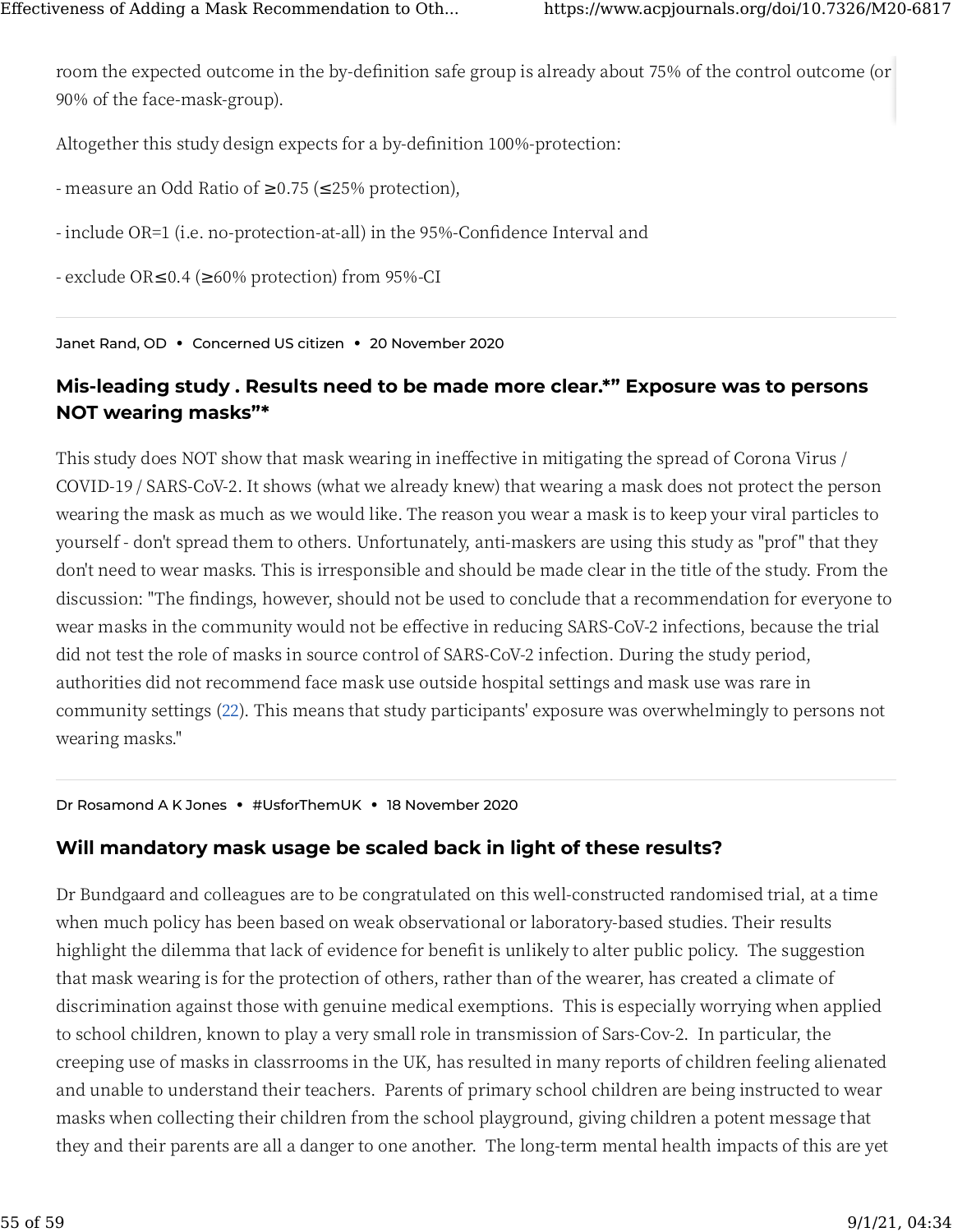[to](https://www.acpjournals.org/doi/10.7326/M20-6817#) be fully realised.

Brenda Marfin **•** Not affiliate. I have a Ph.D. In educational leadership **•** 18 November 2020

#### **[Mi](https://www.acpjournals.org/doi/10.7326/M20-6817#)s-representation of research purpose**

Members of the general public are referencing this research as a battle cry that communities do not need to wear masks in public. After reading the entire article, I ascertained that telling the general public to stop wearing masks was not the purpose or outcome of this research.

During these tumultuous times it might be a moral imperative to include some type of explanation with this research. Very few individuals outside of the medical profession will take the time to thoroughly read the article and analyze the outcomes.

Sincerely,

Brenda Marfin, Ph.D.

Unassociated at this time while caring for my husband with end stage renal disease and Alzheimer's. I depend on the kindness (and myself) of others to wear a mask.

Ambuj Kumar, MD, MPH **•** Professor, Department of Internal Medicine Director, Morsani College of Medicine, University of South Florida, Tampa **•** 19 November 2020

### **In absence of an objective mechanism to track the intervention what are we counting?**

The effort by Dr. Bundgaard and colleagues is commendable. However, the trial design and the associated results remind me of the randomized controlled trials assessing the efficacy of a "prayer" intervention. The fundamental issue with mask intervention and social distancing, like prayer, is the lack of objective mechanisms to ensure and track compliance or non-compliance (lack of an accurate method to track who is praying or not praying). As an example, the authors state that only "46% of participants wore the mask as recommended" in the mask group but failed to ask participants in the no mask group about their usage of the mask. Furthermore, a mask is considered an added layer of protection with social distancing and therefore the mask's added effects would be challenging to deduce. Accordingly, given this basic challenge of delivering an intervention without tracking/con�rmation mechanism, the results, at best, can be considered anecdotal. The desire for evidence from a randomized controlled trial for an intervention question is understandable. However, logistical challenges associated with the reliable implementation of the intervention (i.e., mask) and tracking of adherence makes the conduct of a randomized trial to assess the efficacy of mask a non-starter. The efficacy of a mask needs to be framed in the context of reducing the risk and not binary choices of works or does not work.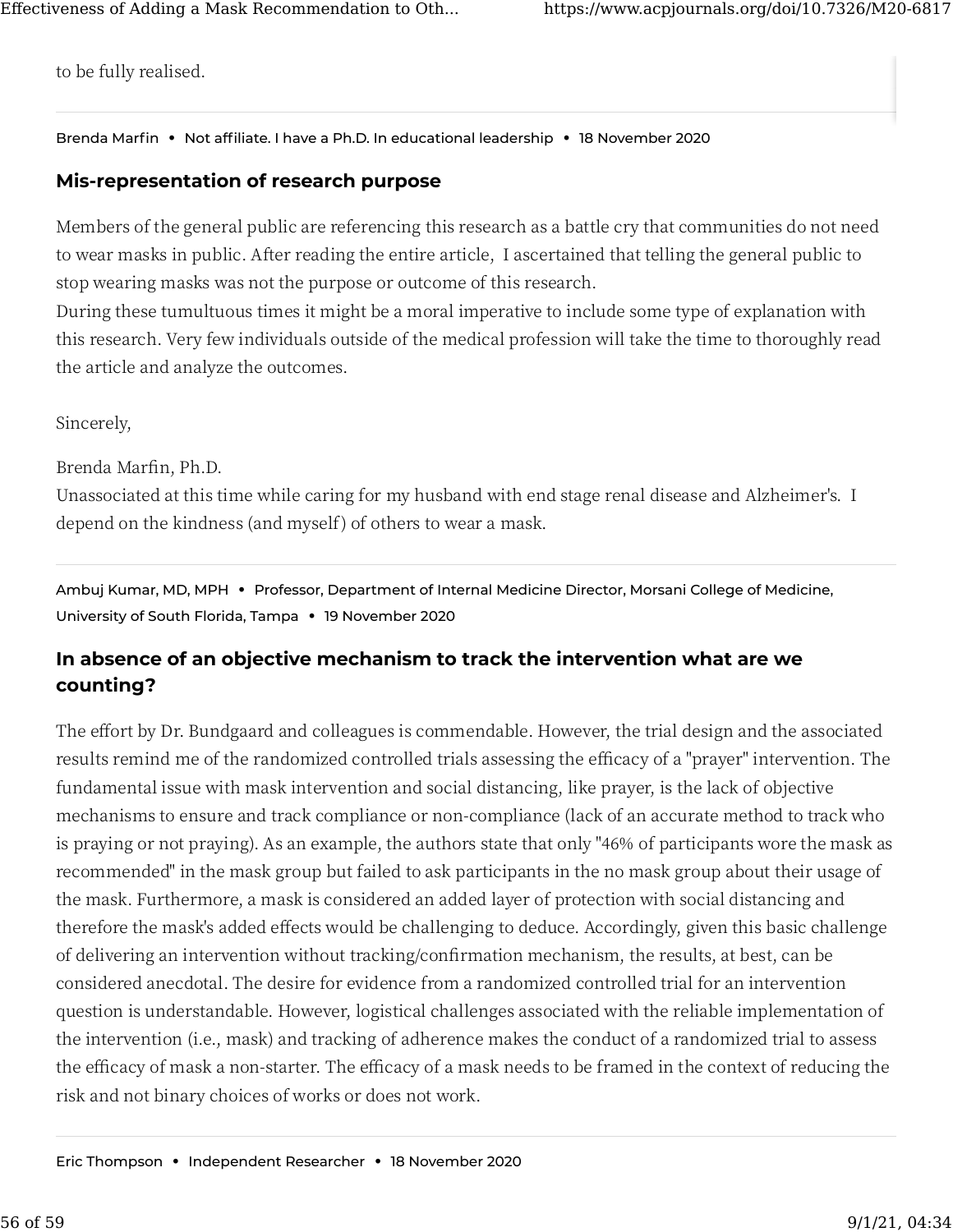### **[Pl](https://www.acpjournals.org/doi/10.7326/M20-6817#)ease \*clarify\* your policy recommendations**

In light of your recent research, will you please **clarify** your policy recommendations? Thank-you

El Rowan **•** Private **•** 19 November 2020

#### **Tested recommendation, not adherence to recommendation**

While I commend the researchers and it does demonstrate whether *recommending* masks provides benefit, the experiment does not demonstrate whether mask-wearing actually took place. Research in other arenas has shown people are not honest when providing answers to surveys, and these people would have likely had reason to be less than honest about the frequency with which they wore a mask and the coverage of their mouth and nose while wearing one. It may be better to find people with serious concern about NOT wearing a mask to act as the experimental group, and those who are entirely opposed to maskwearing as the control group. This would be answer the question of whether wearing a mask provides bene�t. I think people are misunderstanding the intent of this study, which was to test the power of recommendation with the hope that those in the experimental group would be honest in their responses. We will never know if they were honest or used the masks properly.

Hans Gaines **•** Karolinska Institute, Stockholm, Sweden **•** 18 November 2020

#### **Risk for bias?**

An important large-scale study investigating the benefit of bearing a mask to reduce the risk of aquiring COVID-�� during an daily average of �,� hours stay outside the home during one month.

To be able to do that, one must eliminate the possible bias that the participants are instead infected during the daily 19,5 hours they stay at home.

A total of 52 participants in the mask group and 39 control participants reported COVID-19 in their household. Of these, 2 participants in the face mask group and 1 in the control group developed SARS-CoV-2 infection...'

However, more participants may have been exposed and infected by household members, without participants reporting COVID-19 in their household, if the members experienced asymptomatic infection or only mild disease, not suspected to be due to COVID-19.

The possible inclusion of misdiagnosed subjects - infected trough household contact but estimated as infected during outside the home should influence both groups - with or without masks - equally. And the true difference between the groups, and thus the benefit of wearing a mask, should increase if this bias had been controlled, although with wide confidence intervals, due to the relatively low number of infection.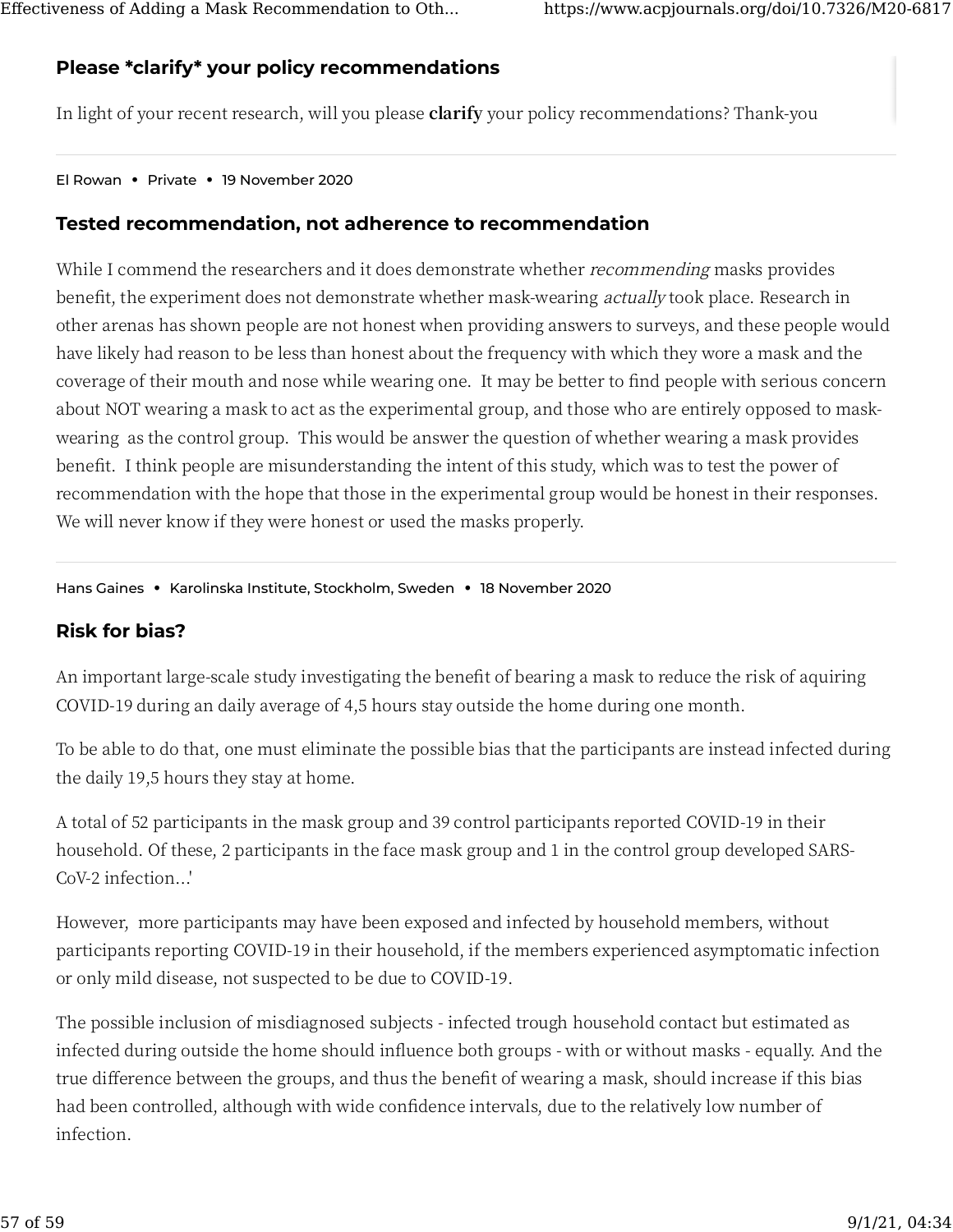[Th](https://www.acpjournals.org/doi/10.7326/M20-6817#)e reported finding of only 3% (3/95) infected through household contacts during the study appear to be surprisingly low, supporting the proposed risk for bias, due to misdiagnosis.

#### Eemil Zhang **•** Independent Researcher **•** 18 November 2020

#### **[Pe](https://www.acpjournals.org/doi/10.7326/M20-6817#)rceptual error in viewing COVID-19 spread as linear, not exponential.**

In the discussion section the authors state that "Testing at the end of follow-up, however, may not have captured any infections contracted during the last part of the study period, but this would have been true in both the mask and control groups and was not expected to influence the overall findings.". This statement assumes a linear spread of infection among both groups. COVID-19 however has been spread exponentially (Lammers, Crusuis, Gast 2020). As such infections contracted during the last part of the study period would be largely significant to the overall findings.

#### Brendan Moran **•** NHS COVID Clinical Assessment Service **•** 19 November 2020

#### **Timing is everything**

This study pooled participants from two cohorts split two weeks apart in the months following the peak of first wave of infections in Denmark.

Self-reported pre-study baseline seropositive prevalence was 1.7% and these participants were excluded from the study.

Of those with unknown baseline seropositivity, 2% were positive at the end of the study.

Of those with known baseline seropositivity, around 1.7% appear to have seroconverted during the month of the study.

Do these very similar percentages spread across time raise concerns about the false positive rate of the self-reported antibody test used in a low prevalence population?

Even without false positive rate, to achieve 80% sensitivity, this lateral flow antibody test has to be performed at least 15 days after symptom onset. It takes an average of 5-6 days to develop symptoms following exposure, so this creates at least a 3 week lag. Given the study only lasted 1 month in each cohort, any protective effect of mask-wearing will be diluted by late sero-conversions infected prior to the study. This effect will be balanced in the control group, but still increases the OR towards 1 even if masks were having an effect when both groups are pre-loaded equally. Taking this into account and any poststudy seroconversions missed in the control group could possibly have led to a significant result. The PCR